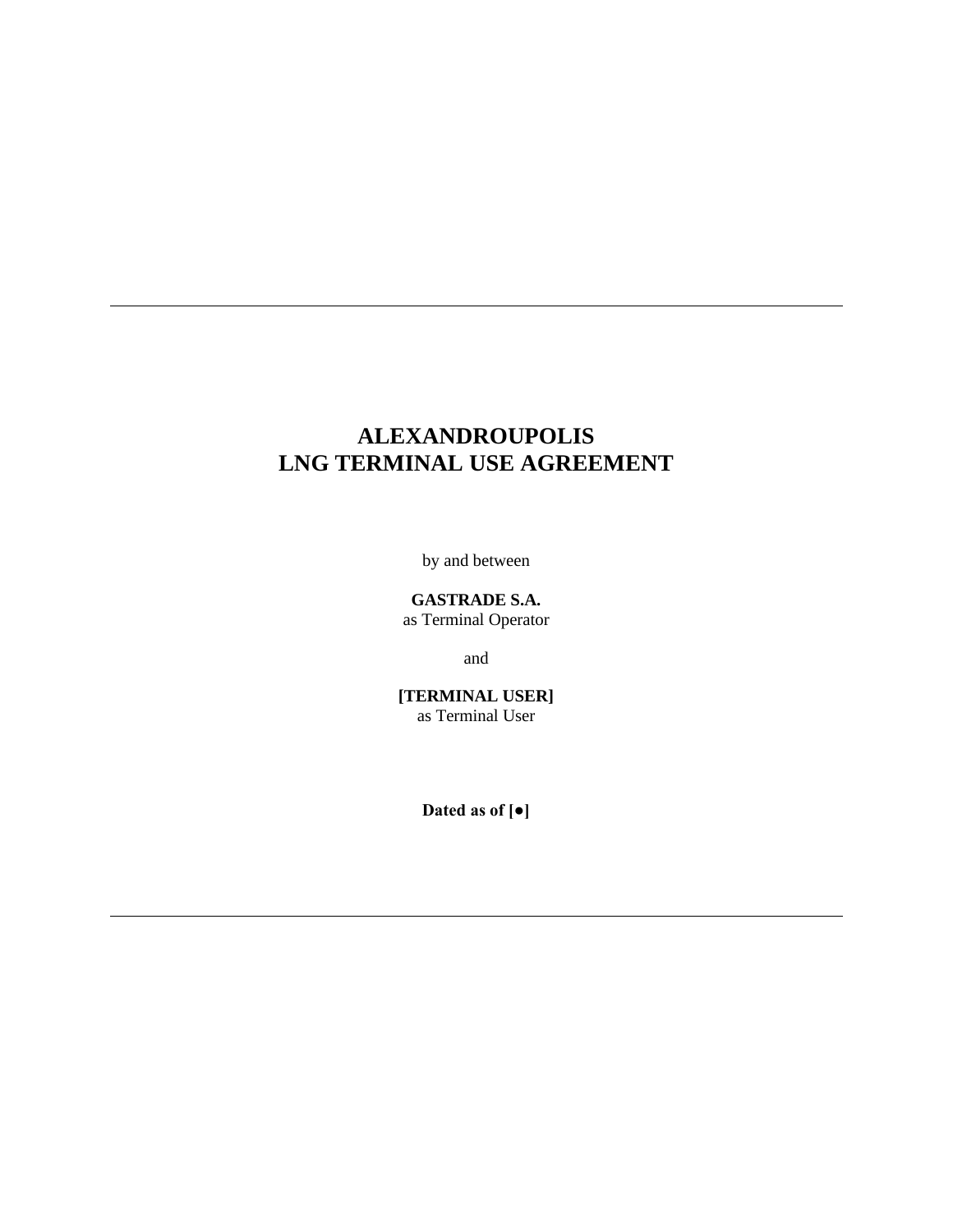# **CONTENTS**

| <b>CLAUSE</b>                          |                                                                               | <b>PAGE</b> |
|----------------------------------------|-------------------------------------------------------------------------------|-------------|
| 1.                                     |                                                                               |             |
| 1.1<br>1.2                             |                                                                               |             |
| 2.                                     |                                                                               |             |
| 3.                                     | <b>EFFECTIVE DATE AND CONDITIONS FOR RECEIVING THE SERVICE 8</b>              |             |
| 3.1<br>3.2<br>3.3                      | FAILURE TO SATISFY CONDITIONS; DAMAGES PAYABLE TO TERMINAL OPERATOR  9        |             |
| $\overline{4}$ .                       |                                                                               |             |
| 4.1<br>4.2                             |                                                                               |             |
| 5.                                     |                                                                               |             |
| 5.1<br>5.2                             |                                                                               |             |
| 6.                                     |                                                                               |             |
| 6.1<br>6.2<br>6.3                      |                                                                               |             |
| 7.                                     |                                                                               |             |
| 7.1<br>7.2                             | COMMERCIAL OPERATION DATE [DELETE SECTION 7.2 IN ITS ENTIRETY AS APPROPRIATE] |             |
| 7.3                                    |                                                                               |             |
| 8.                                     |                                                                               |             |
| 8.1<br>8.2<br>8.3<br>8.4<br>8.5<br>8.6 |                                                                               |             |
| 9.                                     |                                                                               |             |
| 9.1<br>9.2<br>9.3<br>9.4               |                                                                               |             |
| 10.                                    |                                                                               |             |
| 10.1                                   |                                                                               |             |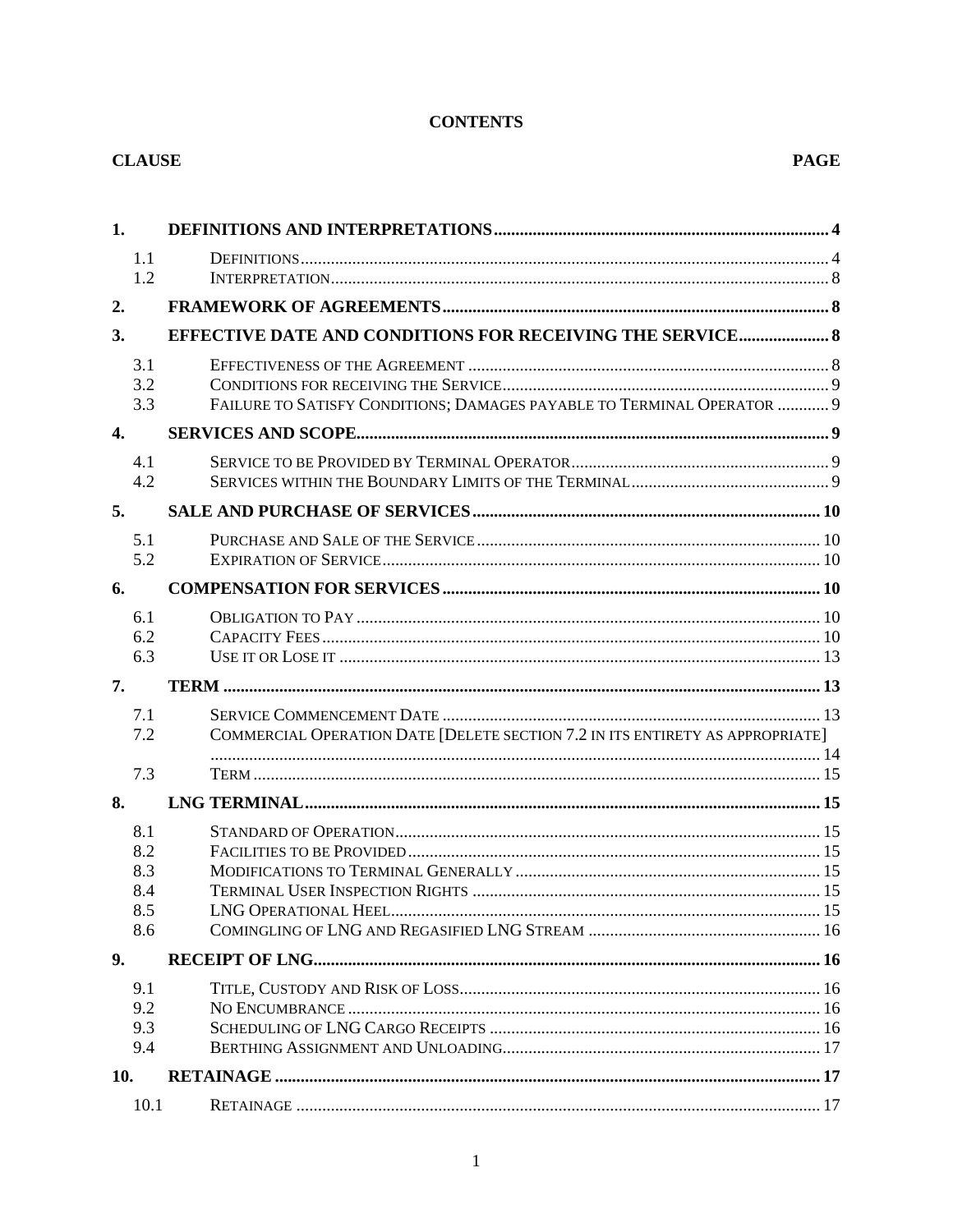| 10.2                                                                 |                                                                       |  |
|----------------------------------------------------------------------|-----------------------------------------------------------------------|--|
| 11.                                                                  |                                                                       |  |
| 11.1<br>11.2<br>11.3                                                 | SECONDARY TRADING OF TERMINAL USER'S DAILY PLANNED SENDOUT - CAPACITY |  |
| 12.                                                                  |                                                                       |  |
| 12.1<br>12.2<br>12.3<br>12.4                                         |                                                                       |  |
| 13.                                                                  |                                                                       |  |
| 14.<br>14.1<br>142<br>14.3                                           |                                                                       |  |
| 15.                                                                  |                                                                       |  |
| 15.1<br>15.2<br>15.3<br>15.4<br>15.5<br>15.6<br>15.7<br>15.8<br>15.9 |                                                                       |  |
| 16.                                                                  |                                                                       |  |
| 16.1<br>16.2<br>16.3<br>16.4                                         |                                                                       |  |
| 17.                                                                  |                                                                       |  |
| 17.1<br>17.2                                                         |                                                                       |  |
| 18.                                                                  |                                                                       |  |
| 18.1<br>18.2<br>19.                                                  |                                                                       |  |
| 19.1<br>19.2<br>19.3<br>19.4                                         |                                                                       |  |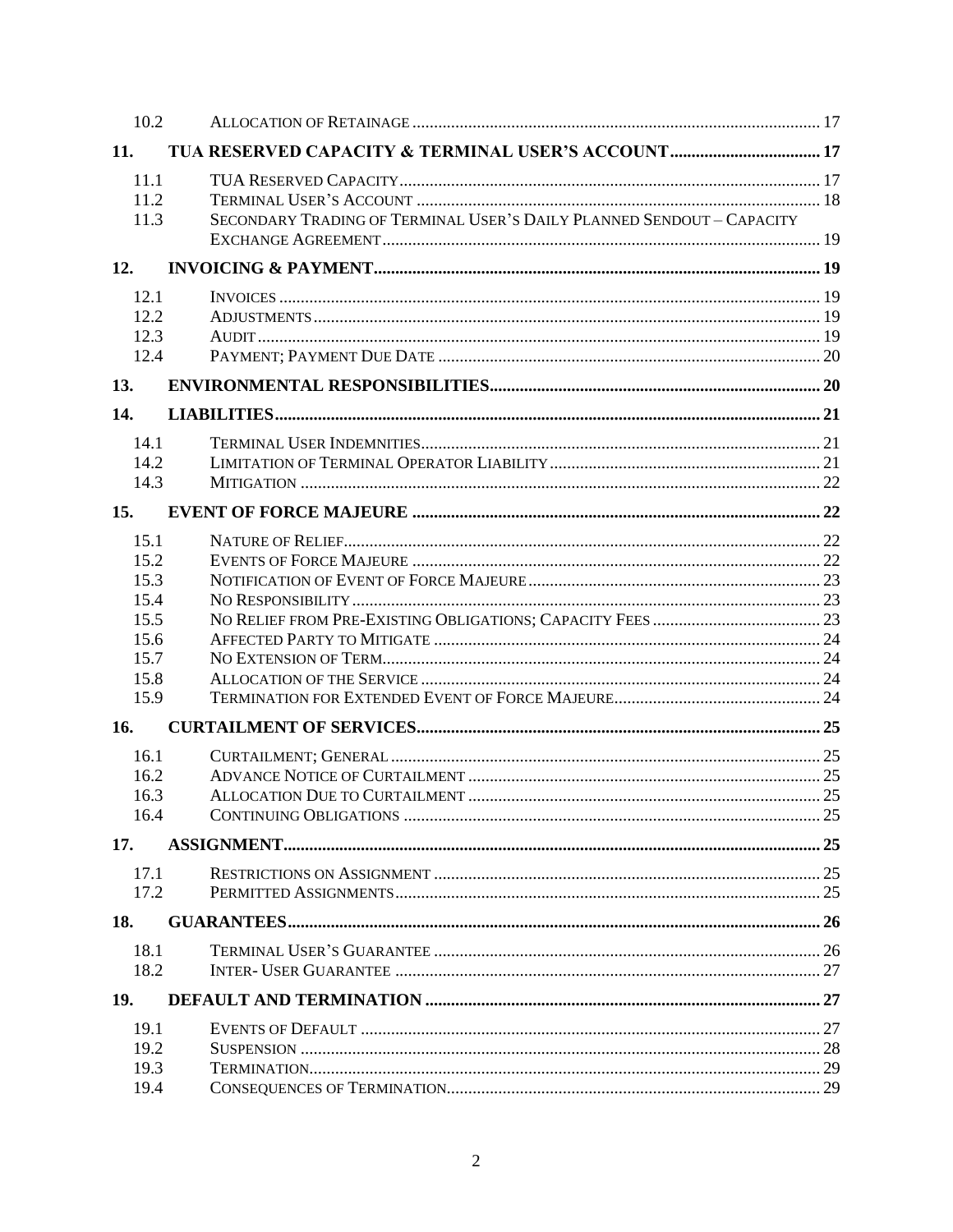| 20.                          |  |  |
|------------------------------|--|--|
| 21.                          |  |  |
| 22.                          |  |  |
| 22.1<br>22.2<br>22.3<br>22.4 |  |  |
| 23.                          |  |  |
| 23.1<br>23.2                 |  |  |
| 24.                          |  |  |
| 24.1<br>24.2                 |  |  |
| 25.                          |  |  |
| 25.1<br>25.2<br>25.3         |  |  |
| 25.4<br>25.5                 |  |  |
| 25.6<br>25.7<br>25.8         |  |  |
| 25.9<br>25.10<br>25.11       |  |  |
| 25.12<br>25.13               |  |  |
| 25.14<br>25.15<br>25.16      |  |  |

# **SCHEDULES:**

| <b>SCHEDULE 1</b> | <b>TUA Reserved Capacity</b> |
|-------------------|------------------------------|
| <b>SCHEDULE 2</b> | $av$ Adjustment Coefficient  |
| <b>SCHEDULE 3</b> | Credit Support               |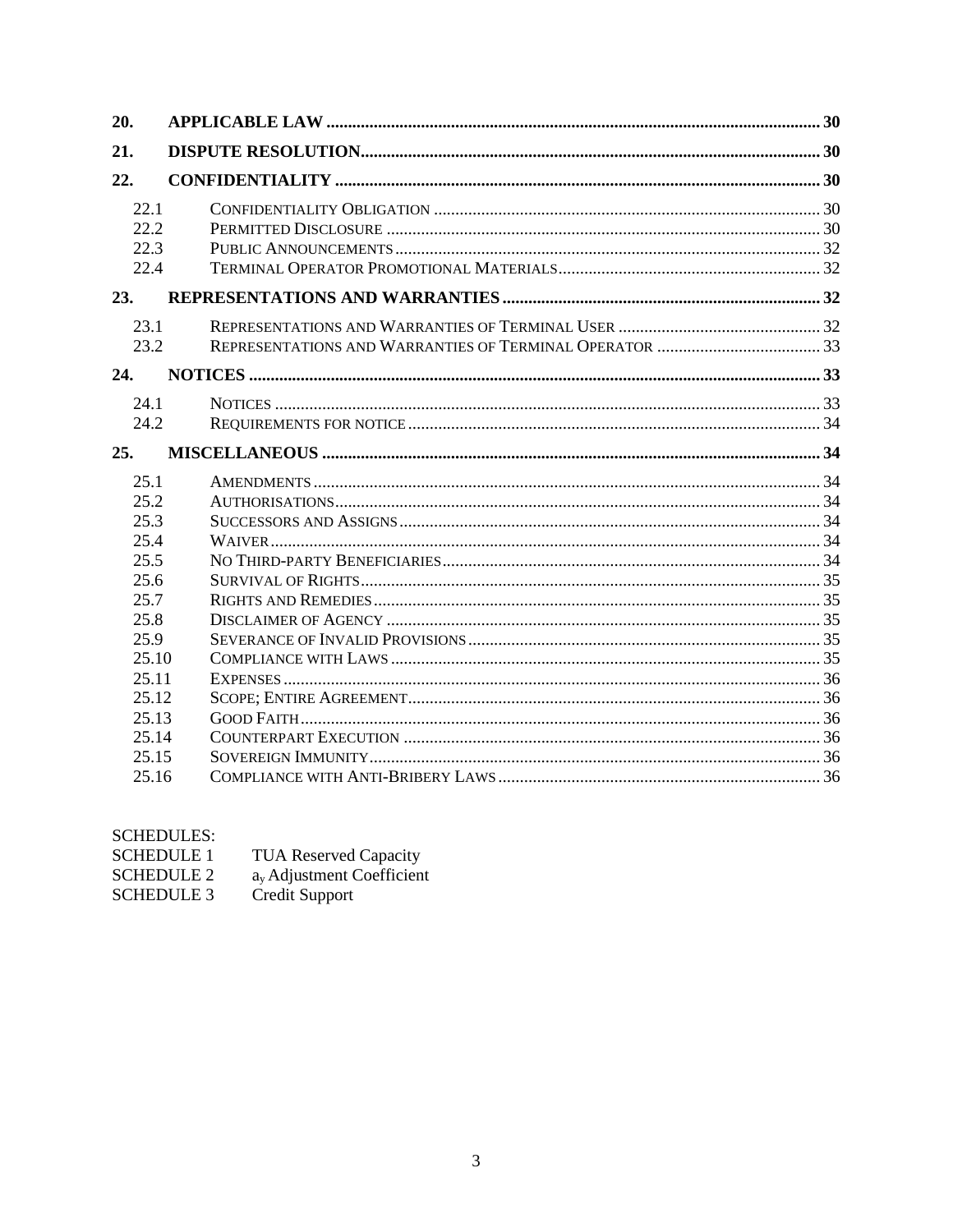#### **THIS LNG TERMINAL USE AGREEMENT** is made and entered into as of **[●]**

#### **BETWEEN:**

- (1) **GASTRADE S.A.**, a company incorporated under the laws of Greece with its principal office at 197, Kifissias Ave. & 40-42 Anavryton Str., Maroussi, PC 151 24, Athens, Greece (**"Terminal Operator"**); and
- (2) **[TERMINAL USER],** a company incorporated under the laws of **[●]**, with its principal office at **[●]** (**"Terminal User"**),

together the "**Parties"** and each a "**Party".**

#### **RECITALS**

- (A) Terminal Operator owns and administrates the Terminal capable of performing the Service;
- (B) Terminal Operator has received an INGS License from the Ministry of Environment, Energy and Climate Change (currently known as the Ministry of Environment and Energy) through Ministerial decree  $\Delta 1/A/19466-19.08.2011$  as currently in force and all other licenses and permits etc. necessary to commence construction of the Terminal and undertakes to obtain any other license necessary for the operation of the Terminal;
- (C) Terminal User wishes to purchase the Service from Terminal Operator;
- (D) Terminal Operator wishes to make the Service available to Terminal User under the terms hereof; and
- (E) To further the foregoing, the Parties agree as follows:

#### <span id="page-4-1"></span><span id="page-4-0"></span>**1. DEFINITIONS AND INTERPRETATIONS**

#### 1.1 **Definitions**

Unless defined in the Terminal Access Code or elsewhere in this Agreement, the terms and expressions set forth below shall have these meanings:

**"Acceptable Credit Rating"** means in relation to the issuer of an on demand guarantee provided as Terminal User's Guarantee either: (a) a bank or financial institution legally operating in the European Union or EEA member state institution with an investment grade rating from an internationally recognised credit rating agency (S&P, Moody's, Fitch or other) or other bank or financial institution legally operating in the European Union or EEA member state that is considered as acceptable at the discretion of Terminal Operator; or (b) a Greek Systemic Bank that is directly supervised, in terms of prudential regulation, by the European Central Bank pursuant to article 4 of Council Regulation (EU) No. 1024/2013;

**"Adjustment Coefficient"** or **"ay"** represents the downward adjustment in the Reference Tariff as set out in Schedule 2;

**"Affected Party"** has the meaning given in clause [15.2;](#page-22-3)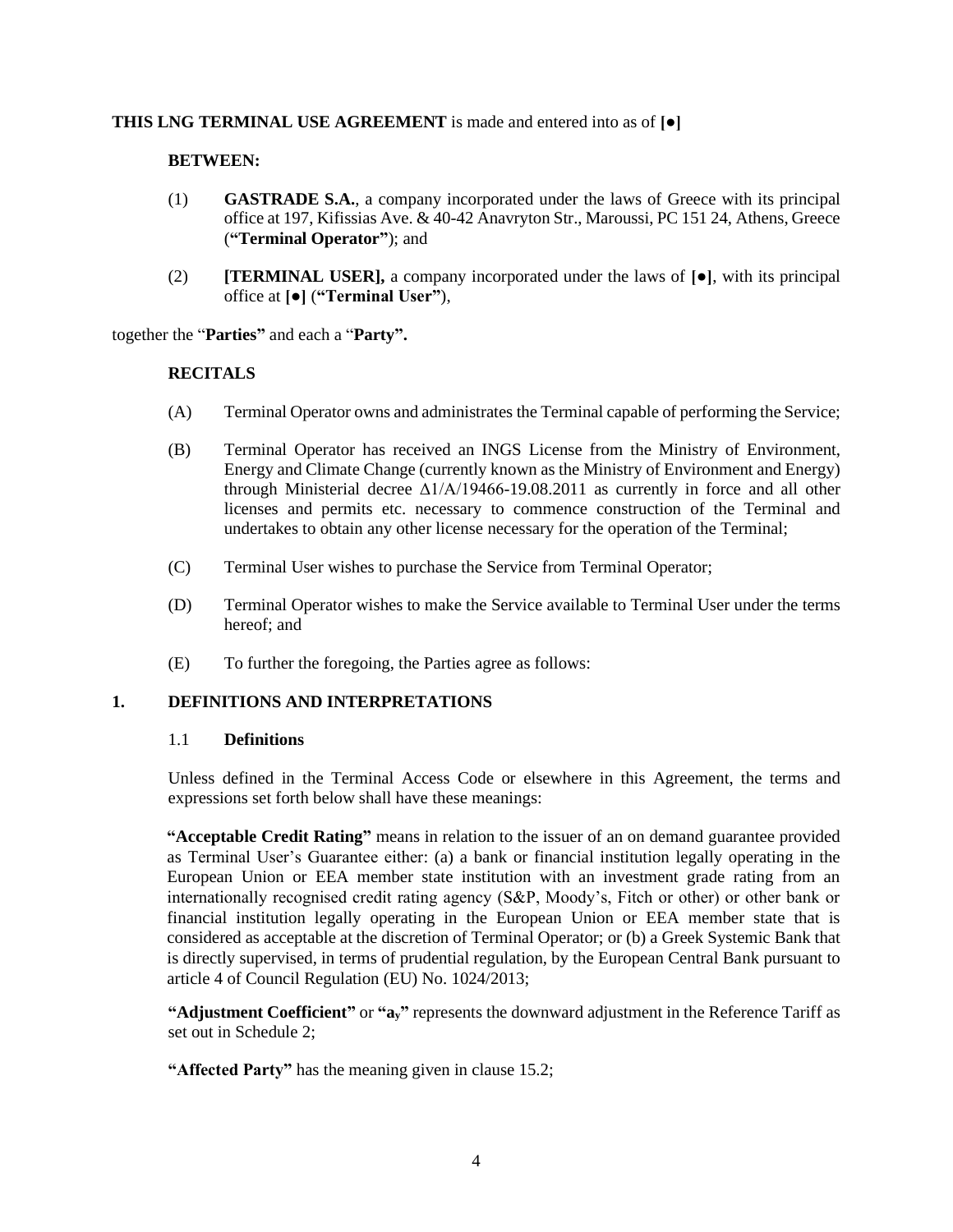**"Affiliate"** means, in relation to an entity, any other entity or person that directly or indirectly controls, is controlled by or is under common control with such first mentioned entity, for which purpose **"control"** means the beneficial ownership of over 50% of the issued share capital of any entity or the legal power to direct or cause the direction of the general management of the entity (and **"controls"** and **"controlled"** shall be construed accordingly);

**"Agreement"** means this agreement, together with the Schedules attached, which are incorporated into and made a part hereof;

**"Allocation Basis Priority"** has the meaning given in clause [15.8;](#page-24-2)

"**Annual Gross Tariff**" **or "RTi"** has the meaning given in Clause 6.2(b);

**"Anti-Bribery Laws"** has the meaning given in claus[e 25.16;](#page-36-5)

**"Associated Persons"** has the meaning given in clause [25.16;](#page-36-5)

**"Capacity Fees"** has the meaning given in clause [6.1;](#page-10-4)

**"Commercial Operations Date" or "COD"** means the date, on which the Terminal and the Regasified LNG Delivery Point become operational and notified in accordance with clause [7.2;](#page-14-0)<sup>1</sup>

**"Commissioning Delay Notice"** has the meaning given in clause [7.2\(b\);](#page-14-1)

**"Conditions"** has the meaning given in clause [3.2;](#page-9-0)

"**Consequential Damages**" means (a) any indirect, incidental, consequential, special, exemplary or punitive loss or damages; (b) any loss of profit, loss of income, loss of anticipated profits, loss of goodwill, loss of business, loss of anticipated saving, loss of use (partial or total), loss and/or deferral of production, loss of contracts, loss of revenues or loss of reputation, in each case, whether direct or indirect and whether or not foreseeable at the time of entering into this Agreement;

**"Contract Year"** has the meaning given in the Terminal Access Code, save that:

- (a) for the first Contract Year in respect of this Agreement, "**Contract Year**" means the period beginning on the Service Commencement Date and ending on the next occurring 30 September; and
- (b) for the last Contract Year in respect of this Agreement, "**Contract Year**" means the period beginning on 1 October and ending on the last day of the Term;

**"Damaging Event"** has the meaning given in clause [14.1;](#page-21-1)

**"Damaging User"** has the meaning given in claus[e 14.1;](#page-21-1)

**"Downstream Pipeline(s)"** means the NNGTS gas pipeline interconnected with the Terminal at the Regasified LNG Delivery Point and such other pipeline as may be connected to the Terminal during the Term;

<sup>&</sup>lt;sup>1</sup> Only applicable for Terminal Users signing up prior to COD.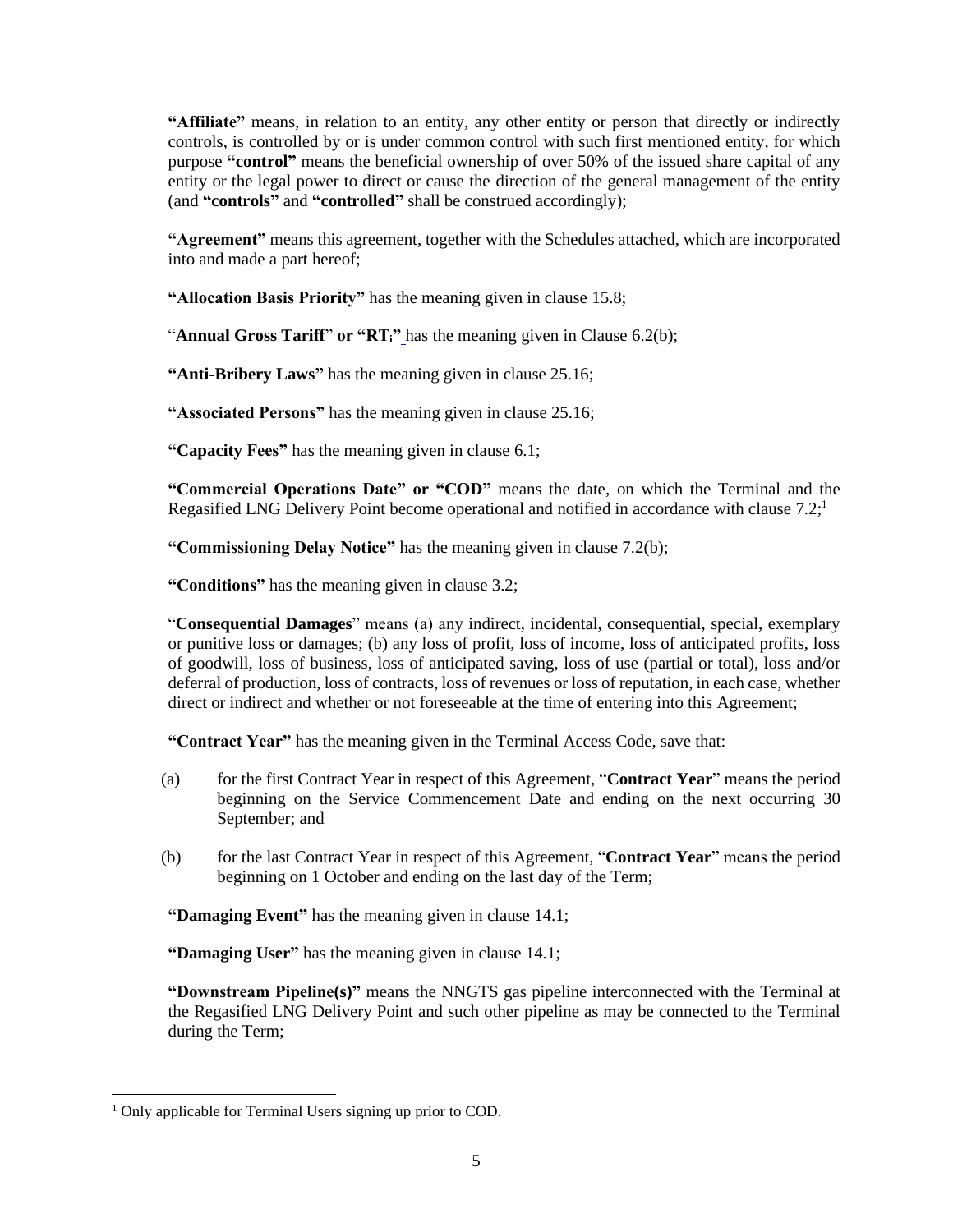**"Effective Date"** means the date on which this Agreement has been duly executed by the Parties;

**"Event of Default"** means either a Terminal Operator Event of Default or a Terminal User Event of Default;

**"Exit Option Date"** means the date falling thirty-six (36) months after the Final Investment Decision Date;

**"Final Investment Decision Date"** or **"FID Date"** means the date on which Terminal Operator resolves, pursuant to its constitutional documents, to execute the Project and commit capital expenditure thereof;

**"Financial Lenders"** means any Person providing finance or financial support to Terminal Operator in any form in connection with the Terminal or Terminal Operator's business activities, including any export credit agency, funding agency, bondholder, insurance agency, interest rate hedging provider or similar entity or institution in relation to the provision of finance or financial support, and any agent or trustee acting on behalf of such Persons;

**"First Notification"** has the meaning given in claus[e 7.2\(a\)\(i\);](#page-14-2)

**"First Window Period"** has the meaning given in clause [7.2\(a\);](#page-14-3)

**"Force Majeure"** has the meaning given in clause [15.2;](#page-22-3)

**"Greece"** means the Hellenic Republic;

**"Inflation Index (Ij)"** shall mean the index to be used to adjust the Reference Tariff in order to reflect changes in the inflation indexes calculated on the basis of public data for year (j), being equal to the last, published available entry of the average Consumer Price Index (CPI) for the twelve month period prior to October of year (j), divided by the average Consumer Price Index (CPI) for the same twelve month period of year (j-1), as provided by the Hellenic Statistical Authority and currently available in the web site: [http://www.statistics.gr/en/statistics/-/publication/DKT87/-,](http://www.statistics.gr/en/statistics/-/publication/DKT87/-) in the excel file named "Comparisons of the Overall Consumer Price Index", under column "Annual average index". In case the Inflation Index is lower than 1, then the figure will be equal to 1;

**"Insolvency Event"** means, with respect to any Person, an event where such Person:

- (a) is by Applicable Law (or is found by a competent court to be) insolvent, bankrupt, unable to pay its debts as they come due, or admits its inability to pay its debts as they fall due;
- (b) stops, suspends or threatens to stop or suspend payment of all or a substantial part of its indebtedness;
- (c) proposes or makes a general assignment or scheme of arrangement or composition with, or for the benefit of its creditors in respect of all or a material part of its indebtedness, declares a moratorium in respect of its indebtedness or where a receiver, administrator, administrative receiver, compulsory manager or similar officer in respect of such Person or any of its assets is appointed;
- (d) is dissolved, liquidated or wound up, or a material portion of the assets of such Person are expropriated, attached, sequestrated or foreclosed upon; or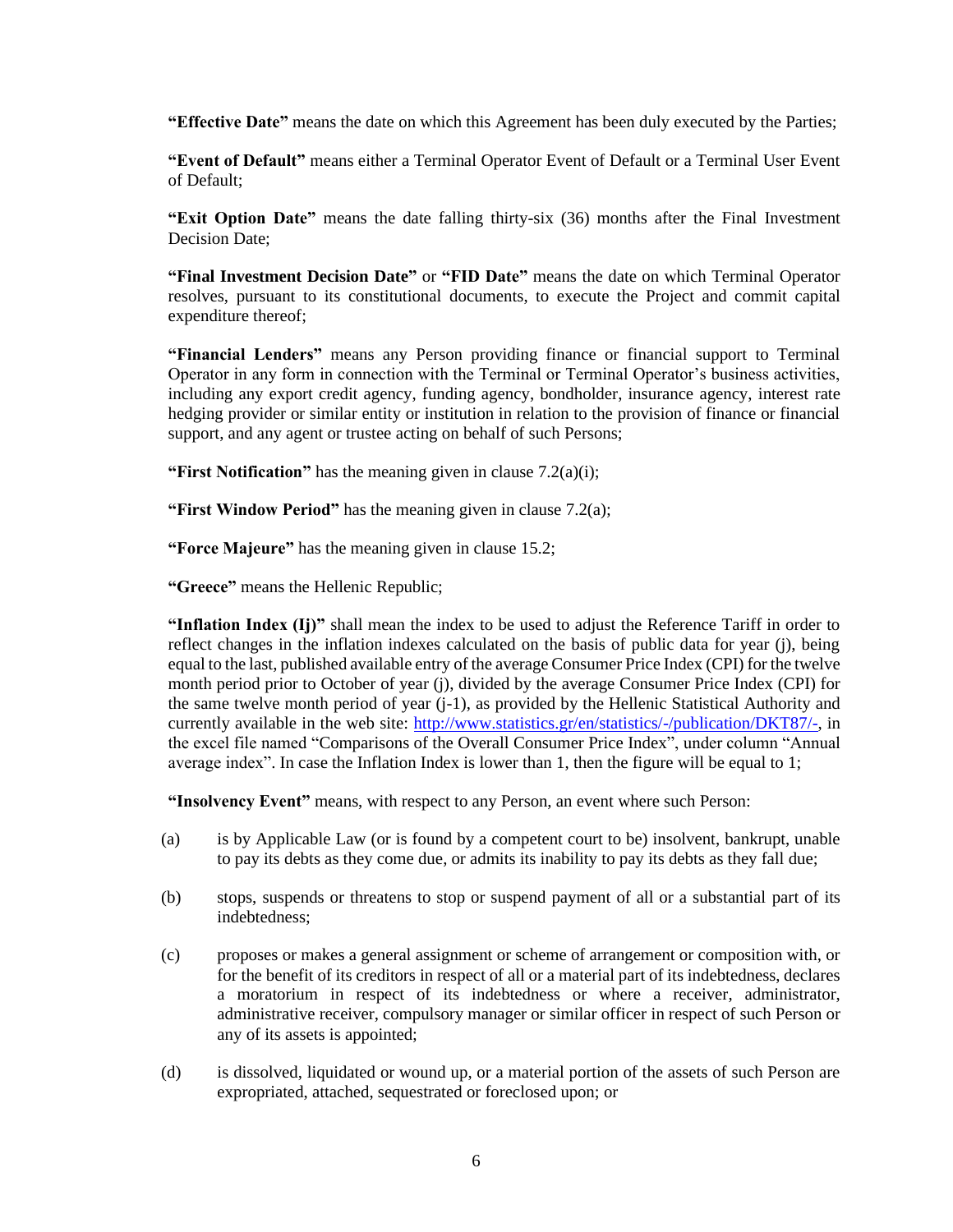(e) takes any corporate action, step, legal proceedings or other procedure for any of the foregoing;

**"Master of the FSRU"** means the designated master of the floating storage and regasification unit (FSRU) from time to time, as determined by the Terminal Operator;

**"Monthly Capacity Payment"** or "MCP" has the meaning given in clause 6.2(a);

**"Moody's"** means Moody's Investors Service, Inc.;

**"Notification"** means any of the First Notification, Second Notification or Third Notification;

**"Party"** has the meaning given in the Preamble;

**"Planned Downtime"** means all planned maintenance and downtime related to regulatory requirements as set out in the Terminal Maintenance Plan provided to Terminal User by Terminal Operator, as such Terminal Maintenance Plan may be amended from time to time;

"**Project**" means the design, construction, development and operation of the Terminal;

**"Public Official"** means any person (whether appointed or elected) holding a legislative, administrative or judicial office, including any person employed by or acting on behalf of a public agency, a public enterprise (including any officer or employee of a state-owned or state-operated entity) or a public international organisation;

**"Reference Tariff"** means the tariff expressed in  $E/(kWh/day)/year$  (Euro per kWh/day per year) and equals to:

(a)  $\bullet$   $\bullet$   $\bullet$   $\bullet$   $\&$  Wh/day/year, applicable at the Service Commencement Date; or

(b) the Updated Reference Tariff, if a Reference Tariff Revision Notice has been issued;

**"Reference Tariff Revision Notice"** shall mean a notice issued by Terminal Operator to all Long-Term Users notifying of an update in Reference Tariff;

**"Second Notification"** has the meaning given in clause [7.2\(a\)\(ii\);](#page-14-4)

**"Second Window Period"** has the meaning given in clause [7.2\(a\)\(i\);](#page-14-2)

**"Service Commencement Date"** means the date specified in clause [7.1;](#page-13-2)

**"Term"** has the meaning given in clause 7.3;

**"Terminal Access Code"** means the Terminal access code promulgated or to be promulgated by RAE in relation to the Terminal:

**"Terminal Operator Event of Default"** has the meaning given in clause [19.1\(a\);](#page-27-3)

**"Terminal User"** has the meaning given in the preamble;

**"Terminal User Event of Default"** has the meaning given in clause [19.1\(b\);](#page-28-1)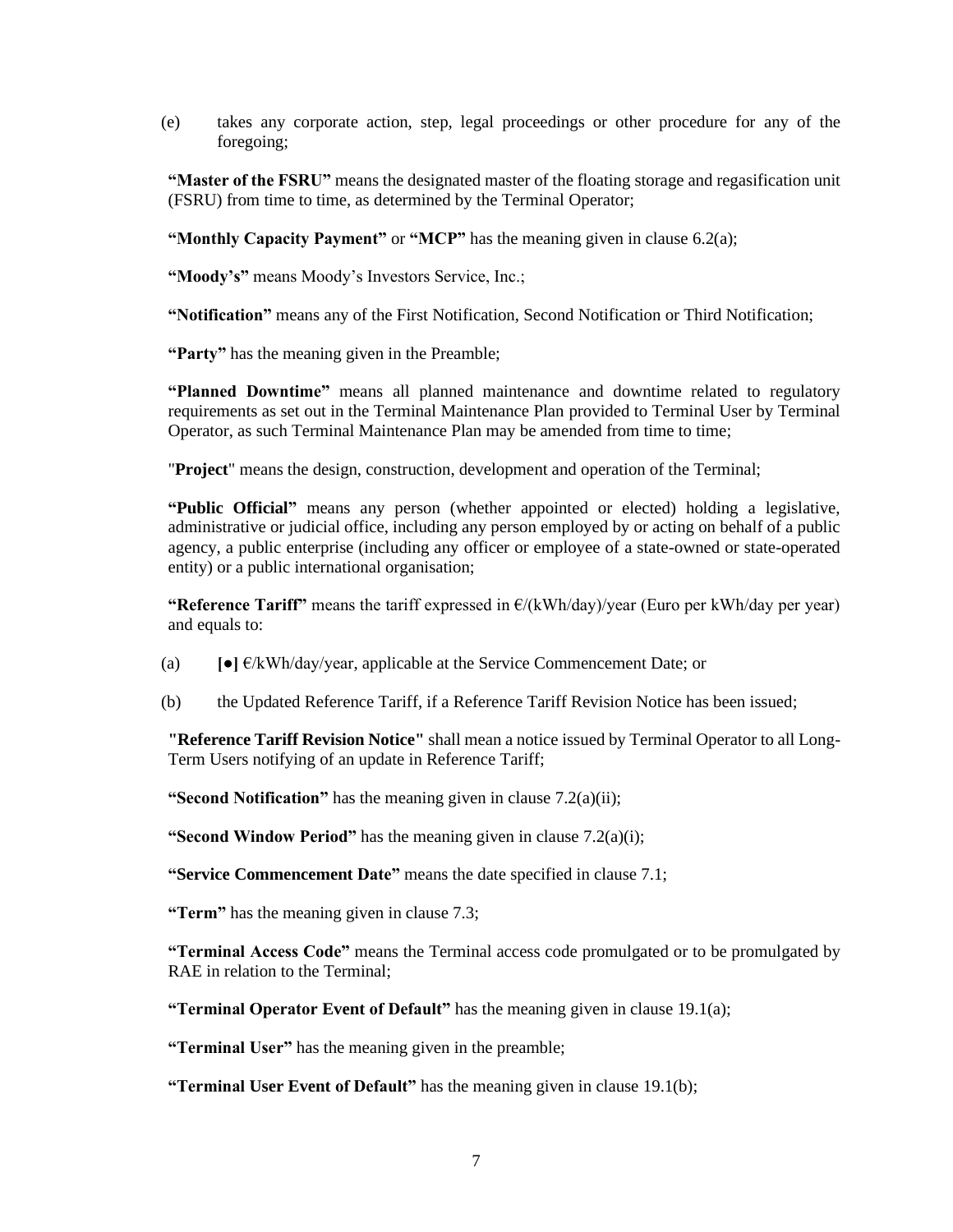**"Terminal User's Guarantee"** means an on demand bank guarantee issued by a bank with an Acceptable Credit Rating in the form given in Schedule 3;

**"Terminal User's LNG"** means LNG received at the LNG Receipt Point for Terminal User's account;

**"Third Notification"** has the meaning given in claus[e 7.2\(a\)\(ii\);](#page-14-4)

**"Third Window Period"** has the meaning given in claus[e 7.2\(a\)\(ii\);](#page-14-4)

"**Updated Reference Tariff**" shall mean a new Reference Tariff, notified to Users in the latest Reference Tariff Revision Notice; and

**"Window Period"** means any of the Second Window Period or Third Window Period;

#### <span id="page-8-0"></span>1.2 **Interpretation**

The interpretative provisions set out in clause 2.2 of the TAC shall apply to this Agreement mutatis mutandis, and except to the extent that the context requires otherwise:

- (a) references in this Agreement to any clause or Schedule is to the relevant clause or schedule of this Agreement, unless otherwise stated; and
- (b) the recitals and the headings of the clauses of this Agreement are for convenience only and shall not be used in the construction or interpretation of this Agreement;

### <span id="page-8-1"></span>**2. FRAMEWORK OF AGREEMENTS**

- (a) This Agreement is to be read in conjunction with the Terminal Access Code and the Inter-User Agreement.
- (b) The Parties agree and acknowledge that the Terminal Access Code creates binding rights and obligations for each of Terminal User and Terminal Operator and that the terms of the Terminal Access Code, as such terms may be amended from time to time, are incorporated herein by reference.
- (c) If a conflict arises between this Agreement and the Terminal Access Code, the following order of priority shall be applied to any interpretation:
	- (i) the Terminal Access Code (excluding all Annexes in which the form of Contracts appears); and
	- (ii) this Agreement (excluding the terms of the Terminal Access Code incorporated herein by reference).

# <span id="page-8-3"></span><span id="page-8-2"></span>**3. EFFECTIVE DATE AND CONDITIONS FOR RECEIVING THE SERVICE**

#### 3.1 **Effectiveness of the Agreement**

This Agreement shall come into effect and commence on the Effective Date.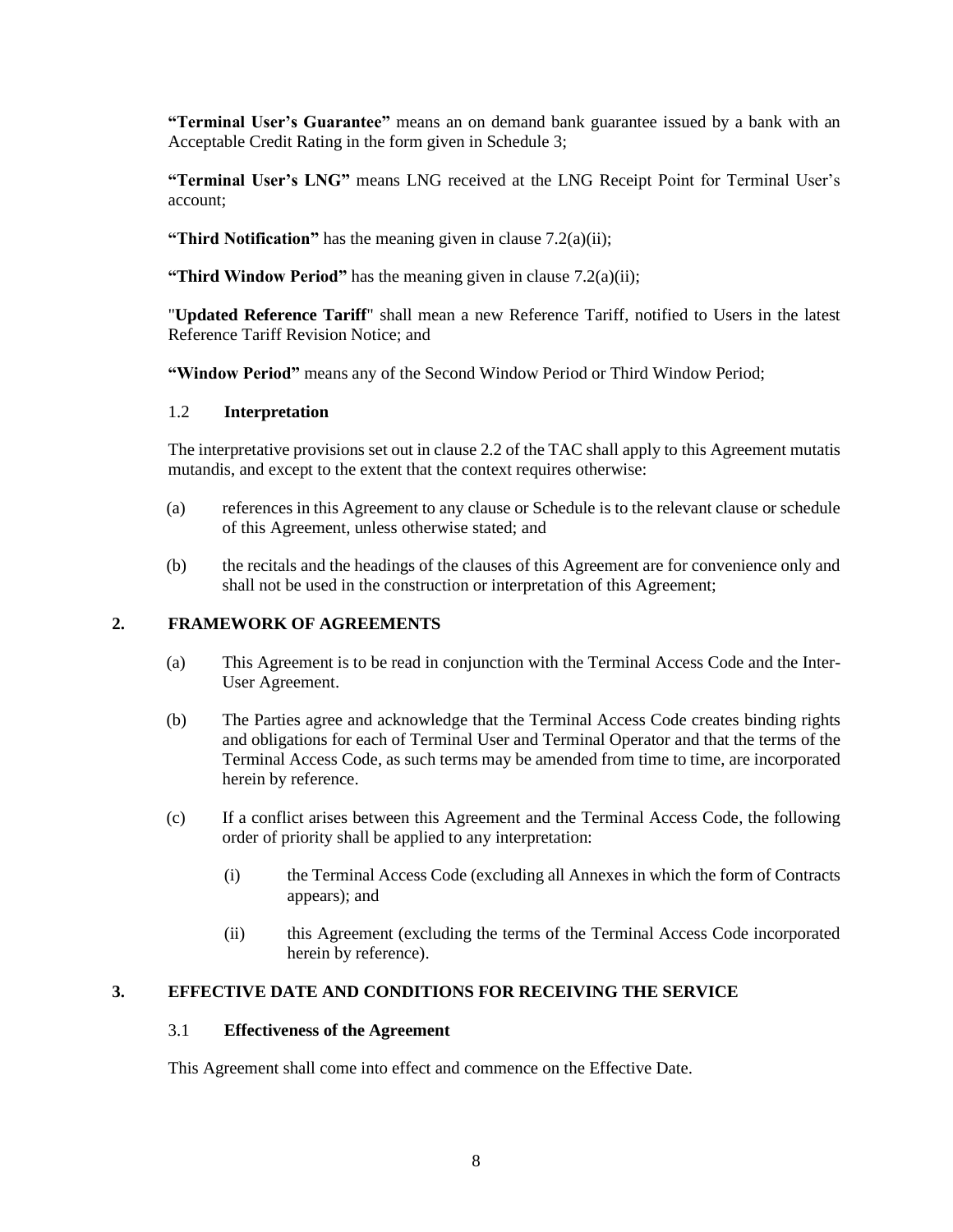#### <span id="page-9-0"></span>3.2 **Conditions for receiving the Service**

Terminal User shall have no right to receive or otherwise benefit from the Service unless and until:

- (a) by not later than the Effective Date, Terminal Operator has received a duly executed Terminal User's Guarantee; and
- <span id="page-9-5"></span>(b) by not later than the Service Commencement Date, Terminal User has acceded to the Inter-User Agreement and provided the Inter-User Guarantee in accordance with the terms therein.

(collectively, the "**Conditions**"). To avoid doubt, failure to satisfy the Conditions shall not affect Terminal User's obligations under this Agreement, unless waived by the Terminal Operator which become effective on the Effective Date.

### <span id="page-9-1"></span>3.3 **Failure to Satisfy Conditions; Damages payable to Terminal Operator**

- <span id="page-9-6"></span>(a) If Terminal User fails to satisfy the Condition in clause [3.2\(b\),](#page-9-5) then Terminal Operator may terminate this Agreement upon twenty (20) days' notice to Terminal User; and
- (b) Upon termination of this Agreement pursuant to claus[e3.3](#page-9-1)[\(a\),](#page-9-6) Terminal Operator shall be entitled to encash the Terminal User's Guarantee provided by such defaulting Terminal User as liquidated damages. It is clarified that the Terminal User's Guarantee may be insufficient to cover the damages incurred to the Terminal Operator, and that Terminal Operator's remedies shall not be limited drawing against the Terminal User's Guarantee. .

### <span id="page-9-3"></span><span id="page-9-2"></span>**4. SERVICES AND SCOPE**

#### 4.1 **Service to be Provided by Terminal Operator**

- (a) On and from the Service Commencement Date and through the end of Term and subject to the provisions of this Agreement, Terminal Operator shall, using the Terminal and acting as a Reasonable and Prudent Operator, make available the Service to Terminal User.
- (b) Nothing in this Agreement shall restrict Terminal User from obtaining the Service under a Spot Cargo Agreement pursuant to the Terminal Access Code.

#### <span id="page-9-4"></span>4.2 **Services within the Boundary Limits of the Terminal**

- (a) This Agreement sets out the rights and obligations of Terminal Operator within the Boundary Limits of the Terminal.
- (b) Except as provided in this Agreement to the contrary, Terminal Operator shall not assume or be regarded as having assumed, whether due to Force Majeure or otherwise, the risk and/or liability for any events or circumstances outside of the Boundary Limits of the Terminal, including in connection with any act, event, circumstance or omission which affects:
	- (i) any Downstream Rights, including a Person's failure to take Regasified LNG under a gas sale and purchase agreement in which Terminal User is a seller;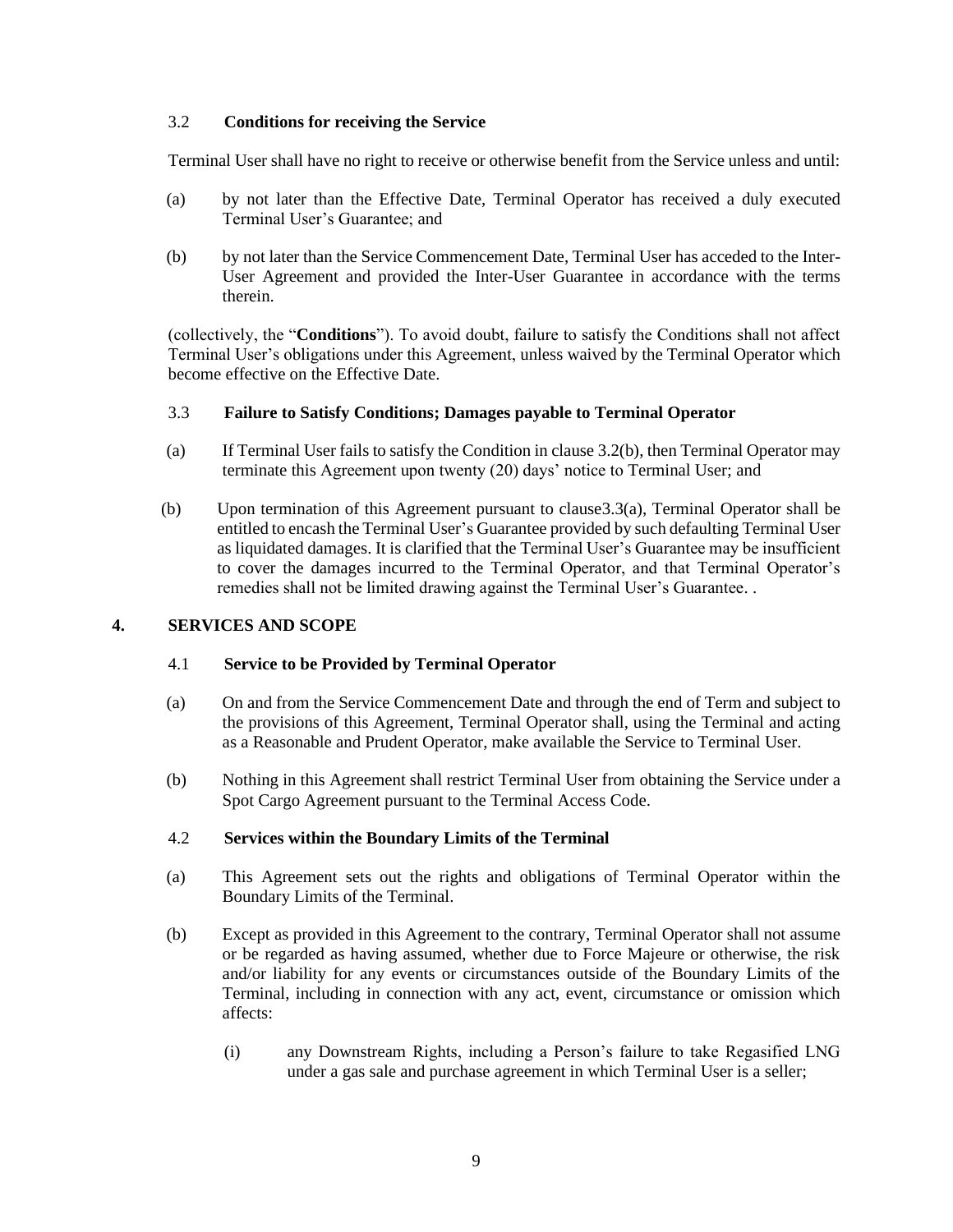- (ii) the ability of Terminal User to deliver or procure the delivery of LNG in accordance with the Annual Plan, including where the same arises in connection with the unavailability of any LNG Carrier or a Person's failure to deliver LNG under an LNG sale and purchase agreement in which Terminal User is a buyer;
- (iii) the ability of a Downstream Pipeline to schedule or accept Regasified LNG, and/or
- (iv) the pilot services.

### <span id="page-10-1"></span><span id="page-10-0"></span>**5. SALE AND PURCHASE OF SERVICES**

#### 5.1 **Purchase and Sale of the Service**

Subject to the terms of this Agreement, during each Contract Year, Terminal Operator shall, using the Terminal, make the Service available to Terminal User with respect to the TUA Reserved Capacity, and Terminal User shall purchase, from Terminal Operator, such Service in relation to TUA Reserved Capacity for an amount equal to the Capacity Fees.

### <span id="page-10-2"></span>5.2 **Expiration of Service**

- (a) If Terminal User does not use any portion of the Service during any period, Terminal User shall not accrue any right to carry forward or otherwise receive such expired Service in any subsequent period, unless agreed differently by the Parties.
- (b) Subject to clauses 6.2(e), 6.3(b) and 6.3(e), if Terminal User does not use any portion of the Service, Terminal User shall not benefit from any relief from payment of Capacity Fees.

# <span id="page-10-4"></span><span id="page-10-3"></span>**6. COMPENSATION FOR SERVICES**

#### 6.1 **Obligation to Pay**

Terminal User is obliged to pay Capacity Fees or any other fees to Terminal Operator, to the extent and in the amount, corresponding to the fees set out in the TAC, the Tariff Code and this Agreement.

#### <span id="page-10-5"></span>6.2 **Capacity Fees**

(a) The "**Capacity Fees**" payable by Terminal User in respect of Service to be made available by Terminal Operator to Terminal User under this Agreement shall be calculated as follows and paid on a monthly basis ("**Monthly Capacity Payment**" or **"MCP**") in accordance with the Terminal Access Code and clause 12 of this Agreement:

### **MCP = (RT<sup>i</sup> \* Contract Year's TUA Reserved Capacity) \* Number of days within the month/ 365 (or 366 in case of leap year)**

where:

**RT**<sup>i</sup> is calculated in accordance with clause [6.2](#page-10-5)[\(b\).](#page-11-0)

**Contract Year's TUA Reserved Capacity** (in kWh/day/year) is set out in Schedule 1.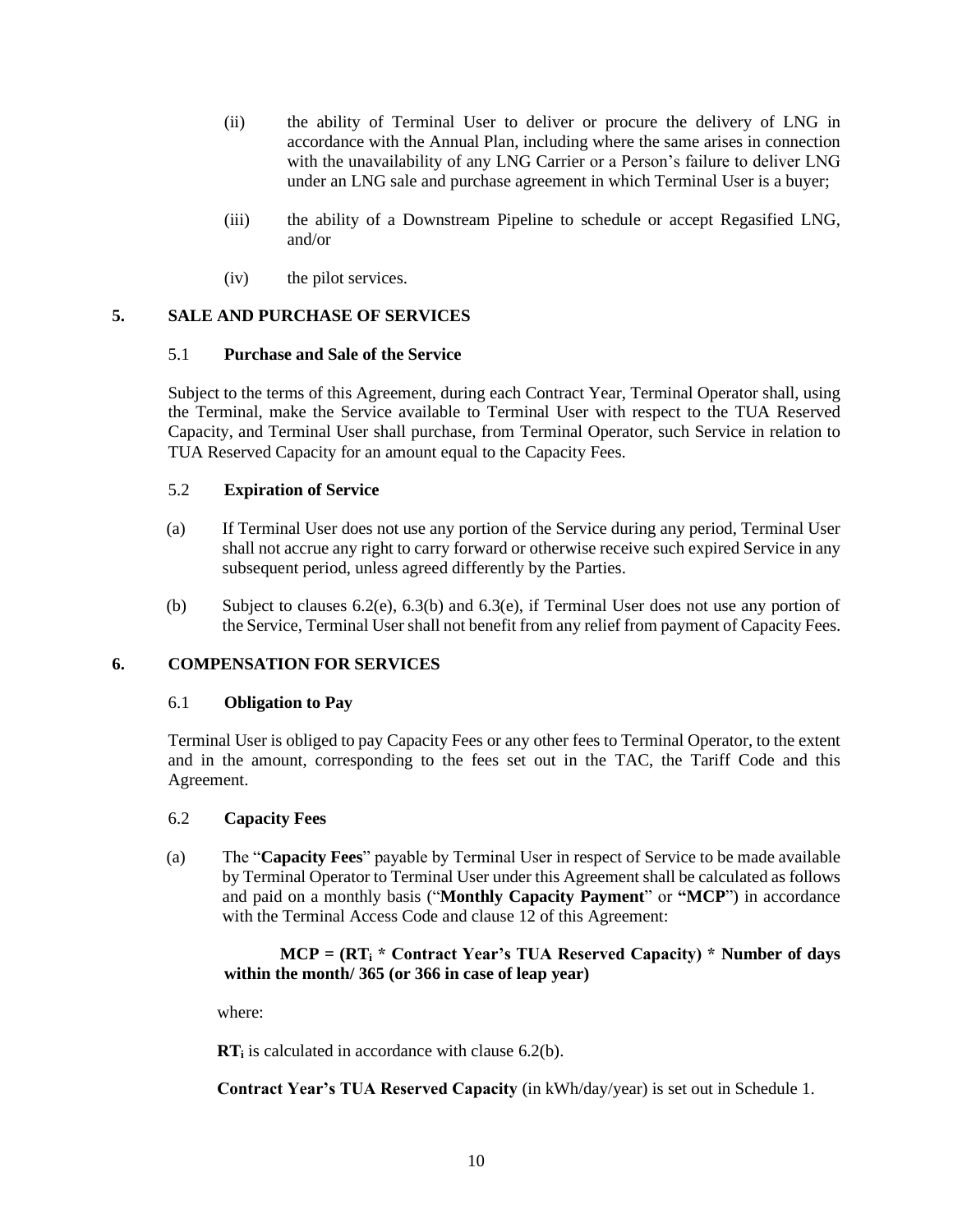- <span id="page-11-0"></span>(b) The **"Annual Gross Tariff"** (**"RTi"**), expressed in €/kWh/day/year rounding to 3 decimal digits, shall be calculated as follows:
	- (i) For the first Contract Year or any Year in which a Reference Tariff Revision Notice is issued, for Terminal Users that have signed this Agreement before and up to the COD:

 $RT_i = RT_0 * a_v + PR_0$ 

where:

**RT<sup>0</sup>** represents the Reference Tariff

**a<sup>y</sup>** represents the downward adjustment in the Reference Tariff and is equal to **[●]** as per Schedule 2.

**Pr<sub>0</sub>** represents the Premium, expressed in  $E/(kWh/day)/year$ ; to the extent that such Premium is included in a User's TUA, and shall be **[●]** €/kWh/day/year.

(ii) For the subsequent Contract Years up to Term for Terminal Users that have signed this Agreement before and up to the COD:

 $RT_i = RT_{i-1} * I_i$ 

where:

- **i** represents the Contract Year, numbered progressively from 1 up to end of Term, starting from the Contract Year, when the Service Commencement Date occurs.
- **j** represents the calendar year within which the first month of the Contract Year (i) occurs.
- (iii) For Terminal Users that have signed this Agreement after the COD according to the provision of the Tariff Code.
- (c) Terminal Operator may revise the Reference Tariff in accordance with the Tariff Code, based, *inter alia*, on the following:
	- (i) proven and documented material increases or decreases in Terminal Operator's operating costs directly relating to provision of the Service;
	- (ii) proven and documented material increases or decreases in the revenues received by Terminal Operator from contracted Terminal Capacity; and
	- (iii) in case of costs incurred in respect of, or investments made necessary by, the occurrence of an event circumstance, or combination of events and/or circumstances, which affects the Terminal, which are unforeseeable and beyond the reasonable control of Terminal Operator and which could not be avoided by steps which might reasonably be expected to have been taken by a Reasonable and Prudent Operator.

**I<sup>j</sup>** represents the Inflation Index for year (j).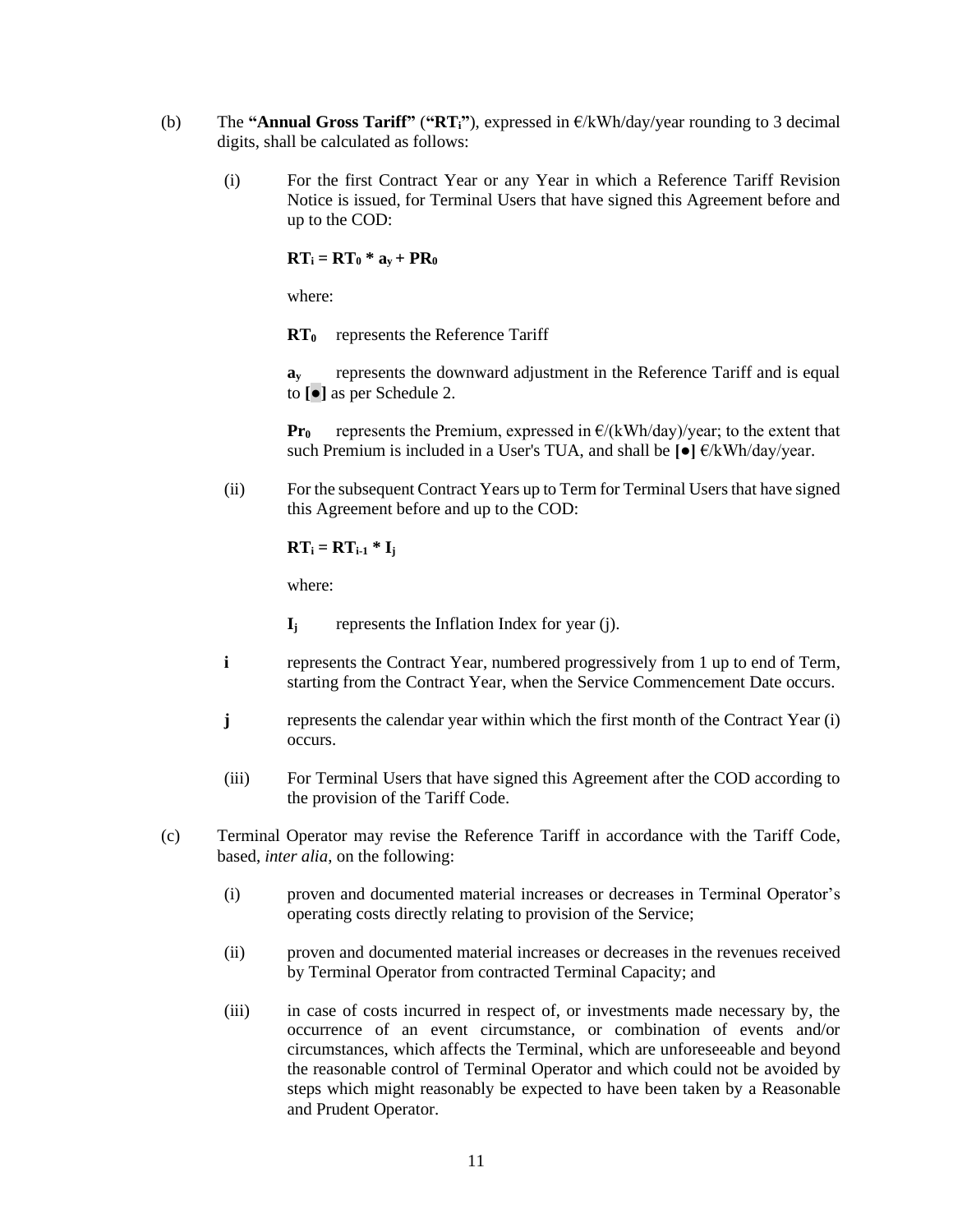- (d) Terminal Operator shall notify the Authority for any revision in the Reference Tariff. Any revision in the Reference Tariff shall remain within the terms of the Exemption Decision issued by the Authority as well as the provisions of this Agreement.
- (e) Terminal User acknowledges that the Capacity Fees are fair and reasonable, with respect to the Service provided, and are not subject to restrictions, terms, conditions, offsetting or any reductions, unless provided differently in this Agreement.
- <span id="page-12-0"></span>(f) If the Services are not made available by Terminal Operator to Terminal User, due to action or inaction solely the responsibility of Terminal Operator or its contractors then the Capacity Fee payable by the Terminal User will be proportionally reduced to account for the corresponding reduction in Prevailing Nomination; unless the Services are not provided for reasons attributable to:
	- (i) terminal maintenance, up to the Maintenance Allowance pursuant to clause [10.12.2] of the Terminal Access Code;
	- (ii) Force Majeure (unless Terminal Operator is the only Party that is unable to fulfill its obligations under this Agreement due to such Force Majeure, in which case a reduction in Capacity Fee shall be provided to Terminal Users);
	- (iii) due to Terminal User's failure to comply with its obligations under a Contract or the Terminal Access Code;
	- (iv) a User's action or inaction which contributes partial or wholly to a Terminal Operator Revised Sendout Event; or
	- (v) a mismatching during the matching process with the Downstream Operator, resulting in a Terminal Operator Revised Sendout Event.
- (g) Any reduction in Capacity Fees will be settled at the end of each Month of the Contract Year as an offset to the monthly invoice to be issued to the Terminal User for that Month of the Contract Year and shall be calculated as follows:

Clearance 
$$
See = \frac{RT_i}{365 (or 366 in case of leap year)}
$$

\n\* 
$$
\sum_{n=1}^{N} \left( \text{Prevailing Nomination}_{n,k} - \text{Daily Actual Sendout}_{n,k} \right)
$$

- **i** represents the Contract Year, numbered progressively from 1 up to end of Term, starting from the Contract Year, when the Service Commencement Date occurs;
- **n** represents the number of events within each Month of the Contract Year, when a reduction in Capacity Fees applies, excluding cases as described in clause [6.2\(f\),](#page-12-0) numbered progressively from 1 to N; for clarity, if there is more than one event on any Day those events will be considered as one event for calculation of Clearance Fee and the determination of "n";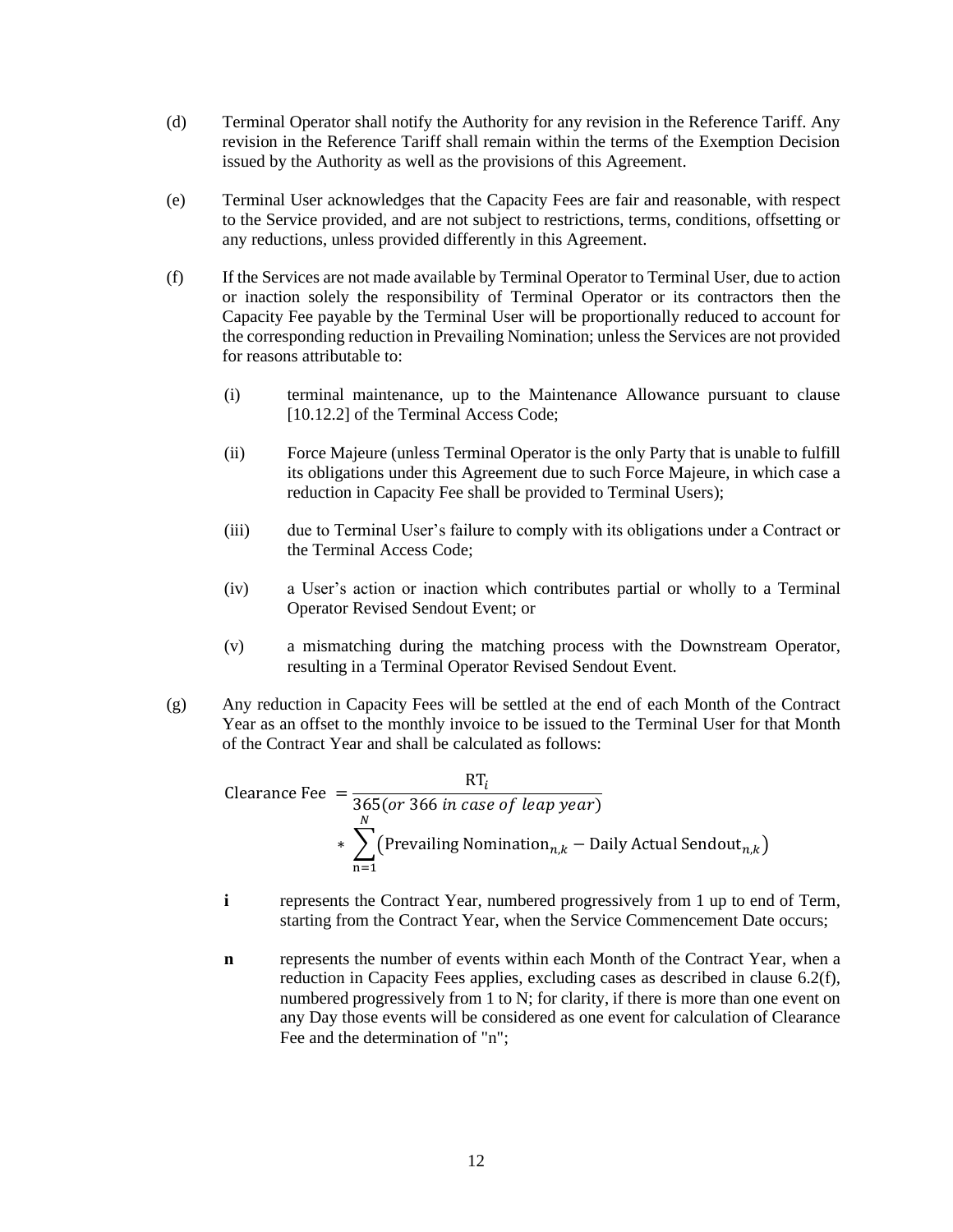- **N** represents the total number of events within each Month of the Contract Year, when a reduction in Capacity Fees applies, excluding cases as described in clause  $6.2(f);$
- **k** represents the Gas Days, corresponding to the events n.
- (h) If the total reduction in Capacity Fees exceeds the amount of the monthly invoice due from Terminal User for that Month of the Contract Year, then Terminal Operator shall issue a credit invoice for the excess amount and pay the remaining balance to Terminal User within ten (10) days following the end of such Month of the Contract Year.

#### <span id="page-13-0"></span>6.3 **Use it or Lose it**

- (a) The Annual Gross Tariff amount calculated pursuant to clause [6.2\(b\)](#page-11-0) is applicable irrespective of the amount of ReqSOS that the Terminal User requests in the AP Process. For the avoidance of doubt, if the Terminal User requests zero ReqSOS in the Annual Plan the Terminal User is still obliged to pay the full amount of the Annual Gross Tariff for the entire TUA Reserved Capacity.
- (b) If the Terminal User elects not to reserve all of its TUA Reserved Capacity in the Annual Plan for a Contract Year then the Terminal User shall release its rights to the Unused Capacity pursuant to clauses [4.2.2] and [4.2.3] of the Terminal Access Code.
- (c) Terminal User has the right to assign part or all of its AP Daily Planned Sendout. Such assignment of AP Daily Planned Sendout will be pursuant to a Capacity Exchange Agreement entered into in accordance with clause [11.3.](#page-19-0)
- (d) Terminal Operator is entitled to market any Unused Capacity pursuant to the Terminal Access Code. Terminal Operator will be paid an administrative service fee by the Terminal User for reselling of Unused Capacity, such fee ("**Administrative Fee**") to be deducted from any reimbursement of Capacity Fees due to Terminal User under claus[e 6.3\(e\).](#page-13-3)
- <span id="page-13-3"></span>(e) If, with regard to any Day, after selling all Unreserved Capacity, Terminal Operator is able to resell the Unused Capacity, then Terminal Operator will reimburse accordingly the Terminal User for the *pro rata* portion of the Unused Capacity, sold to another User, less the Administrative Fee, by providing an invoice setting out the gross amount of reimbursed Capacity Fees (less the gross amount of the Administrative Fee).

# <span id="page-13-2"></span><span id="page-13-1"></span>**7. TERM**

#### 7.1 **Service Commencement Date**

The Service Commencement Date shall be [●]//[Commercial Operations Date] [*Delete as appropriate*] 2 .

<sup>&</sup>lt;sup>2</sup> For participants that have agreed to commence the Service from the COD, Service Commencement Date will be the COD. For participants that have agreed to commence the Service after the COD, Service Commencement Date will be the chosen date.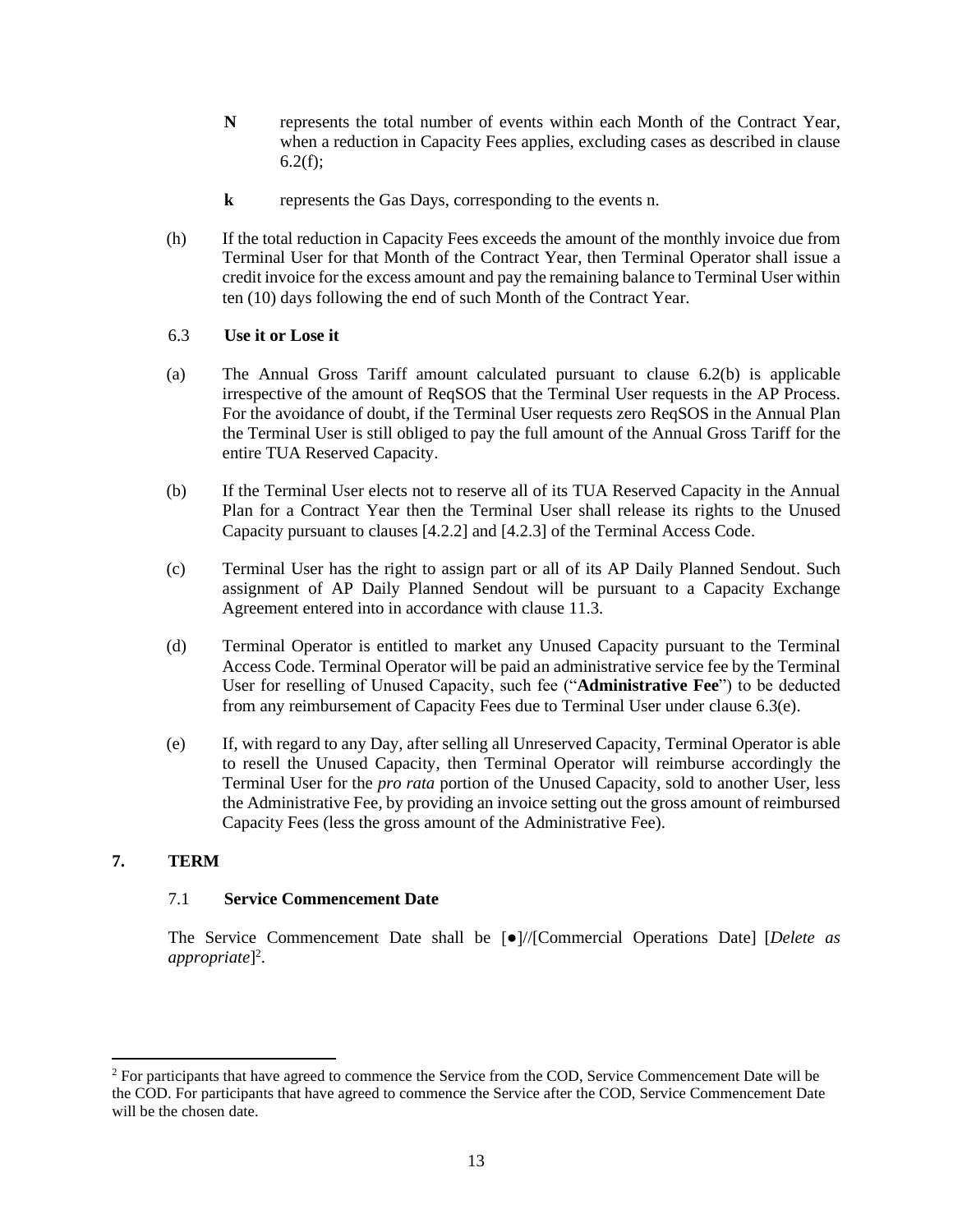#### <span id="page-14-0"></span>7.2 **Commercial Operation Date [Delete section 7.2 in its entirety as appropriate]<sup>3</sup>**

- <span id="page-14-4"></span><span id="page-14-3"></span><span id="page-14-2"></span>(a) The Commercial Operation Date is expected to occur within the twelve (12) month period commencing twenty-four (24) months after FID Date (the "**First Window Period**"); and shall be determined as follows:
	- (i) no later than three (3) months prior to the commencement of the First Window Period, Terminal Operator shall notify Terminal User ("**First Notification**") in writing of a four (4) month period falling within the First Window Period (the "**Second Window Period**") during which the Commercial Operation Date shall occur;
	- (ii) no later than two (2) months prior to the commencement of the Second Window Period, the Terminal Operator shall notify the Terminal User ("**Second Notification**") in writing of a one (1) month period falling within the Second Window Period (the **"Third Window Period")** during which the Commercial Operation Date shall occur; and
	- (iii) no later than one (1) month prior to the commencement of the Third Window Period, the Terminal Operator shall notify the Terminal User ("**Third Notification**") in writing of a date falling within the Third Window Period which shall be the Commercial Operation Date.
- <span id="page-14-1"></span>(b) The Terminal Operator may at any time prior to the occurrence of the Commercial Operation Date notify the Terminal User in writing that it has determined (acting reasonably) that the completion of commissioning of the Terminal has or is likely to be delayed (such notice being a "**Commissioning Delay Notice**"). If the Terminal Operator issues a Commissioning Delay Notice, then the Window Period or date defined in the latest Notification issued by Terminal Operator shall be extended by a period equal to the period by which completion of commissioning of the Terminal has been, or is likely to be, so delayed.
- <span id="page-14-5"></span>(c) If Terminal Operator issues a Commissioning Delay Notice after the Second Notification, due to circumstances for which Terminal Operator or its contractors are responsible, then Terminal Operator shall pay to Terminal User documented direct damages for such delay, for each day of delay commencing on the day falling immediately after the expiry of the Third Window Period or the day on which COD is defined following a Third Notification, whichever the case may be, in the amount of 20% of the Monthly Capacity Payment, until the date, falling within the First Window Period, on which Terminal Operator commences provision of the Service. Notwithstanding clause [14.2\(a\),](#page-21-3) the total amount of liquidated damages shall not exceed an amount of 20% of the aggregate Monthly Capacity Payment for the first [twelve (12)] months of the Term. For the avoidance of doubt, Terminal Operator shall be under no obligation to pay any damages under this clause unless the delay to the Commercial Operation Date is solely attributable to Terminal Operator or its contractors, and no liability shall arise if the delay is due to Force Majeure.

<sup>&</sup>lt;sup>3</sup> Applied only to the participants that have agreed to commence the Service from COD.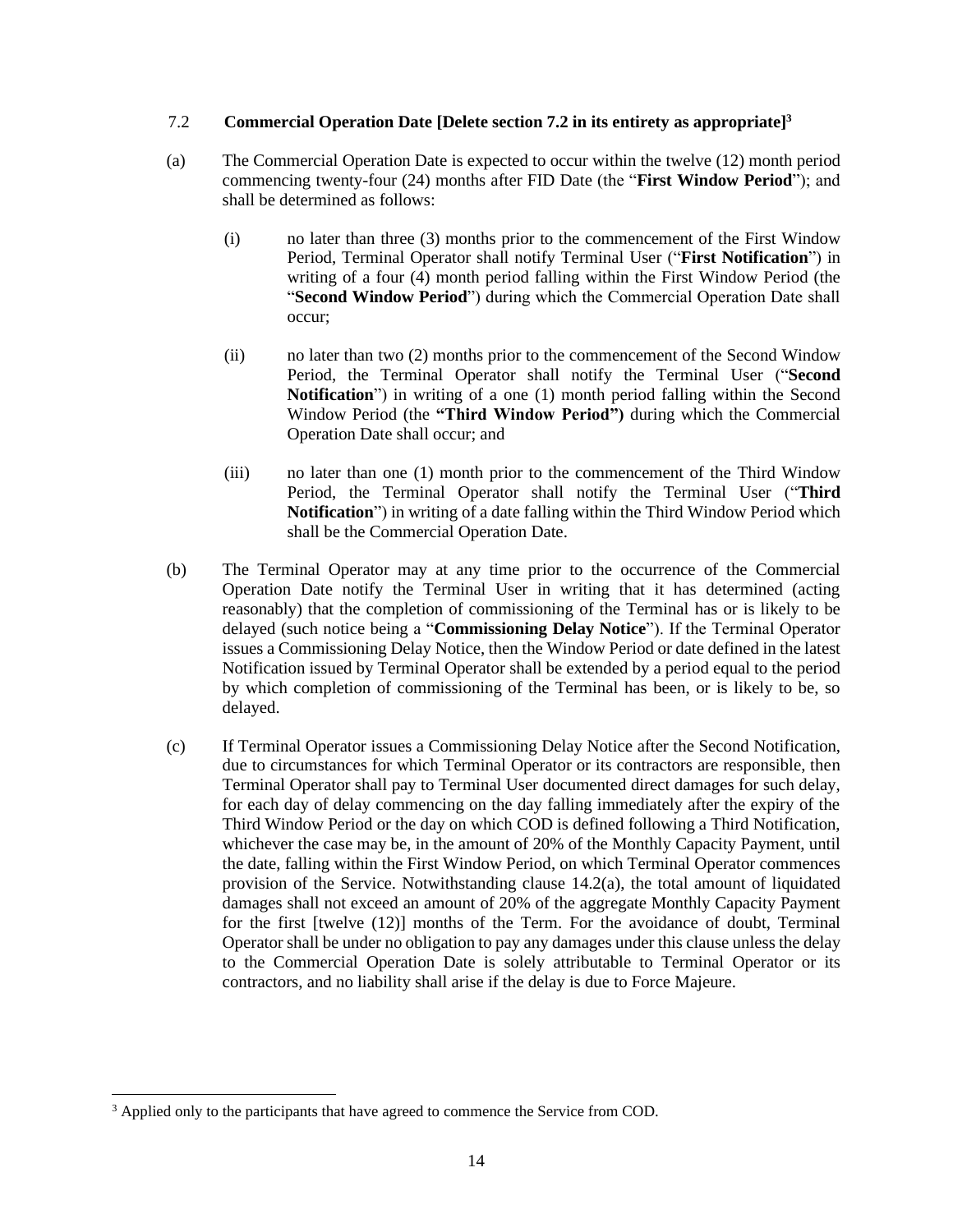### <span id="page-15-0"></span>7.3 **Term**

The term of this Agreement (**"Term"**) shall be the period commencing on the Service Commencement Date and ending  $\lceil \bullet \rceil^4$  years later.

### <span id="page-15-2"></span><span id="page-15-1"></span>**8. LNG TERMINAL**

### 8.1 **Standard of Operation**

Terminal Operator shall on and from the Service Commencement Date provide, maintain and operate (or cause to be provided, maintained and operated) the Terminal in accordance with clause [10.1] of the Terminal Access Code.

### <span id="page-15-3"></span>8.2 **Facilities to be Provided**

The Terminal facilities and equipment to be utilised by Terminal Operator to provide the Service to Terminal User shall include the facilities that will be published on the Terminal Operator's website.

# <span id="page-15-4"></span>8.3 **Modifications to Terminal Generally**

Terminal Operator may modify the Terminal at any time subject to and in accordance with clause [10.13] of the Terminal Access Code.

### <span id="page-15-5"></span>8.4 **Terminal User Inspection Rights**

Terminal User may inspect the operation of the Terminal subject to and in accordance with clause [10.14] of the Terminal Access Code.

# <span id="page-15-6"></span>8.5 **LNG Operational Heel**

- (a) During normal operations, Terminal Operator will need to maintain the LNG Operational Heel. Should the LNG storage level fall below or be expected to fall below the LNG Operational Heel arising from but not limited to one or more of the following: (i) Retainage including losses in terminal operations, (ii) a Failed LNG Cargo, (iii) requirements of terminal maintenance, (iv) and any other operational needs that require use of LNG, then the Terminal Operator shall have the right to (A) purchase an LNG Cargo for the purposes of maintaining the LNG Operational Heel in the Terminal, for and on behalf of all Users, and (B) recover the costs of such purchase as operational costs under the Terminal Access Code. Such costs shall be apportioned pro rata between all Users of the Terminal at the time such costs are accrued and shall be invoiced by Terminal Operator to Terminal User in accordance with clause [12,](#page-19-1) except for cases of a Failed LNG Cargo, where the costs will be recovered by the Defaulting User, as described in the IUA.
- (b) If, acting as a Reasonable and Prudent Operator, Terminal Operator identifies a need to replenish the LNG Operational Heel, then Terminal Operator shall have the right to replenish the LNG Operational Heel using, at its discretion, LNG from any LNG Cargo unloaded at the Terminal, by any User.

<sup>&</sup>lt;sup>4</sup> The Term must be a minimum of one Contract Year. Market Test participants must sign up for the same Term as in the respective ARCA, and need not end the Term at the end of a Contract Year.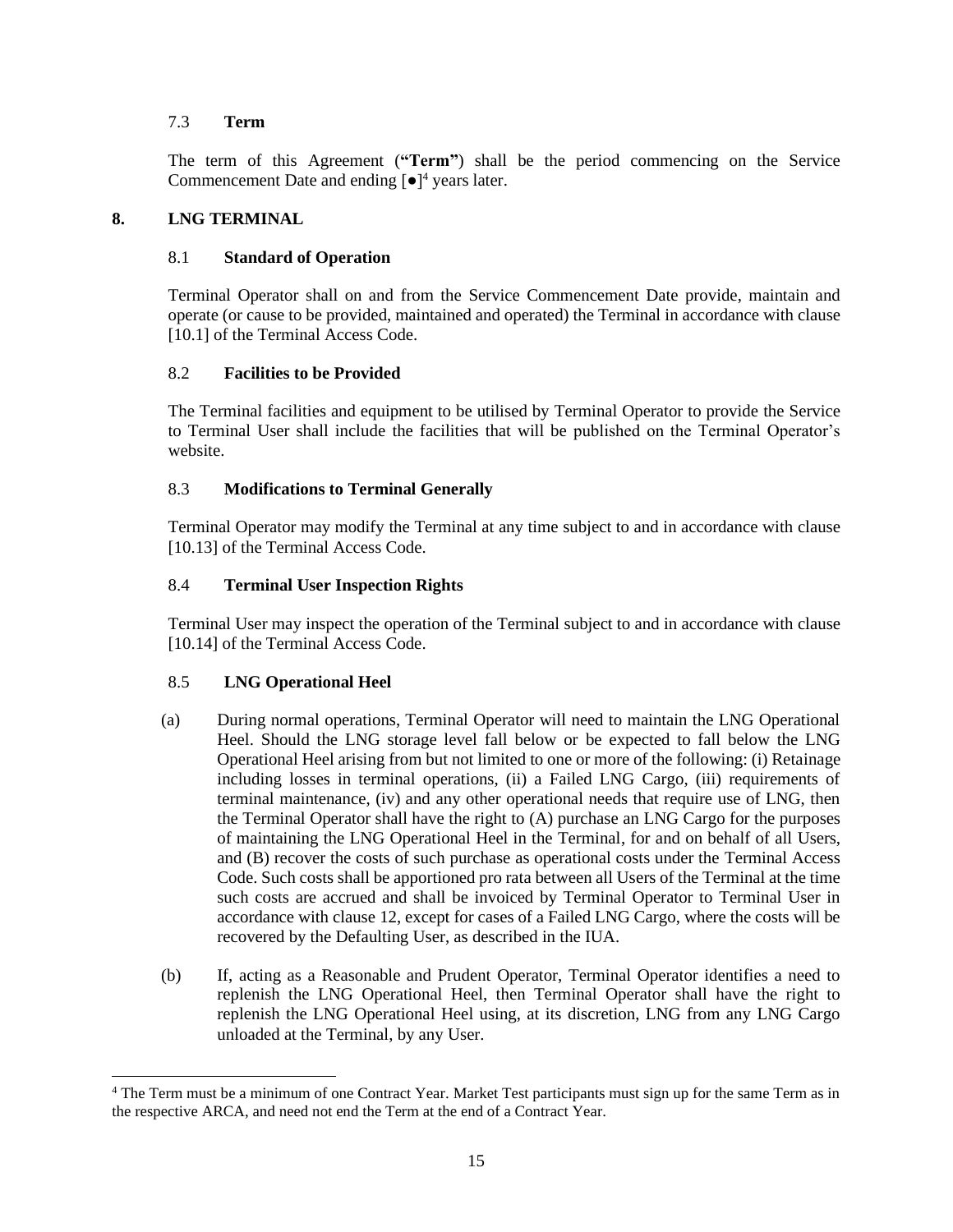#### <span id="page-16-0"></span>8.6 **Comingling of LNG and Regasified LNG Stream**

- (a) Subject to clause [10.10] of the Terminal Access Code, Terminal Operator shall have the right to comingle LNG received from Terminal User and store such LNG with LNG received from other Users and to treat and handle all LNG received from Terminal User and the other Users as Terminal Operator sees fit in exercising its discretion acting as a Reasonable and Prudent Operator and subject to the terms of this Agreement.
- (b) The Regasified LNG made available for redelivery by Terminal Operator to the Regasified LNG Delivery Point need not consist of the same molecules as unloaded by Terminal User and Terminal User shall have no right to receive Regasified LNG of the same quality as Terminal User's LNG; *provided, however*, that Terminal Operator shall make available for delivery Regasified LNG that satisfies the specifications set out in the Terminal Access Code unless Terminal User or any other Users have delivered LNG to the Terminal that does not comply with the LNG specifications set out in the Terminal Access Code (in which case the provisions of clause [10.9.3] of the Terminal Access Code shall apply).

# <span id="page-16-2"></span><span id="page-16-1"></span>**9. RECEIPT OF LNG**

# 9.1 **Title, Custody and Risk of Loss**

Title to the LNG, custody, and risk of loss shall be as set out in clause [10.6] of the Terminal Access Code. Subject to clause [10.6] of the Terminal Access Code and clause [14.2](#page-21-2) of this Agreement, Terminal Operator shall be liable for any damage of any nature caused to any third party (who is not a User) by the LNG while such LNG is in Terminal Operator's custody and Terminal Operator shall indemnify and hold Terminal User harmless against any such liability.

# <span id="page-16-3"></span>9.2 **No Encumbrance**

Terminal User shall indemnify and hold Terminal Operator harmless against all Encumbrances regarding Terminal User's LNG, including claims brought by other Users, except to the extent that any claims are caused by Terminal Operator's or its subcontractors' acts or omissions.

# <span id="page-16-4"></span>9.3 **Scheduling of LNG Cargo Receipts**

- (a) Terminal User is entitled to participate in the Annual Plan process set forth in the Terminal Access Code provided the Effective Date of this Agreement falls prior to 31 May of the Contract Year (Y-1), immediately preceding the Contract Year (Y), in which the Service Commencement Date falls.
- (b) Terminal User has the right to meet its LNG Cargo delivery obligations under the Annual Plan by sharing LNG Cargo deliveries with one or more other Users provided that the joint plan for such sharing is included and agreed in the Annual Plan process set forth in the Terminal Access Code. Terminal User shall be jointly and severally liable for such shared LNG Cargo delivery, including the obligations set forth in the Terminal Access Code and this Agreement such as with respect to a Failed LNG Cargo Event, LNG Specification problem, or other LNG Carrier responsibility.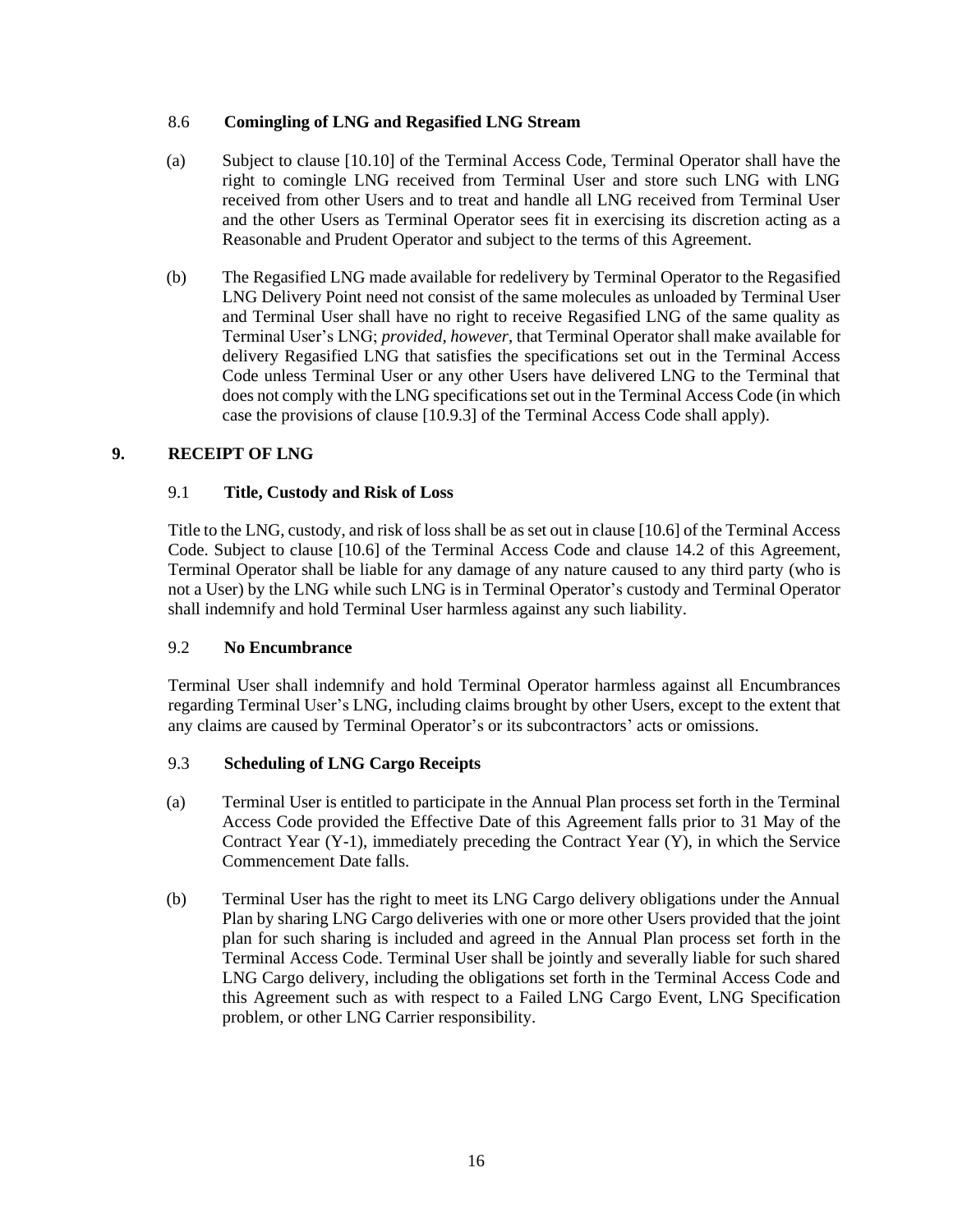### <span id="page-17-0"></span>9.4 **Berthing Assignment and Unloading**

Any and all direct costs and expenses incurred by Terminal Operator and/or Terminal User because of a delay or failure to berth and discharge an LNG Carrier that does not comply with this Agreement or the Terminal Access Code shall be borne by the Terminal User.

#### <span id="page-17-2"></span><span id="page-17-1"></span>**10. RETAINAGE**

#### 10.1 **Retainage**

- (a) Terminal Operator shall have the right to use any LNG in storage for the purposes of Retainage.
- (b) Terminal Operator shall deduct Terminal User's pro rata share of Forecast Retainage from each LNG Cargo unloaded at the Terminal.

#### <span id="page-17-3"></span>10.2 **Allocation of Retainage**

- (a) The Forecasted Retainage shall be Terminal Operator's good faith estimate of the quantity of Retainage that will be consumed by the Terminal for Regasified LNG to be made available on an annual levelised basis.
- <span id="page-17-7"></span>(b) Terminal User's Account shall be debited each Month during the Contract Year by Terminal User's *pro rata* share of the Forecasted Retainage applicable to such Month. The *pro rata* share will be calculated as a portion of AP Daily Planned Sendout.
- <span id="page-17-6"></span>(c) Within ten (10) days after the end of each Contract Year an adjustment, either credit or debit, shall be made to Terminal User's Account based on the quantity of Retainage previously charged to Terminal User's Account as compared to Terminal User's *pro rata*  share of Actual Retainage.

# <span id="page-17-5"></span><span id="page-17-4"></span>**11. TUA RESERVED CAPACITY & TERMINAL USER'S ACCOUNT**

#### 11.1 **TUA Reserved Capacity**

- (a) Terminal User's TUA Reserved Capacity is set out in Schedule 1.
- (b) Terminal User shall be entitled to request and receive in the Annual Plan the entitlements provided in clause [4.2.1] of the Terminal Access Code, including an annual levelised Daily Planned Sendout up to the TUA Reserved Capacity. Terminal User agrees and acknowledges that the Daily Actual Sendout may vary under normal operational conditions of the Terminal and may not equal Daily Planned Sendout for every individual Day of the Term; provided that such acknowledgement by Terminal User of small variations in the physical flow of Daily Actual Sendout shall not relieve Terminal Operator of its obligation to make available Terminal User's Prevailing Nomination at the Regasified LNG Delivery Point pursuant to the terms of the Terminal Access Code.
- (c) Terminal User agrees to deliver a quantity of LNG each Contract Year in accordance with the Annual Plan.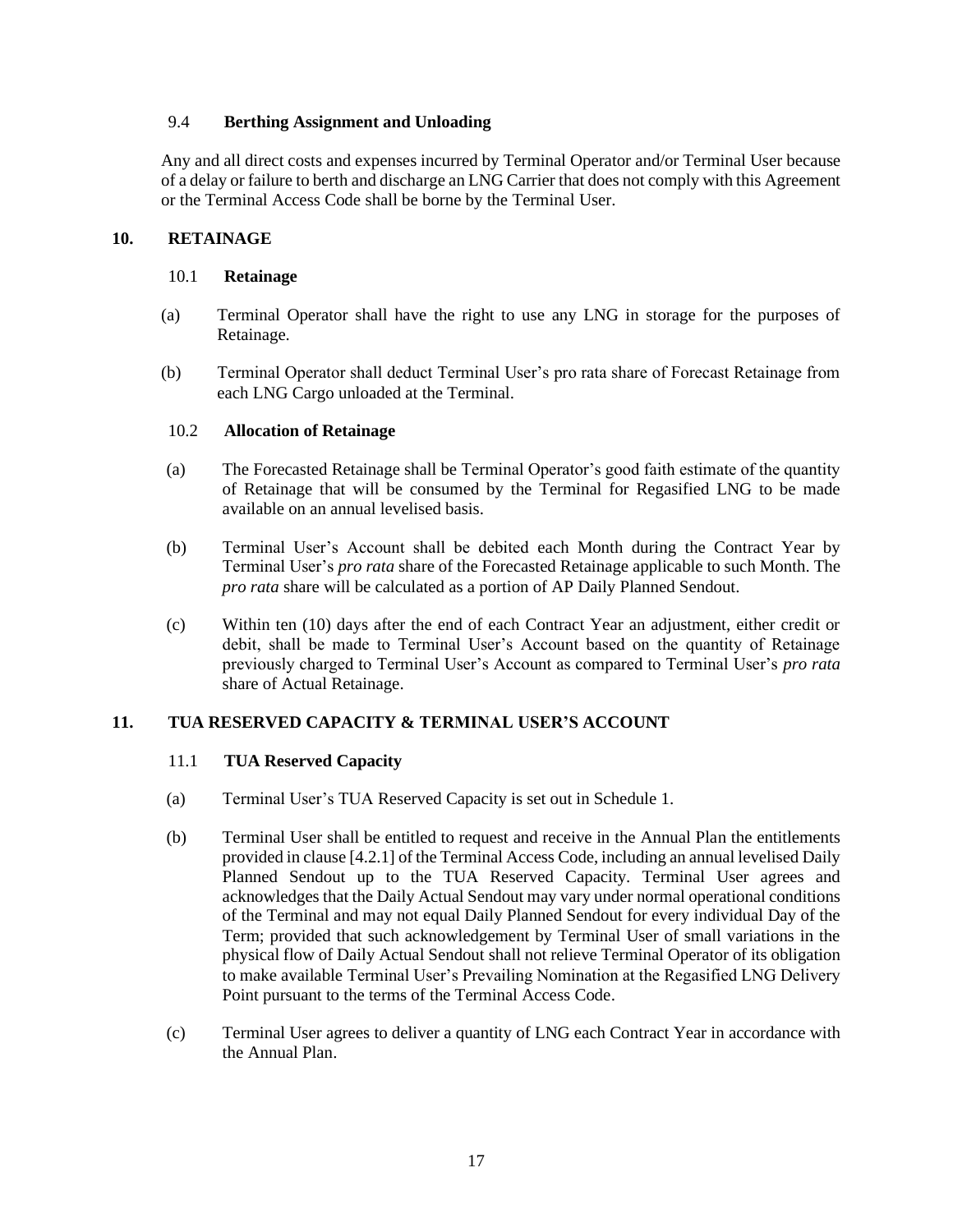#### <span id="page-18-0"></span>11.2 **Terminal User's Account**

- (a) Terminal Operator shall maintain a daily accounting (in kWh) of Terminal User's Account, based on measured LNG deliveries, Retainage, Regasified LNG, Evacuation Gas, and LNG lending and borrowing. For the avoidance of doubt, any Regasified LNG under a CEA shall be included in Terminal User's Account of the Original User.
- (b) In addition to maintaining the balance of Terminal User's Account, Terminal Operator shall maintain a separate daily accounting (in kWh) of any assignments under a Capacity Exchange Agreement properly entered into by Terminal User.
- (c) The balance of Terminal User's Account shall be determined and accounted on each Day and reconciled at the end of each Contract Year as follows:
	- (i) the following quantities shall be credited (in kWh) to Terminal User's Account (increasing Terminal User's Account):
		- (A) the quantity of LNG unloaded by Terminal User at the LNG Receipt Point (after taking into account vapour returned to LNG Carriers during the unloading of such LNG), net of the Retainage allowance in effect at the time of such unloading;
		- (B) any quantity of LNG repaid via a cash settlement to Terminal User in relation to lending under the Inter-User Agreement; and
		- (C) any credit relating to excess Retainage allowances under claus[e10.2\(c\).](#page-17-6)
	- (ii) the following quantities shall be debited (in kWh) from Terminal User's Account (decreasing Terminal User's Account):
		- (A) the quantity of Regasified LNG delivered to or for the account of Terminal User by Terminal Operator at the Regasified LNG Delivery Point;
		- (B) the quantity of LNG that is repaid via a cash settlement from Terminal User to another User in relation to borrowing under the Inter-User Agreement;
		- (C) any quantity of Evacuation Gas;
		- (D) Terminal User's allocation of Retainage levied under clause [10.2\(b\),](#page-17-7) deducted by the remaining in-tank quantity as per clause 8.2.4 of the TAC, originating from the difference between the Forecast Retainage and the Actual Retainage of the previous Contract Year, applied to such Terminal User, if any; and
		- (E) any debit relating to insufficient Retainage allowances under clause  $10.2(c)$ .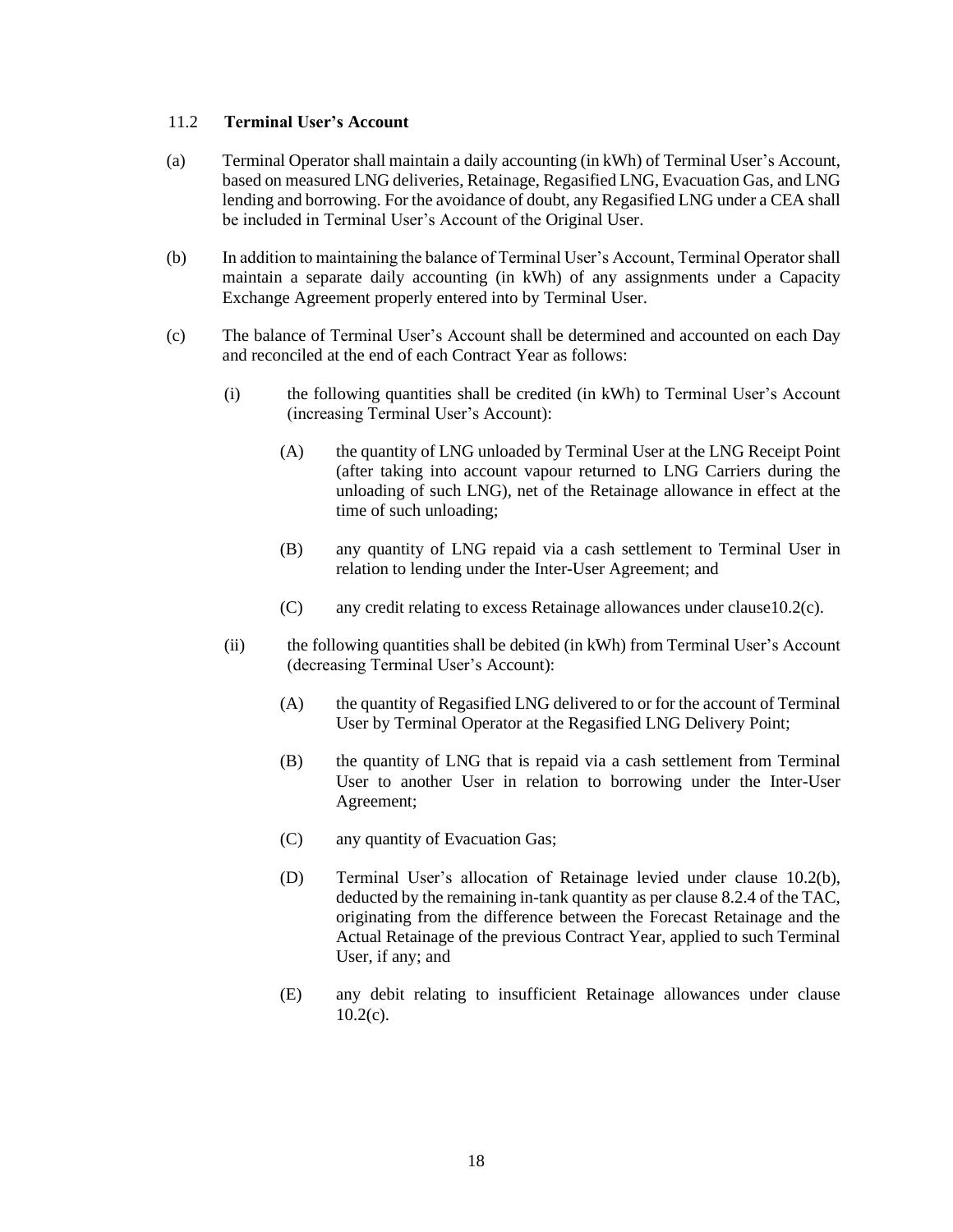### <span id="page-19-0"></span>11.3 **Secondary Trading of Terminal User's Daily Planned Sendout – Capacity Exchange Agreement**

- (a) Terminal User may enter into a bilateral trade to assign to a Capacity Exchange User all or a portion of Terminal User's Daily Planned Sendout and the corresponding LNG quantity to that Daily Planned Sendout, as well as any obligation deriving pursuant to the Terminal Access Code, subject to:
	- (i) Terminal Operator giving its consent to such bilateral trade, according to clause [5] of the Terminal Access Code (such consent not to be unreasonably withheld or delayed); and
	- (ii) such Capacity Exchange User entering into a Capacity Exchange Agreement with Terminal User.

### <span id="page-19-2"></span><span id="page-19-1"></span>**12. INVOICING & PAYMENT**

#### 12.1 **Invoices**

- (a) Commencing with the Month in which the Service Commencement Date occurred, Terminal Operator shall deliver to Terminal User a monthly and end of Contract Year invoice setting forth:
	- (i) the Capacity Fees in Euro; and
	- (ii) all data, disaggregated as is necessary to comply with clause [11.2] of the Terminal Access Code.
- (b) In addition to the monthly and end of Contract Year invoice, Terminal Operator may issue other interim invoices as may arise pursuant to the terms of this Agreement or the Terminal Access Code.

#### <span id="page-19-3"></span>12.2 **Adjustments**

If Terminal Operator acquires information indicating the necessity of an adjustment to any invoice rendered under this Agreement, then Terminal Operator shall serve on Terminal User a written notice setting forth that information along with relevant supporting documents to justify the adjustment. Unless otherwise provided in this Agreement, after obtaining that information, Terminal Operator shall prepare and serve on Terminal User an adjusted invoice, showing the adjusted payment, the calculation of the payment amount, and the Party from whom the payment is owed and such amount shall be due and payable under clause [11.7] of the Terminal Access Code.

#### <span id="page-19-4"></span>12.3 **Audit**

(a) Upon thirty (30) days written notice issued within three (3) months of the conclusion of any Contract Year, Terminal User shall have the right at Terminal User's sole expense, to audit the books, records and accounts of Terminal Operator directly relevant to determining any amounts payable under this Agreement for such prior Contract Year. Such audit shall be conducted at the head office of Terminal Operator, during Terminal Operator's regular business hours and on reasonable prior notice. Terminal User shall exercise reasonable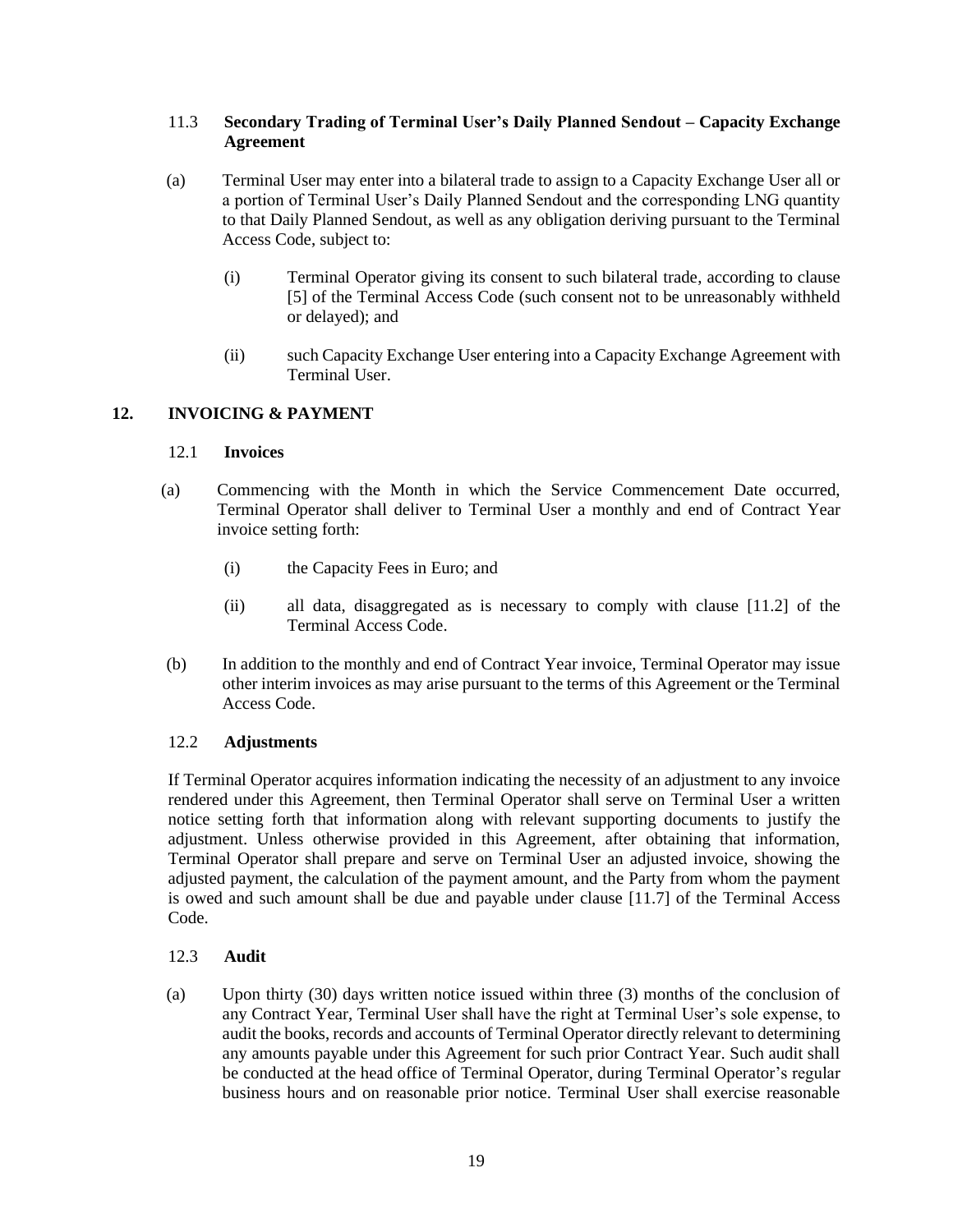endeavours to complete such audit within the Contract Year in which Terminal User's notice is sent to Terminal Operator.

- (b) If Terminal User obtains information indicating the necessity of an adjustment to any invoice rendered, then within thirty (30) days following completion of the audit pertaining to the affected Contract Year, Terminal User shall promptly serve on Terminal Operator a detailed invoice and written notice setting forth the information and basis for such invoice. Promptly thereafter, Terminal Operator and Terminal User shall commence discussions regarding such error in order to expeditiously, and in good faith, achieve resolution thereof, and the amount of any overpayment or underpayment (plus interest as provided in clause [11.8] of the Terminal Access Code, accruing from the due date) shall be paid by Terminal Operator or Terminal User to the other, as the case may be.
- (c) Terminal Operator shall keep books and records relevant to its determination of amounts payable pursuant to clause [11.5] of the Terminal Access Code.

#### <span id="page-20-0"></span>12.4 **Payment; Payment Due Date**

Invoices shall become due and payable, and shall be paid, in accordance with clauses [11.6-11.12] of the Terminal Access Code.

### <span id="page-20-1"></span>**13. ENVIRONMENTAL RESPONSIBILITIES**

- (a) Terminal User and Terminal Operator's respective responsibilities regarding environmental issues shall be as set forth in clause [10.8] of the Terminal Access Code.
- (b) Terminal User warrants that it shall perform its obligations under this Agreement and shall procure the performance by the operator of the LNG Carrier, in material conformance with all Applicable Laws dealing with hazardous wastes and protection of the environment.
- (c) Terminal Operator warrants that it shall perform the Service in material conformance with all Applicable Laws dealing with hazardous wastes and protection of the environment.
- (d) Terminal Users shall indemnify and hold the Terminal Operator harmless in respect of any Liabilities of any kind which may be suffered or incurred by the Terminal Operator arising from any (i) claim against the Terminal Operator in respect of a breach by such Terminal User of any Applicable Law relating to the environment or to health and safety, (ii) claim by any person in respect of any direct loss or liability incurred by that person because of any breach by such Terminal User of any Applicable Law relating to the environment or to health and safety, and (iii) contamination of the environment caused by any act or omission of such Terminal User.
- (e) Terminal Operator shall indemnify and hold Terminal User harmless from and against any Liabilities of any kind which may be suffered or incurred by Terminal User arising out of Terminal Operator's failure to comply with Applicable Laws related to the environment, health and safety in connection with Terminal Operator's provision of the Service, including any claim raised by any person against the Terminal User on such grounds.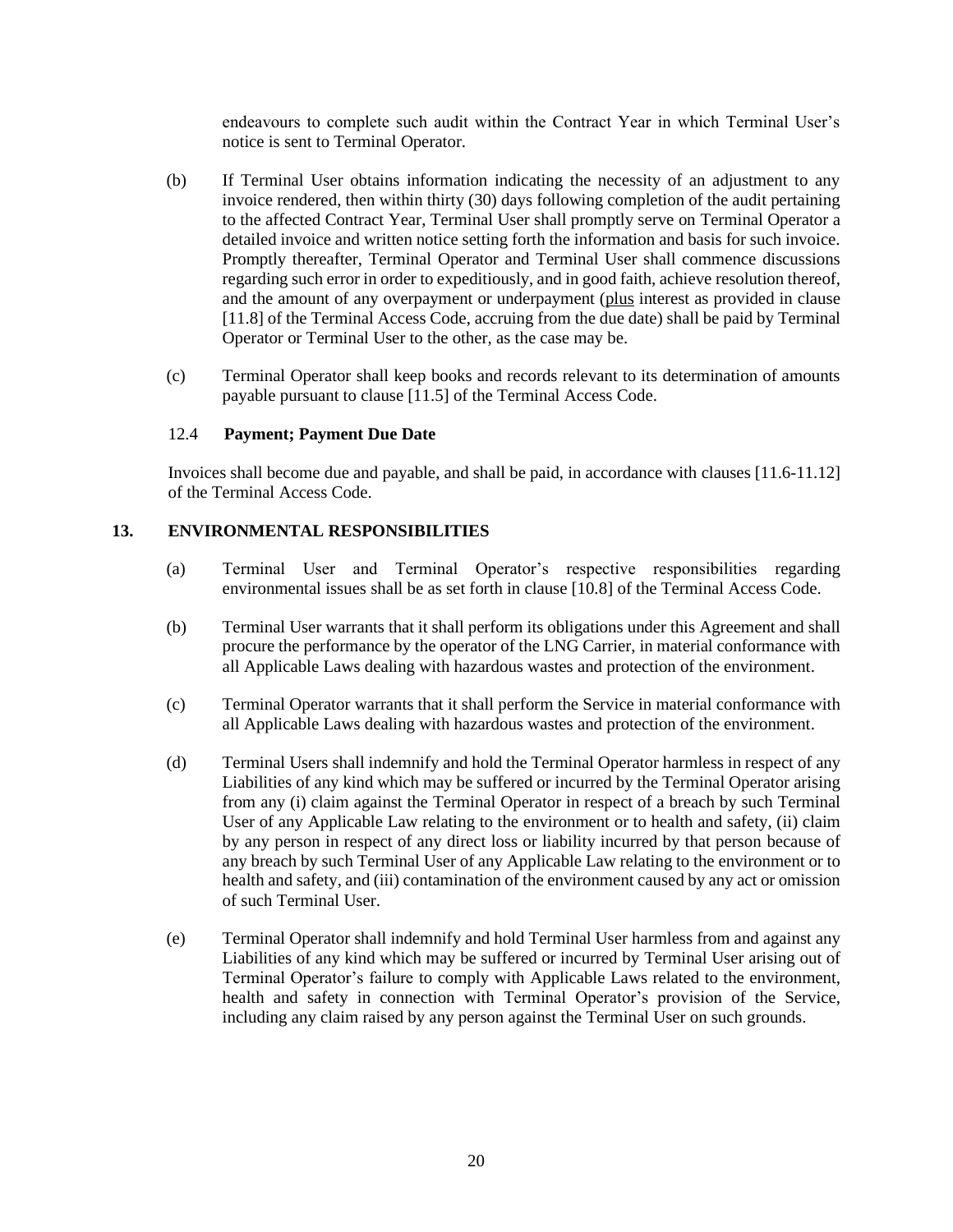### <span id="page-21-1"></span><span id="page-21-0"></span>**14. LIABILITIES**

#### 14.1 **Terminal User Indemnities**

Terminal User must indemnify and hold the Terminal Operator harmless in respect of any direct costs, losses, damages, claims and/or expenses (including legal fees) of any kind suffered or incurred by the Terminal Operator as a result of any direct loss of, damage to or failure of all or part of the Terminal which is caused by the acts or omissions of:

- (a) such Terminal User;
- (b) any shipowner or operator of an LNG Carrier acting for or on behalf of such Terminal User or for or on behalf of the person specified in paragraph (c) below;
- (c) any person supplying LNG to or on behalf of such Terminal User; and
- (d) any employees, contractors, agents and/or other third parties acting for or on behalf of any person specified in paragraphs (a) to (c) inclusive above,

(each instance of direct loss of damage to or failure of all or part of the Terminal caused by the acts or omissions of any of the persons identified in paragraphs (a) to (d) inclusive above being a **"Damaging Event"** and a Terminal User who is responsible for such Damaging Event, by way of the above indemnity, being a **"Damaging User"**). Under no circumstances shall Terminal User be liable for Consequential Damages incurred by Terminal Operator or a third party.

#### <span id="page-21-2"></span>14.2 **Limitation of Terminal Operator Liability**

- <span id="page-21-3"></span>(a) Subject to clause [7.2\(c\),](#page-14-5) the liability of Terminal Operator to Terminal User deriving from or howsoever connected with the performance or failure to perform its obligations under this Agreement shall be limited to cases of gross negligence or willful misconduct in accordance with clause [12.1.1(a)] of the Terminal Access Code.
- (b) The maximum aggregate liability of Terminal Operator to Terminal User arising pursuant to clause [14.2](#page-21-2)[\(a\),](#page-21-3) as a result of gross negligence or willful misconduct on the part of the Terminal Operator, shall not exceed an amount equal to 20% of the annual Capacity Fee payable in such Contract Year where the liability arises.
- (c) Under no circumstances shall Terminal Operator be liable for Consequential Damages incurred to Terminal User or a third party and Terminal User expressly agrees and acknowledges that Terminal Operator is not liable for:
	- (i) any costs arising in relation to supply of LNG including due to revision of planned delivery dates or cancellation of LNG Cargos, except for demurrage as set out in the Terminal Access Code;
	- (ii) downstream costs (including amounts payable under gas supply or gas transportation agreements to which Terminal User may be a party) arising from a Revised Sendout Notification, lower or higher than expected Actual Daily Sendout, or lower or higher than expected Evacuation Gas; or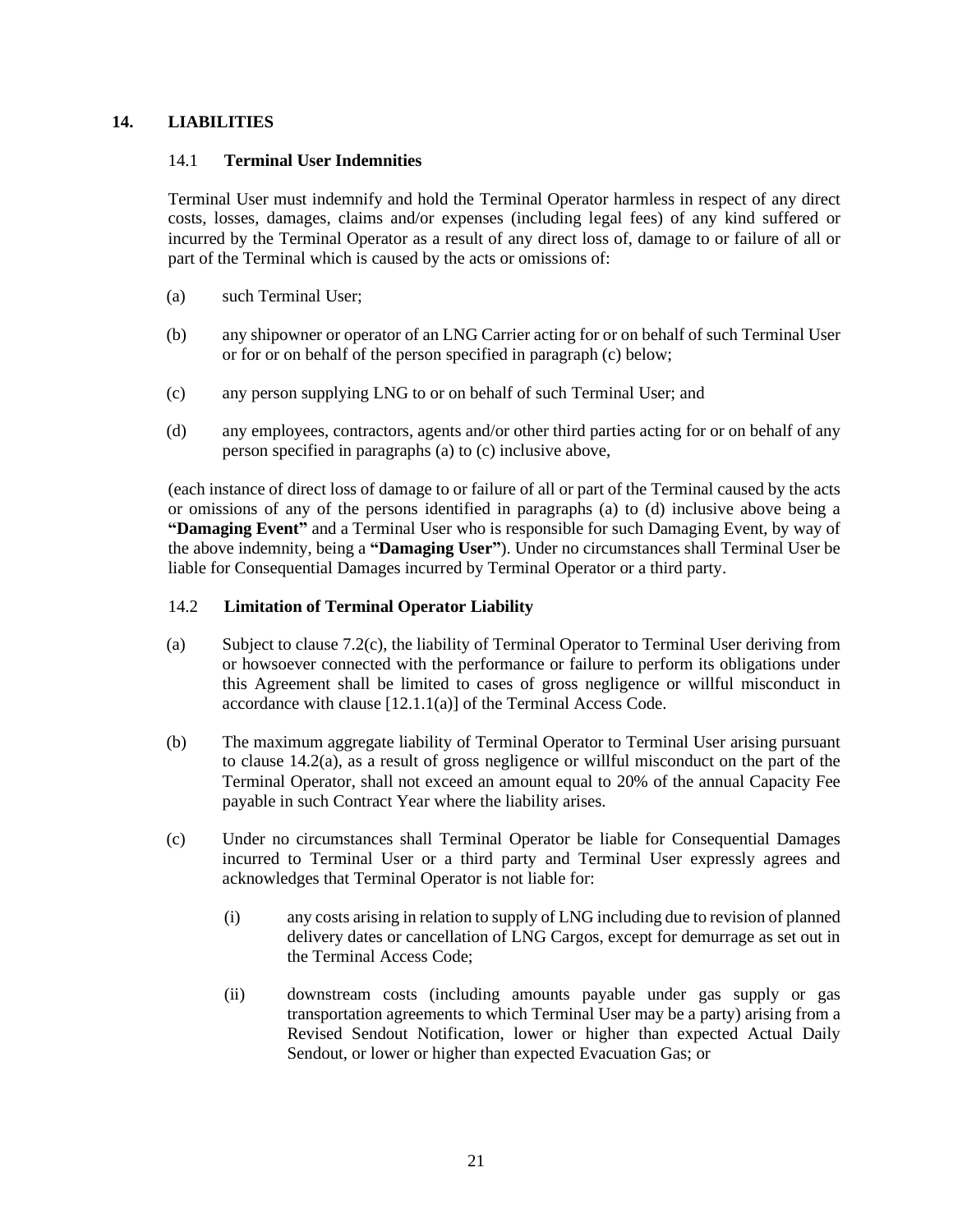(iii) payment for borrowed LNG or any disputes arising in relation to payment for borrowed LNG.

#### <span id="page-22-0"></span>14.3 **Mitigation**

If a breach of this Agreement occurs, the non-breaching Party shall exercise reasonable endeavours to mitigate its damages resulting therefrom.

### <span id="page-22-2"></span><span id="page-22-1"></span>**15. EVENT OF FORCE MAJEURE**

#### 15.1 **Nature of Relief**

Subject to this clause [15,](#page-22-1) a Party's obligations under this Agreement shall be exonerated to the extent that they are affected (in whole or in part) by the occurrence of an event of Force Majeure.

### <span id="page-22-3"></span>15.2 **Events of Force Majeure**

An event of **"Force Majeure"** means any event or circumstance, or any combination of events or circumstances, the occurrence or effect of which is beyond the reasonable control of a Party (the **"Affected Party"**), which could not have been avoided by steps which might reasonably have been taken by a Reasonable and Prudent Operator and which causes or results in a failure or delay in the performance by the Affected Party of any of its obligations under this Agreement (other than payment obligations), including but not limited to:

- <span id="page-22-4"></span>(a) acts of God, including tsunami, landslides, earthquakes, lightning, storm, tempest, hurricane, typhoon, tornado, cyclones, perils of the sea, soil erosion, mudslide, flood, washout, landslides, subsidences or other natural physical disasters, affecting or disrupting operations at the Terminal;
- (b) war (whether declared or undeclared), riot, civil war, blockade, insurrection, rebellion, invasion, riots, embargo, trade sanctions, revolution, sabotage, acts of terrorism (or serious threats thereof), acts of public enemies, civil disturbance or commotion;
- (c) strikes, lock outs, or other industrial disturbances;
- (d) acts or omissions of a Governmental Authority and/or RAE;
- <span id="page-22-5"></span>(e) fire, accident, structural collapse, explosion, fault or failure of plant, equipment or other installation;
- (f) epidemics or pandemic, excluding COVID-19 pandemic under known variances;
- (g) any adverse effect on the Terminal or its operation (including any damage to, or blockage of access to, the Terminal) which results from any allision, collision or other event, accident or incident (within clause [15.2\(a\)](#page-22-4) to [\(e\)](#page-22-5) or otherwise) involving or affecting an LNG Carrier or any other vessel near or en route to the Terminal;
- (h) the declaration of an event of Force Majeure by a downstream operator receiving Regasified LNG; or
- (i) the declaration of an event of Force Majeure by the Master of the FSRU.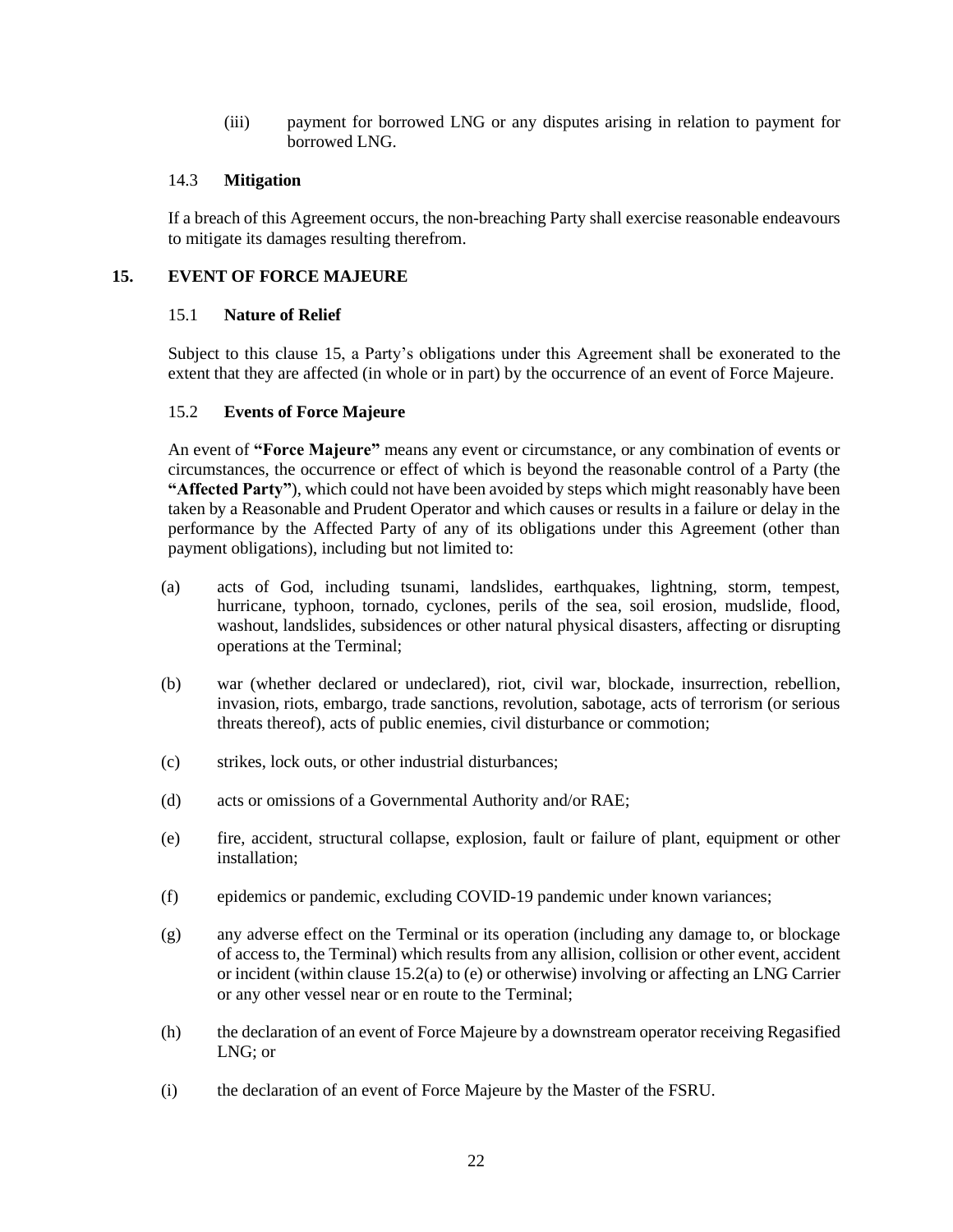Notwithstanding the foregoing provisions of this clause [15.2,](#page-22-3) events of "Force Majeure" will not include:

- (j) an event arising out of market decline, market failure, industry economic conditions, or general economic conditions;
- (k) adverse weather conditions affecting an LNG Carrier in transit, if such adverse weather conditions are not also present in proximity to the Terminal at the same time as the LNG Carrier is in proximity of the Terminal; or
- (l) events affecting upstream activities including natural gas production, transportation, compression, processing and liquefaction facilities.

#### <span id="page-23-0"></span>15.3 **Notification of Event of Force Majeure**

An event of Force Majeure shall take effect at the moment such an event or circumstance occurs. Upon the occurrence of an event of Force Majeure that prevents, interferes with or delays the performance of either Party in whole or in part, of any of its obligations hereunder, the Affected Party shall promptly and , in any case, not later than five (5) Business Days following the occurrence of Force Majeure, give written notice thereof to the other Party describing such event and stating the obligations the performance of which are affected (either in the original or in supplemental notices) and stating:

- (a) the estimated period during which performance may be prevented, interfered with or delayed, including, to the extent known or ascertainable, the estimated extent of such reduction in performance;
- (b) the anticipated portion of the Service for a Contract Year that will not be made available or received, as the case may be, by reason of Force Majeure; and
- (c) where clause [15.8](#page-24-2) applies, the quantity of the Service that Terminal Operator reasonably expects to allocate to Terminal User.

Such notices shall thereafter be updated at reasonable intervals during the period of such claimed Force Majeure specifying the actions being taken to remedy the circumstances causing the event of Force Majeure.

#### <span id="page-23-1"></span>15.4 **No Responsibility**

After the Affected Party has given the notice required under clause [15.3,](#page-23-0) no delay or partial or total failure or omission to carry out or to observe the provisions in this Agreement shall give rise to any claim by a Party against the Affected Party or be deemed a breach or default under this Agreement to the extent that it is caused by an event of Force Majeure.

#### <span id="page-23-2"></span>15.5 **No Relief from Pre-Existing Obligations; Capacity Fees**

- (a) The Affected Party must continue to perform all of its obligations under this Agreement to the extent that such obligations are not affected by the event of Force Majeure.
- (b) Subject to clause [6.2\(f\),](#page-12-0) Terminal User shall continue to pay Capacity Fees during any period of Force Majeure where Terminal User is an Affected Party.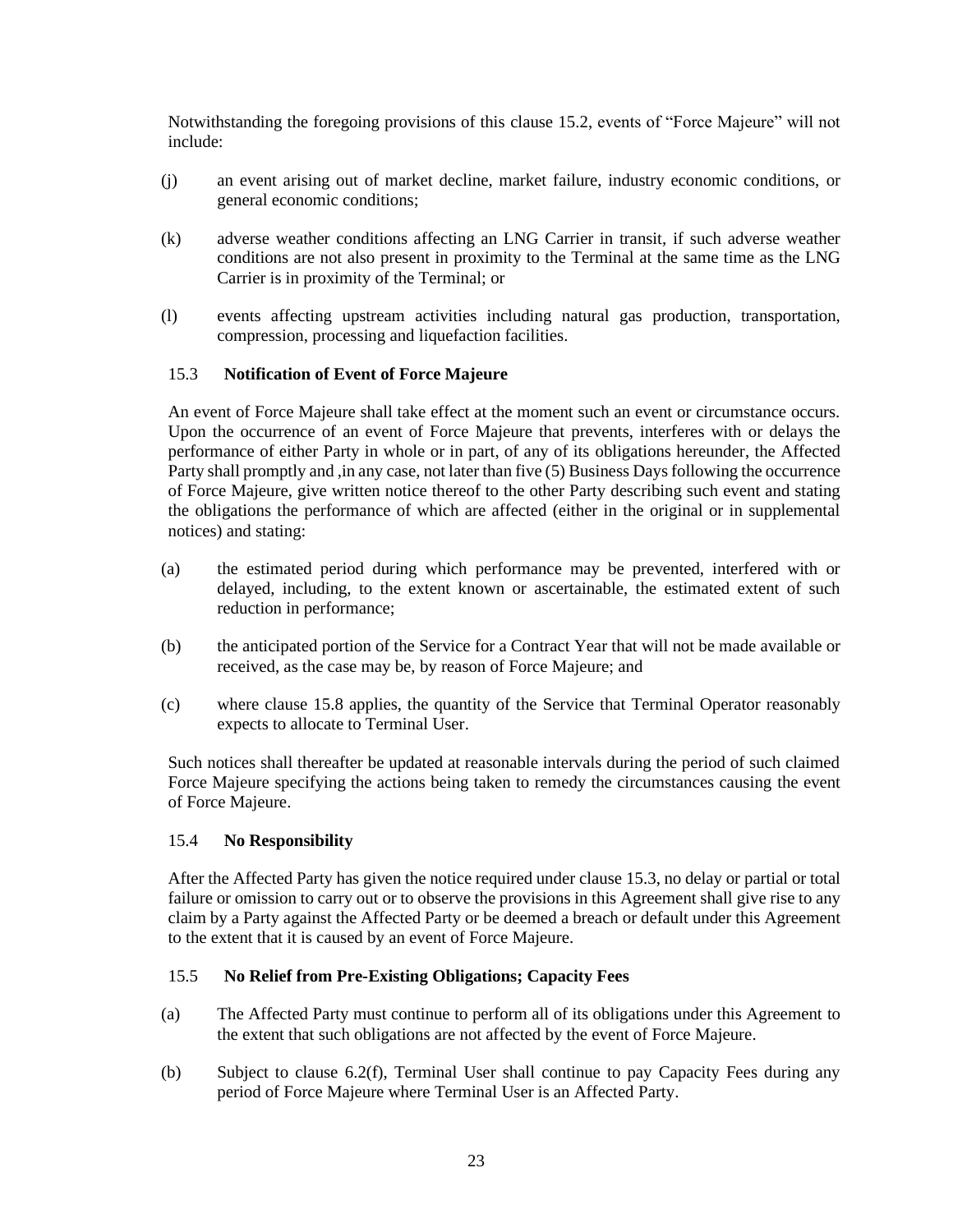### <span id="page-24-0"></span>15.6 **Affected Party to Mitigate**

Each Party shall use reasonable endeavours to prevent and mitigate the effect of Force Majeure provided that no Party shall be required to incur any unreasonable costs, and upon the termination of an event of Force Majeure shall make all reasonable endeavours to ensure the earliest resumption of normal performance of this Agreement.

### <span id="page-24-1"></span>15.7 **No Extension of Term**

The Term shall be extended because of or by the duration of an event of Force Majeure, in case the Terminal Operator is the Affected Party. In case the Affected Party is the Terminal User, the Term could be also extended, because of or by the duration of an event of Force Majeure at the sole discretion of such Terminal User.

### <span id="page-24-2"></span>15.8 **Allocation of the Service**

If, because of an event of Force Majeure affecting the Terminal, Terminal Operator cannot meet its contractual obligations to Terminal User and/or any other Users, Terminal Operator shall allocate the available capability of the Terminal to perform the Service and similar services to other Users (**"Allocation Basis Priority"**) based on:

- (a) in respect of Daily Planned Sendout capacity, Terminal Operator shall interrupt or curtail service on a *pro rata* basis based on the Prevailing Nomination of each User; and
- (b) in respect of services related to the berthing of LNG Carriers at the Terminal and the receipt of LNG:
	- (i) Terminal Operator may cancel Terminal User's Scheduled Windows and the Scheduled Windows of any other Users reflected in the then-effective Annual Plan that would have occurred during such event of Force Majeure; and
	- (ii) in the event of any such cancellation, Terminal Operator will use reasonable endeavors to rearrange alternative Scheduled Windows to facilitate the utilisation, by affected Users, of such affected Users' allocated share of the available capability of the Terminal to berth LNG Carriers and receive LNG.

#### <span id="page-24-3"></span>15.9 **Termination for Extended Event of Force Majeure**

- (a) If, for reasons of Force Majeure affecting Terminal Operator, Terminal Operator has failed to provide the Service for eighteen (18) consecutive months, then Terminal User may terminate this Agreement on twenty (20) Business Days' notice to Terminal Operator.
- (b) If an event of Force Majeure claimed by Terminal User continues longer than eighteen (18) consecutive months, then Terminal Operator or Terminal User may terminate this Agreement, by providing twenty (20) Business Days' notice to the other Party.
- (c) Subject to clause [25.6,](#page-35-0) upon termination of this Agreement under clause [15.9](#page-24-3) the Parties shall have no further obligations or liabilities to one another. The termination of this Agreement because of Force Majeure shall be without prejudice to the accrued rights and obligations of the Parties up to the date of the effective termination.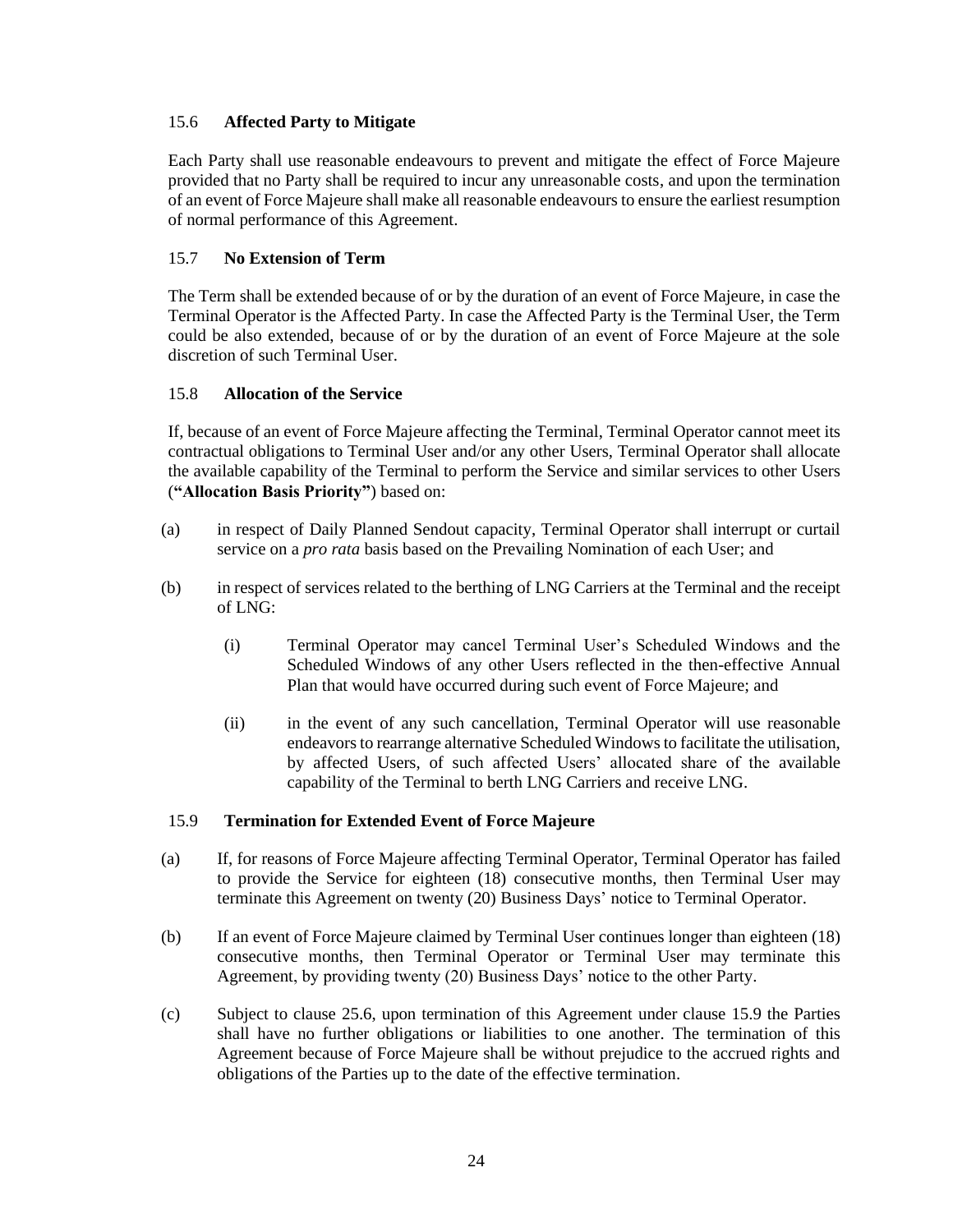### <span id="page-25-1"></span><span id="page-25-0"></span>**16. CURTAILMENT OF SERVICES**

#### 16.1 **Curtailment; General**

Terminal Operator shall have the right to interrupt, curtail or temporarily discontinue the Service provided by the Terminal, in whole or in part, at any time in order to protect persons and property, including the Terminal, from harm or damage due to operational or safety conditions, in the event of emergency, or at the direction of any Governmental Authority and/or RAE.

### <span id="page-25-2"></span>16.2 **Advance Notice of Curtailment**

Terminal Operator shall use reasonable endeavours to provide Terminal User such notice of interruption, curtailment or temporary discontinuation as is reasonable under the circumstances, and such notice may be issued for a specific period or until further notice is given and will be accompanied by the documents that prove the claimed curtailment (where available).

### <span id="page-25-3"></span>16.3 **Allocation Due to Curtailment**

If, as a result of any unscheduled interruption, curtailment or temporary discontinuation of the Service under clause [16.1,](#page-25-1) Terminal Operator cannot meet its contractual obligations to Terminal User and any other Users, whether such failure is attributable to an event of Force Majeure or for other reason stipulated in clause [16.1](#page-25-1) of this Agreement, Terminal Operator shall allocate the available capability of the Terminal to perform services for Terminal Users in accordance with the Allocation Basis Priority set out in clause [15.8.](#page-24-2)

#### <span id="page-25-4"></span>16.4 **Continuing Obligations**

Curtailment or suspension shall not relieve Terminal User from its obligation to pay the Capacity Fees and other appropriate amounts as they fall due, pursuant to clause [6.2\(f\).](#page-12-0)

#### <span id="page-25-6"></span><span id="page-25-5"></span>**17. ASSIGNMENT**

#### 17.1 **Restrictions on Assignment**

- <span id="page-25-8"></span>(a) Consent of Other Party Required. Except as otherwise provided in this Agreement, neither this Agreement nor any rights or obligations hereunder may be assigned by any Party without the prior written consent of the other Party, which consent shall not be unreasonably delayed, refused or withheld.
- (b) Obligation of Assignee. If consent is granted under clause [17.1\(a\)](#page-25-8) or in the case of an assignment permitted under clause [17.2](#page-25-7) (other than clause [17.2\(b\)\)](#page-26-2), the assignee to such assignment must, as a condition to such assignment, deliver to the non-assigning Party its written undertaking to be bound by and perform all obligations of the assignor under this Agreement.

# <span id="page-25-7"></span>17.2 **Permitted Assignments**

<span id="page-25-9"></span>(a) Affiliates of Terminal User. Notwithstanding clause [17.1,](#page-25-6) provided the Terminal User's Guarantee extends to all of the obligations assigned under this claus[e 17.2\(a\),](#page-25-9) Terminal User may freely assign all of its rights under this Agreement to an Affiliate upon notice to, but without requiring the consent of, Terminal Operator. An assignment to an Affiliate of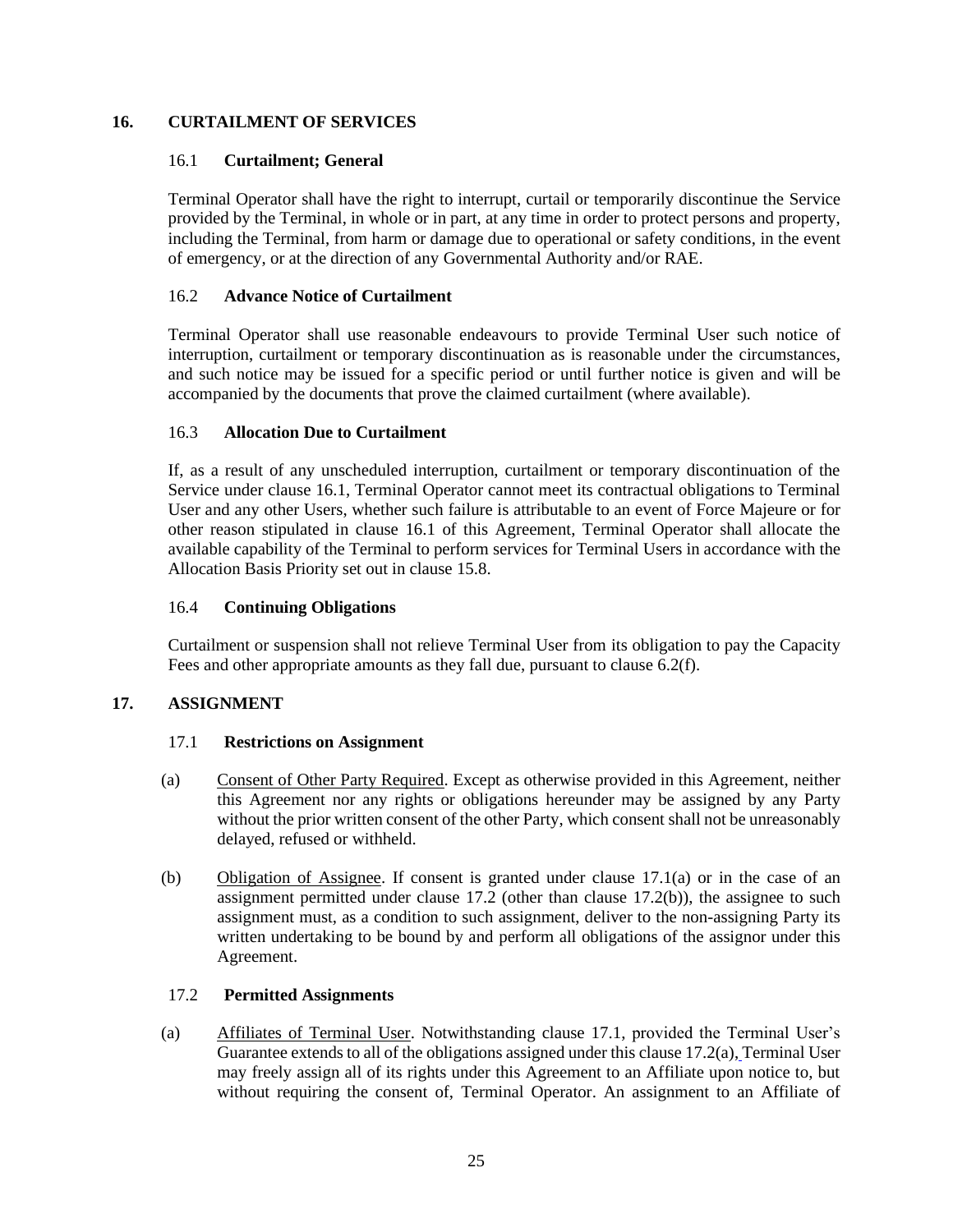Terminal User under this claus[e 17.2\(a\)](#page-25-9) of all, but not less than all, of Terminal User's rights and obligations under this Agreement shall serve as a novation of this Agreement.

<span id="page-26-2"></span>(b) Financing. Notwithstanding clause [17.1,](#page-25-6) Terminal Operator may assign, mortgage, or pledge all or any of its rights, interests, and benefits hereunder to secure payment of any indebtedness incurred or to be incurred in connection with the construction and term financing or refinancing of the Terminal facilities. Terminal Operator shall provide to the Financial Lender to whom such indebtedness is owed a consent to assignment or similar document in form and substance customary for similar financing transactions and agreed by such Financial Lender and Terminal Operator. Terminal User agrees to enter into customary direct agreements with such Financial Lender in form and substance customary for similar financing transactions and agreed by such Financial Lender and Terminal User covering matters customary in project financings of this type, including Financial Lender assignments or security rights regarding this Agreement, direct notices to Financial Lender and Financial Lender' step-in/step-out rights; provided, however, Terminal User shall not be required to agree to any amendment to this Agreement or to provide (or cause to be provided) any guaranty or similar commitment other than the Terminal User's Guarantee in favor of the Financial Lender, Terminal Operator or any other Person. No assignment under this clause [17.2\(b\)](#page-26-2) shall serve as a novation of this Agreement.

# <span id="page-26-1"></span><span id="page-26-0"></span>**18. GUARANTEES**

#### 18.1 **Terminal User's Guarantee**

- (a) In respect of its obligations and liabilities under this Agreement, Terminal User shall, on or before the Effective Date, cause a bank with an Acceptable Credit Rating to issue a Terminal User's Guarantee to be valid until 30 November of the next Contract Year. Beginning from the second Contract Year, and each Contract Year for the remainder of the Term, within fourteen (14) days of the initiation of the AP Process for the then current Contract Year, Terminal User shall cause a bank with an Acceptable Credit Rating to issue a replacement Terminal User's Guarantee with a validity period from 01 October of the then current Contract Year until 30 November of the next Contract Year.
- (b) If the issuer of the Terminal User's Guarantee ceases to maintain an Acceptable Credit Rating, then within ten (10) Business Days of such event, the Terminal User shall procure replacement of the Terminal User's Guarantee. In case Terminal User can not procure a replacement of the Terminal User's Guarantee within ten (10) Business Days, then Terminal User shall provide a cash collateral of the same amount, until such Guarantee is properly replaced.
- <span id="page-26-3"></span>(c) The amount of the Terminal User's Guarantee (including any replacement of the Terminal User's Guarantee) will be calculated as follows:
	- (i) If the Term is greater than five (5) Contract Years:
		- (A) For each Contract Year (i), from the first Contract Year until the Contract Year, represented by the total number of years in the Term less 5 Contract Years, in any such Contract Year the Terminal User's Guarantee or the replacement Terminal User's Guarantee will be equal to: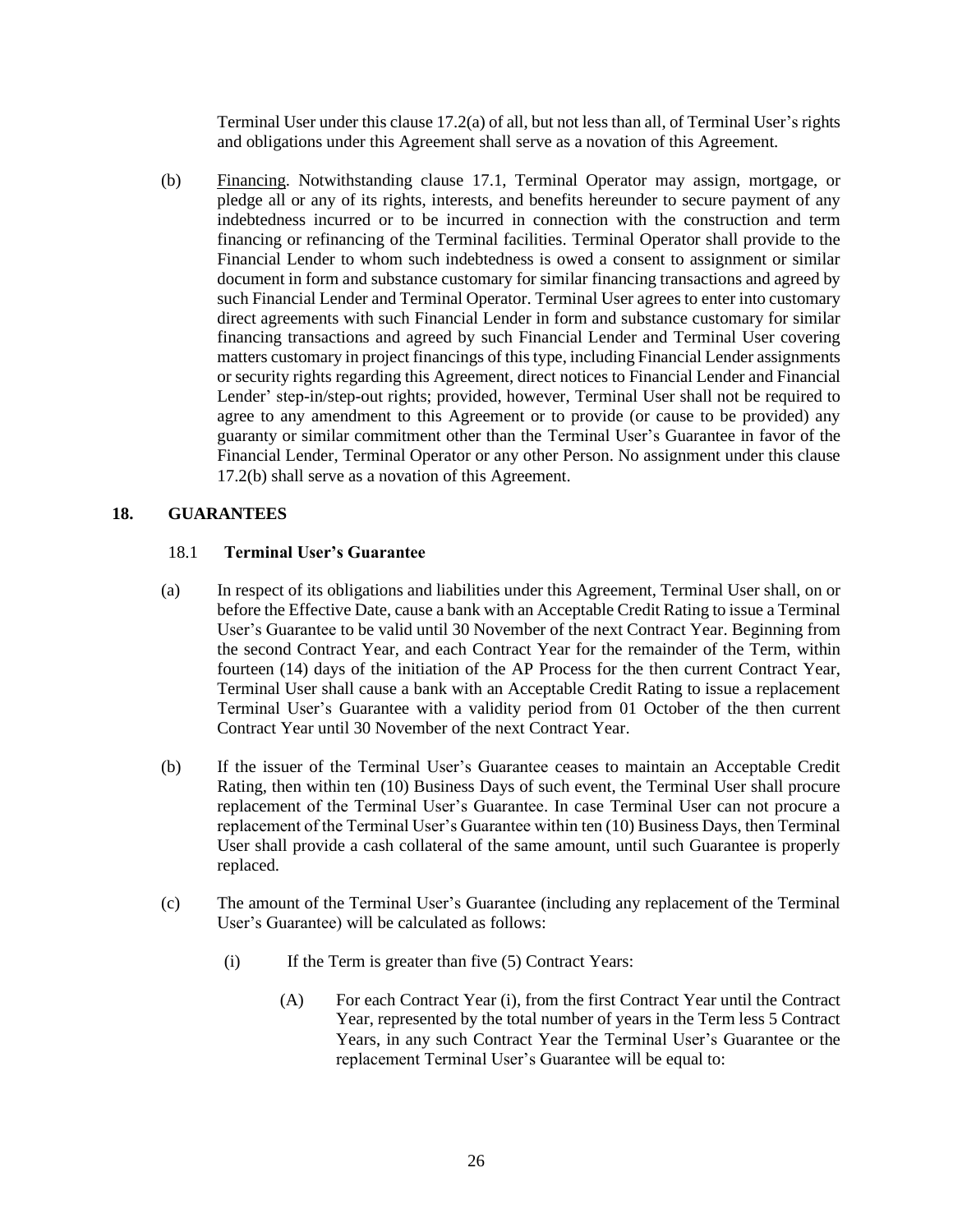$$
5\% * RT_i * \sum_{i}^{Term} TUA\,\,Reserved\,\,Capacity\,\,(i)
$$

(B) For each of the last five Contract Years of the Term, the Terminal User's Guarantee or the replacement Terminal User's Guarantee for Contract Year (i) will be equal to:

$$
\frac{RT_i * TUA\,\,Reserved\,\,Capacity\,\,(i)}{4}
$$

(ii) If the Term is equal to or less than five (5) Contract Years, then the Terminal User's Guarantee or the replacement Terminal User's Guarantee for Contract Year (i) will be equal to:

$$
\frac{RT_i * TUA\,\,Reserved\,\,Capacity\,\,(i)}{4}
$$

Where:

- **i** represents the applicable Contract Year, numbered progressively from 1 up to end of Term, starting from the Contract Year when the Service Commencement Date occurs.
- (d) If, during the Term, the TUA Reserved Capacity booked by the Terminal User changes, then the amount of Terminal User's Guarantee shall be adjusted, and a new guarantee amount shall be calculated in accordance with paragraph [18.1\(c\)](#page-26-3) above, during the AP Process of the Contract Year for which such change in TUA Reserved Capacity takes effect.

#### <span id="page-27-0"></span>18.2 **Inter- User Guarantee**

Prior to the Service Commencement Date, Terminal User must enter into, or accede to, the Inter-User Agreement and provide an Inter-User Guarantee as per the terms of that Inter-User Agreement.

#### <span id="page-27-2"></span><span id="page-27-1"></span>**19. DEFAULT AND TERMINATION**

#### 19.1 **Events of Default**

#### <span id="page-27-3"></span>(a) A **"Terminal Operator Event of Default"** shall occur if:

- (i) Terminal Operator has failed to pay when due to Terminal User a cumulative amount over  $\epsilon$  50,000 within fifteen (15) days of notice from Terminal User;
- (ii) Terminal Operator, for a period of eighteen (18) consecutive months, fails to provide the Service;
- (iii) Terminal Operator, for a period of eighteen (18) consecutive months, fails to [remedy a fundamental operational problem with the FSRU<sup>5</sup>];

<sup>5</sup> Minimum operational standards will be published on the Terminal Operator's website.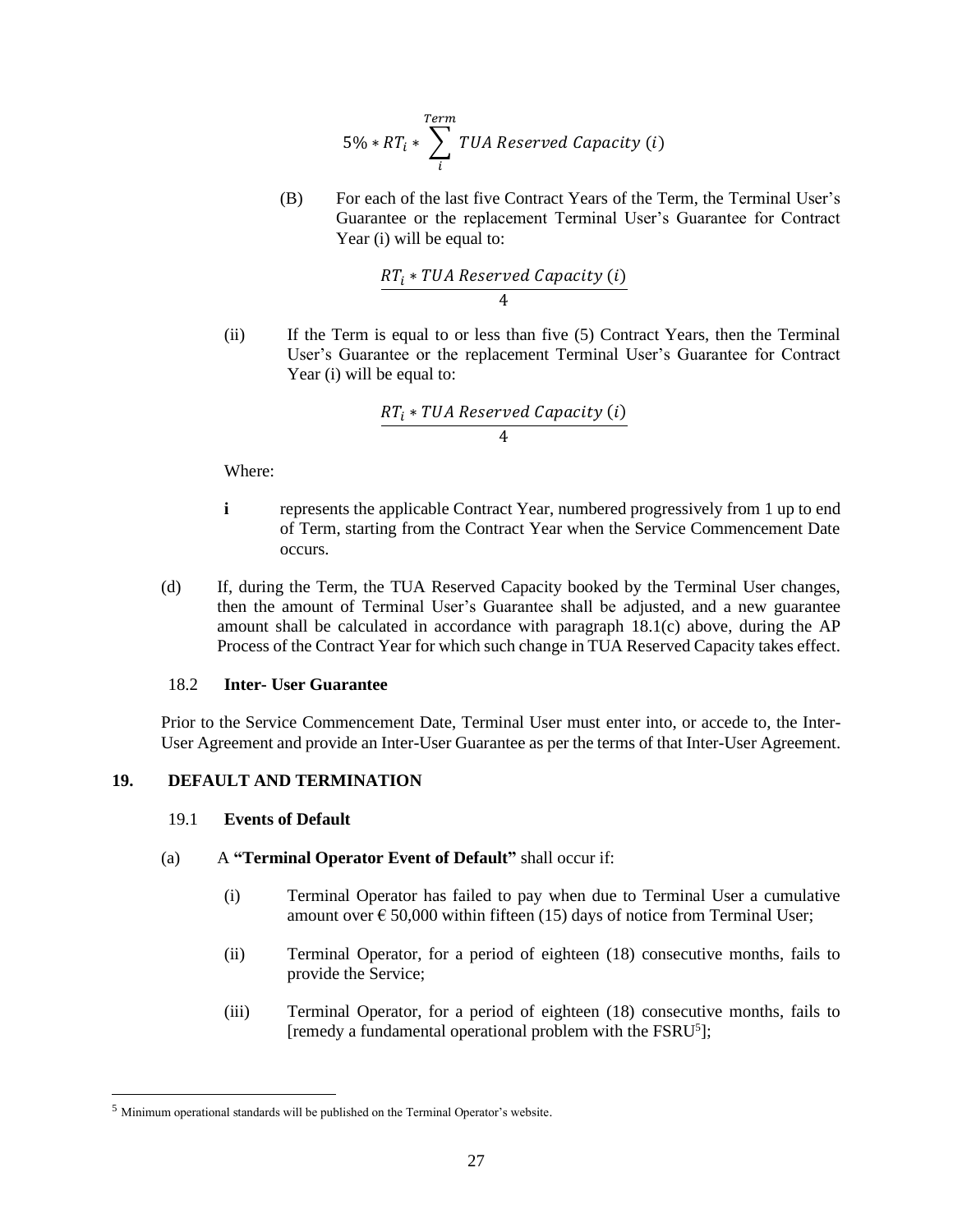- (iv) Terminal Operator fails to maintain an operating license with RAE;
- (v) Terminal Operator is subject to an Insolvency Event; or
- (vi) Terminal Operator makes an arrangement or composition with its creditors generally or applies to a court of competent jurisdiction for protection from its creditors generally.

#### <span id="page-28-1"></span>(b) A **"Terminal User Event of Default"** shall occur if:

- (i) Terminal User fails to pay when due to Terminal Operator the lower of (a) a cumulative amount over  $\epsilon$ 200,000 or (b) a 50% of the monthly Capacity Fee, within fifteen (15) days of notice from Terminal Operator;
- (ii) Terminal User's Guarantee ceases to be in full force and effect, and such guarantee has not been replaced by an acceptable replacement guarantee (in substantially the form set out in Schedule 3 and complying with the provisions of claus[e 20\)](#page-30-0) within two (2) Business Days;
- (iii) Terminal User fails to secure the Downstream Rights required for delivery of its Nominations on more than five (5) consecutive days, or more than ten (10) days in aggregate during a Contract Year;
- (iv) Terminal User fails to deliver on two (2) or more occasions, an AP LNG Cargo during a Contract Year;
- (v) Terminal User is subject to an Insolvency Event; or
- (vi) Terminal User makes an arrangement or composition with its creditors generally or applies to a court of competent jurisdiction for protection from its creditors generally.

#### <span id="page-28-0"></span>19.2 **Suspension**

- (a) If Terminal User does not make payment in full of any amount payable in respect of the Service pursuant to this Agreement within two (2) Business Days of the due date for such payment, then Terminal Operator may, upon giving two (2) further Business Days' notice, suspend provision of the Service under this Agreement. When payment in full is made of the overdue amount, the period of suspension shall cease and the Service shall be resumed as soon as reasonably practicable on such date as shall be notified by Terminal Operator to Terminal User.
- (b) If Terminal User's Guarantee ceases to be in full force and effect (in accordance with this Agreement) or Terminal User fails to maintain an Inter-User Guarantee (in accordance with the terms of the Inter-User Agreement), then Terminal Operator may, upon giving notice, immediately suspend provision of the Service under this Agreement. Terminal Operator shall resume the Service promptly upon being provided with evidence that the applicable guarantee has been reinstated.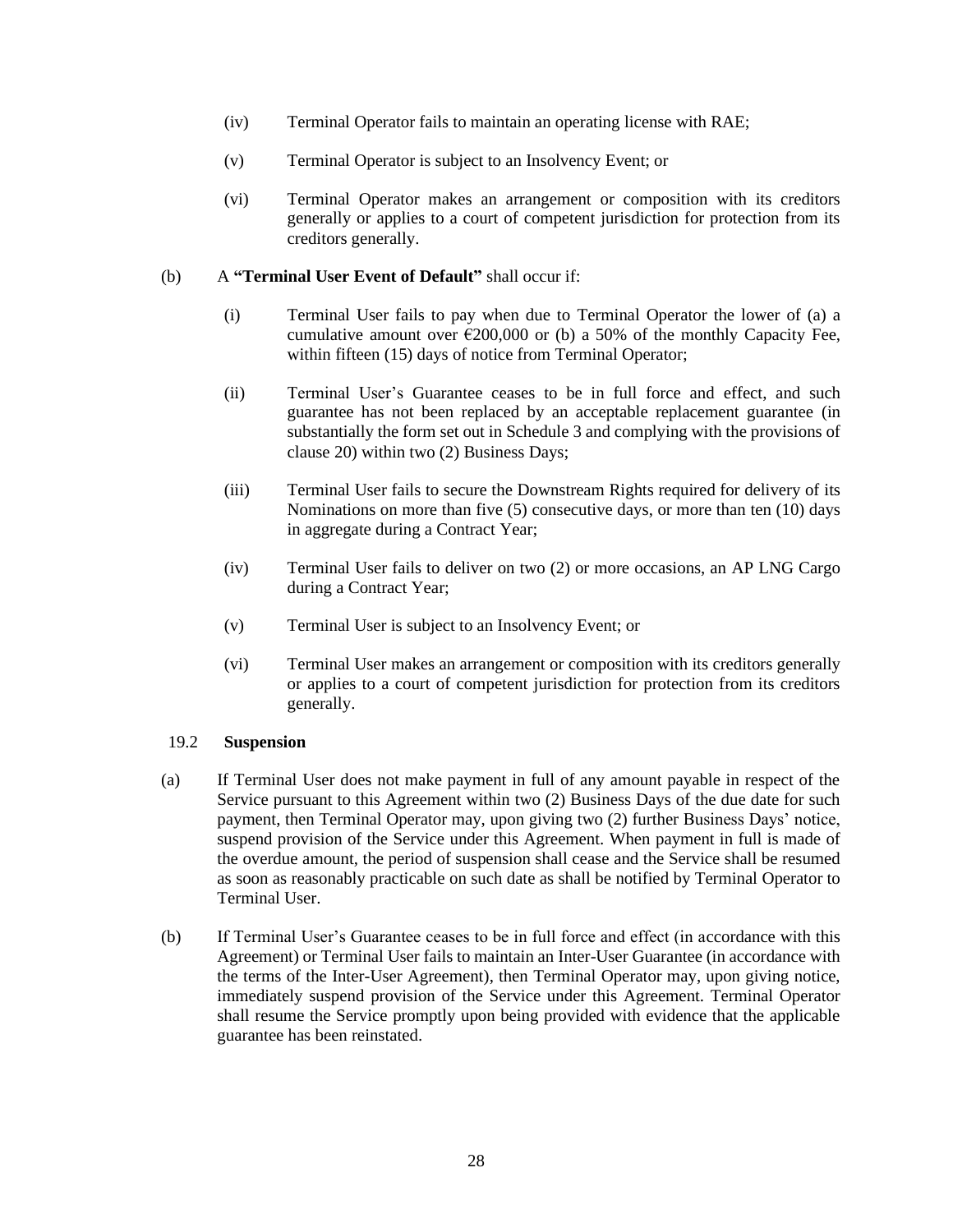#### <span id="page-29-0"></span>19.3 **Termination**

- (a) Following the occurrence of an Event of Default:
	- (i) unless the defaulting Party remedies or cures the specified Event of Default within the cure period set out in clause [19.1](#page-27-2) and only where a cure period exists, the nondefaulting Party may terminate this Agreement by giving five (5) days' notice of such termination; and
	- (ii) it is hereby expressly clarified that a cure period shall not apply if either Party  $(A)$ is subject to an Insolvency Event, (B) makes an arrangement or composition with its creditors generally, or (C) applies to a court of competent jurisdiction for protection from its creditors generally, in which case the non-defaulting Party may terminate this Agreement with immediate effect by giving notice of such termination.
- <span id="page-29-4"></span>(b) This Agreement shall terminate automatically if the Terminal becomes an actual or constructive or compromised or agreed total loss.
- (c) The Parties may mutually agree the termination of the Agreement, at any time, subject to the settlement of any pending matters between them.
- <span id="page-29-3"></span><span id="page-29-2"></span>(d) Terminal User may terminate this Agreement, on ten (10) Business Days' notice, if the Commercial Operations Date fails to occur by the Exit Option Date. Following termination under this clause [19.3\(d\):](#page-29-2)
	- (i) Terminal Operator shall release Terminal User's Guarantee and/or any other form of credit support provided by Terminal User; and
	- (ii) notwithstanding clause [14.2\(a\),](#page-21-3) the total liability of Terminal Operator to Terminal User for liabilities deriving from a failure to reach commercial operation by the Exit Option Date shall be limited to an amount of 20% of the aggregate Monthly Capacity Payment for the first 12 months of the Term. To avoid doubt:
		- (A) the limitation of liability in this clause  $19.3(d)(ii)$ shall include any amounts paid, or to be paid, to Terminal User under clause [7.2\(c\);](#page-14-5) and
		- (B) Terminal Operator shall not be liable for any Consequential Damages Terminal User may incur due to or in connection with the termination of the Agreement under this clause [19.3](#page-29-0)[\(d\).](#page-29-2)
- (e) Nothing in clauses [19.1](#page-27-2) or [19.2](#page-28-0) shall be construed to limit a Party's right to terminate this agreement and the other Party's respective liability in the event of fraud, gross negligence, or willful misconduct of the other party in the course of its performance or non-performance under this Agreement.

#### <span id="page-29-1"></span>19.4 **Consequences of Termination**

(a) Termination of this Agreement under this claus[e 19](#page-27-1) or any other provision of this Agreement shall be without prejudice to any other rights and remedies of either Party arising hereunder or by law or otherwise which arose or accrued before or as a result of such termination or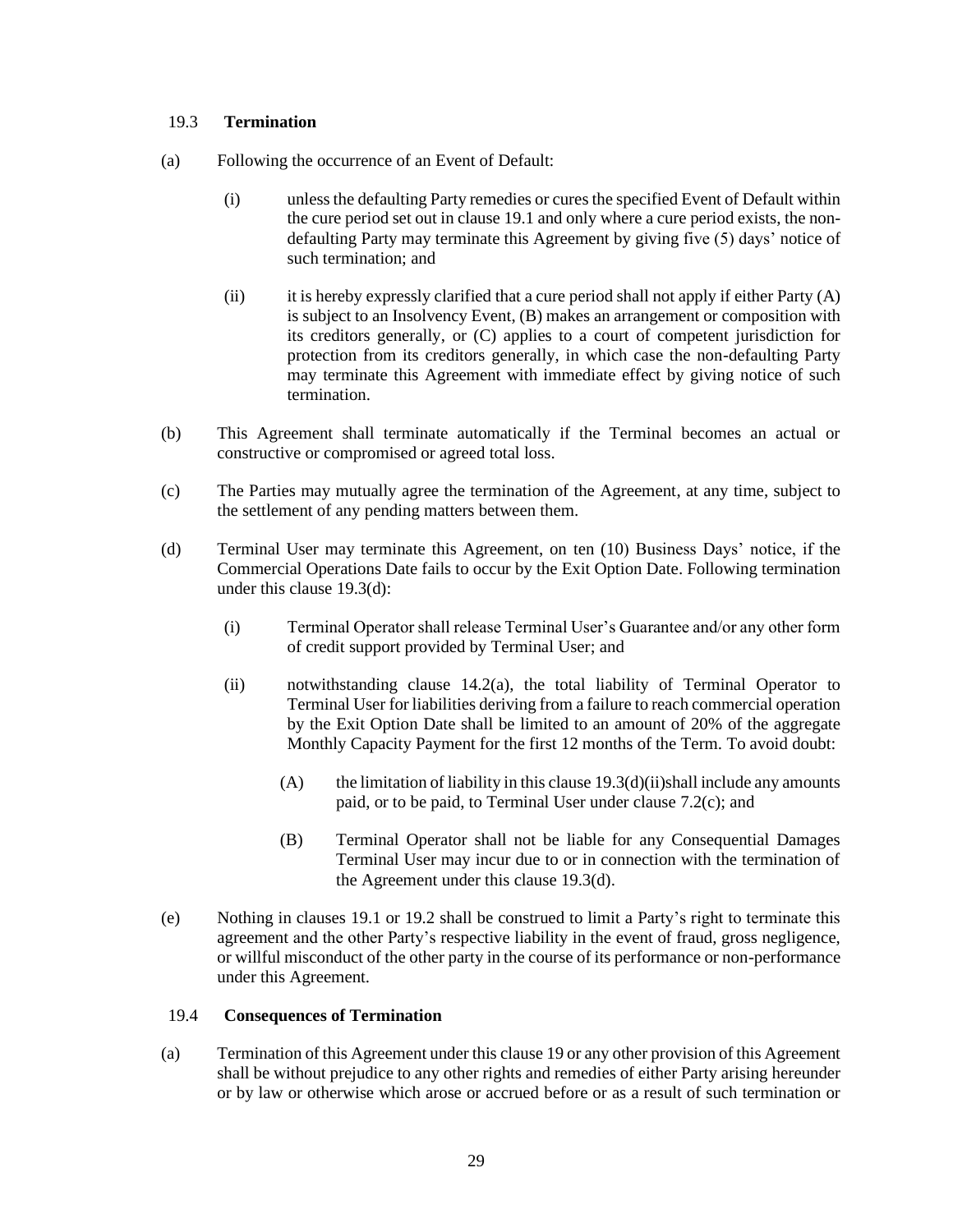by reason of default of either Party, including Terminal Operator's right to draw against the Terminal User's Guarantee; provided, however, that Terminal User shall not be entitled to recover damages or pursue any other remedy against Terminal Operator in relation to the Service which would have been performed by Terminal Operator after the date of termination by Terminal User.

(b) It is hereby expressly clarified that the Terminal Operator shall, in any case, have the right to draw the Terminal User's Guarantee in the event of termination of this Agreement for a Terminal User Event of Default. Terminal User agrees and acknowledges that the Terminal User's Guarantee may be insufficient to cover the liabilities incurred by Terminal Operator following a Terminal User Event of Default, and that Terminal Operator's remedies shall not be limited drawing against the Terminal User's Guarantee. It is also clarified that the amount of the forfeiture of the Terminal User's Guarantee will be taken into consideration in the calculation of the liabilities incurred by Terminal Operator following a Terminal User Event of Default.

#### <span id="page-30-0"></span>**20. APPLICABLE LAW**

This Agreement and any non-contractual obligations arising out of or in connection with this Agreement shall be governed by and construed in accordance with (including in connection with resolving all Disputes between or among the Parties) the law of Greece.

#### <span id="page-30-1"></span>**21. DISPUTE RESOLUTION**

The provisions of clause [13.5] of the Terminal Access Code shall apply mutatis mutandis to this Agreement.

#### <span id="page-30-3"></span><span id="page-30-2"></span>**22. CONFIDENTIALITY**

#### 22.1 **Confidentiality Obligation**

Neither this Agreement nor information or documents that come into the possession of a Party by means of the other Party in connection with the performance of this Agreement may be used or communicated to Persons (other than the Parties) without the prior written consent of the Parties during the term of this Agreement and for five (5) years following its expiration or termination.

#### <span id="page-30-4"></span>22.2 **Permitted Disclosure**

Notwithstanding clause [22.1,](#page-30-3) either Party may disclose such information or documents without obtaining the other Party's prior consent in these situations:

- (a) accountants, auditors, other professional consultants, advisors or underwriters, provided such disclosure is solely to assist the purpose for which the aforesaid were so engaged; *provided, further*, that such Persons agree to hold such information or documents under terms of confidentiality equivalent to claus[e 22.1](#page-30-3) and this clause [22.2](#page-30-4) and for the benefit of the Parties;
- (b) Financial Lender and other providers or prospective providers of finance to Terminal Operator in relation to the Terminal; *provided however*, that such Persons agree to hold such information or documents confidential for the benefit of the Parties for a period of at least three (3) years;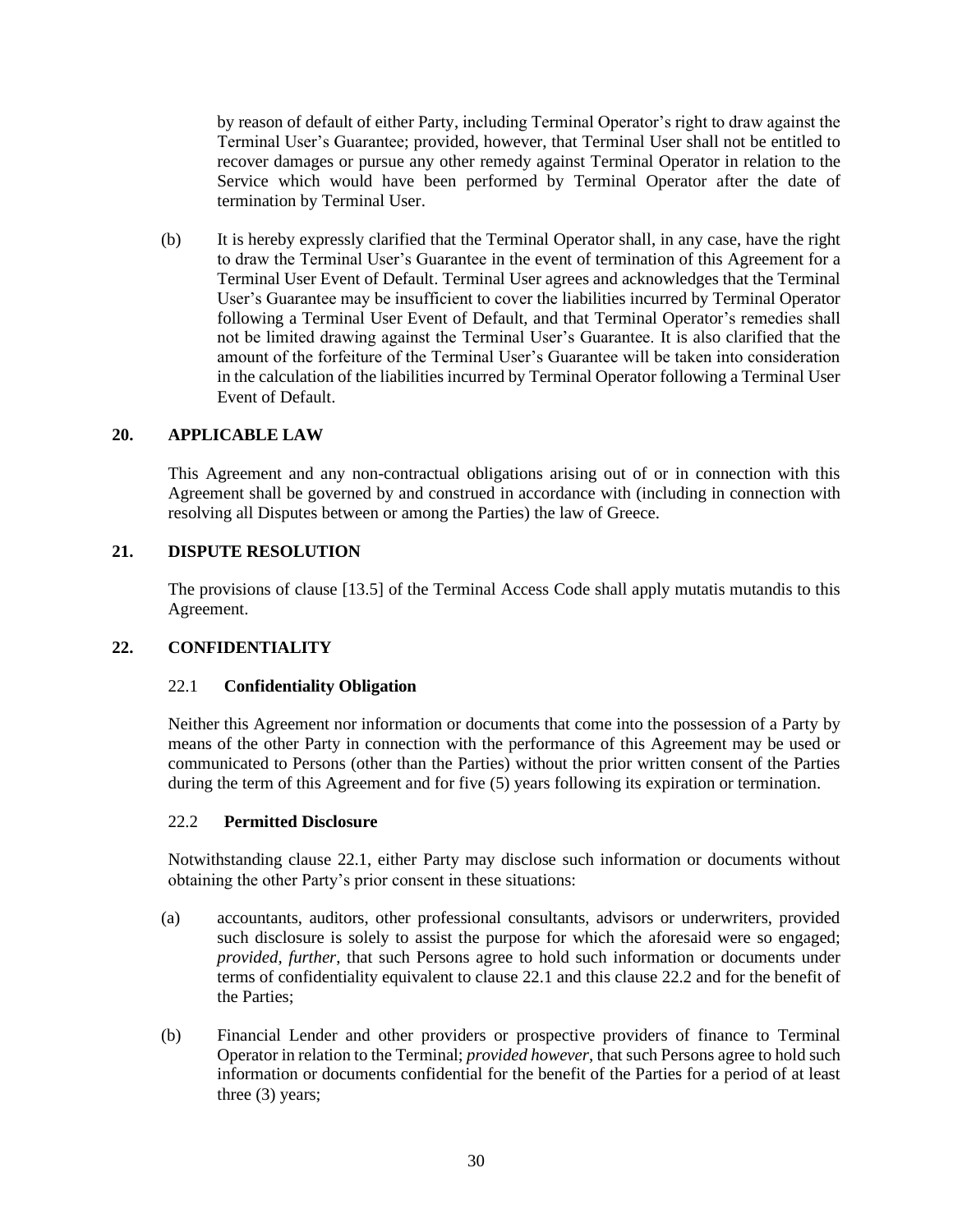- (c) *bona fide* prospective purchasers of all or a part of a Party's or its Affiliate's business and *bona fide* prospective assignees of all or part of a Party's interest in this Agreement; *provided, however*, that such Persons agree to hold such information or documents under terms of confidentiality equivalent to claus[e 22.1](#page-30-3) and this clause [22.2](#page-30-4) and for the benefit of the Parties;
- (d) to legal counsel, provided such disclosure is solely to assist the purpose for which such legal counsel was so engaged;
- (e) if required by any court of law or any Applicable Law, or if requested by a Governmental Authority and/or RAE having or asserting jurisdiction over a Party and having or asserting authority to require such disclosure in accordance with that authority (including in connection with resolving a Dispute), or under the rules of any recognised stock exchange or regulatory agency established in connection therewith*; provided, however*, that if the other Party reasonably considers a portion of this Agreement to be commercially sensitive, then the disclosing Party shall use its reasonable endeavours to ensure that such Governmental Authority and/or RAE agrees to hold such information or documents of this Agreement which under terms of confidentiality equivalent to clause [22.1](#page-30-3) and this clause [22.2](#page-30-4) (where applicable) and shall furnish the other Party with an advance copy of any proposed release and related documents;
- (f) to prospective assignees permitted under clause [22.2;](#page-30-4) *provided, however*, that such Persons must agree to hold such information or documents under terms of confidentiality equivalent to clause [22.1](#page-30-3) and this clause [22.2](#page-30-4) and for the benefit of the Parties;
- (g) to its Affiliates, its shareholders and partners, or its shareholders' and partners' Affiliates, *provided, however*, that such recipient entity must have a *bona fide* business need for such information and agrees to hold such information or documents under terms of confidentiality equivalent to clause [22.1](#page-30-3) and this clause [22.2;](#page-30-4)
- (h) to any Government Authorities to the extent such disclosure assists Terminal Operator or Terminal User (as applicable) in obtaining Authorisations;
- (i) to an expert or an arbitral tribunal in connection with the resolution of a Dispute under clause [21;](#page-30-1)
- (j) to the extent any such information or document has entered the public domain other than through the fault or negligence of the Party making the disclosure;
- (k) to other Users by Terminal Operator or Terminal User only to allow the disclosing Party to perform its obligations under this Agreement or the Inter-User Agreement; and
- (l) to DEFSA to the extent nomination information is required to match DEFSA's system with LNG nominations made under this Agreement.

Notwithstanding the foregoing provisions of this clause [22.2,](#page-30-4) Terminal User acknowledges and agrees that Governmental Authorities and/or RAE in Greece and Terminal Operator's shareholders and partners may disclose this Agreement and information or documents disclosed under this clause [22.2](#page-30-4) if required by any court of law or any Applicable Law or if requested by a Governmental Authority and/or RAE having or asserting jurisdiction over such Persons.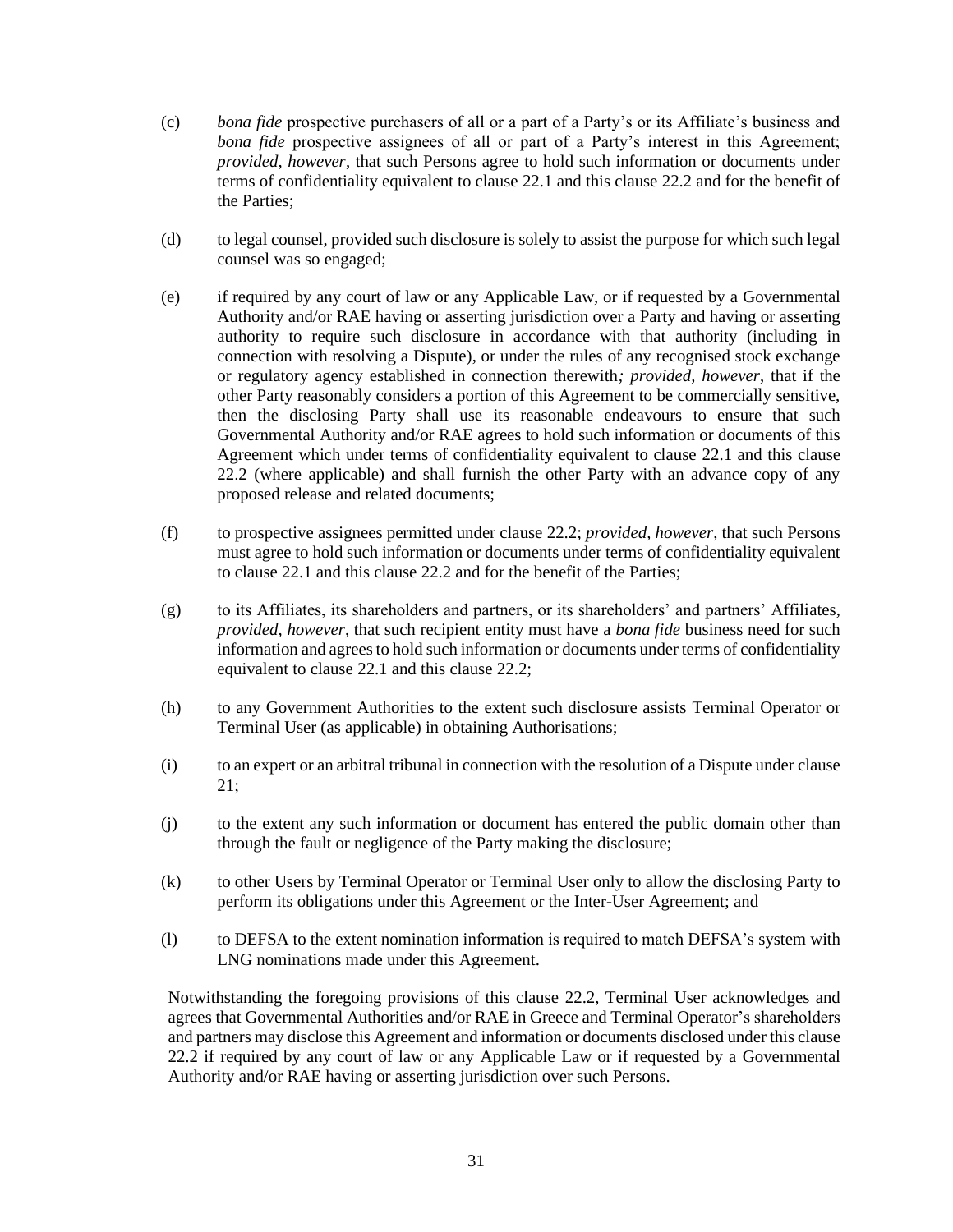#### <span id="page-32-0"></span>22.3 **Public Announcements**

- <span id="page-32-4"></span>(a) A Party must not issue or make any public announcement, press release or statement regarding this Agreement without, prior to the release of the public announcement, press release or statement, furnishing to the other Party a copy of such announcement, press release or statement, and obtaining the prior written consent of the other Party regarding the same.
- (b) Notwithstanding any failure to obtain consent under clause [22.3\(a\)](#page-32-4) no Party shall be prohibited from issuing or making any such public announcement, press release or statement if in the sole discretion of the disclosing Party it is deemed appropriate to do so in order to comply with the Applicable Laws, legal proceedings or the rules or regulations of any recognised public stock exchange or regulatory agency established in connection therewith having jurisdiction over such Party.

#### <span id="page-32-1"></span>22.4 **Terminal Operator Promotional Materials**

Notwithstanding clause [22.3\(a\)](#page-32-4) Terminal Operator may, with the consent of Terminal User (such consent not to be unreasonably withheld or delayed), use the following in external announcements and publications:

- (a) information concerning the signing of this Agreement;
- (b) the general nature of the Service; and
- (c) the general nature of Terminal User's involvement in the Alexandroupolis offshore LNG terminal project.

#### <span id="page-32-3"></span><span id="page-32-2"></span>**23. REPRESENTATIONS AND WARRANTIES**

#### 23.1 **Representations and Warranties of Terminal User**

As of the Effective Date and until the expiration of this Agreement, Terminal User represents, undertakes and warrants that:

- (a) Terminal User is and shall remain duly formed and in good standing under the Laws of its jurisdiction of incorporation and is and shall remain duly qualified to do business in Greece;
- (b) Terminal User has the requisite power, authority and legal right to execute and deliver, and to perform its obligations under, this Agreement;
- (c) Terminal User will, prior to the Service Commencement Date, secure the relevant Downstream Rights;
- (d) Terminal User has incurred no liability to any financial advisor, broker or finder for any financial advisory, brokerage, finder's or similar fee or commission in connection with the transactions contemplated by this Agreement for which Terminal Operator or any of its Affiliates could be liable; and
- (e) neither the execution, delivery nor performance of this Agreement violates or will violate, results or will cause a breach of, or constitutes or will constitute a default under any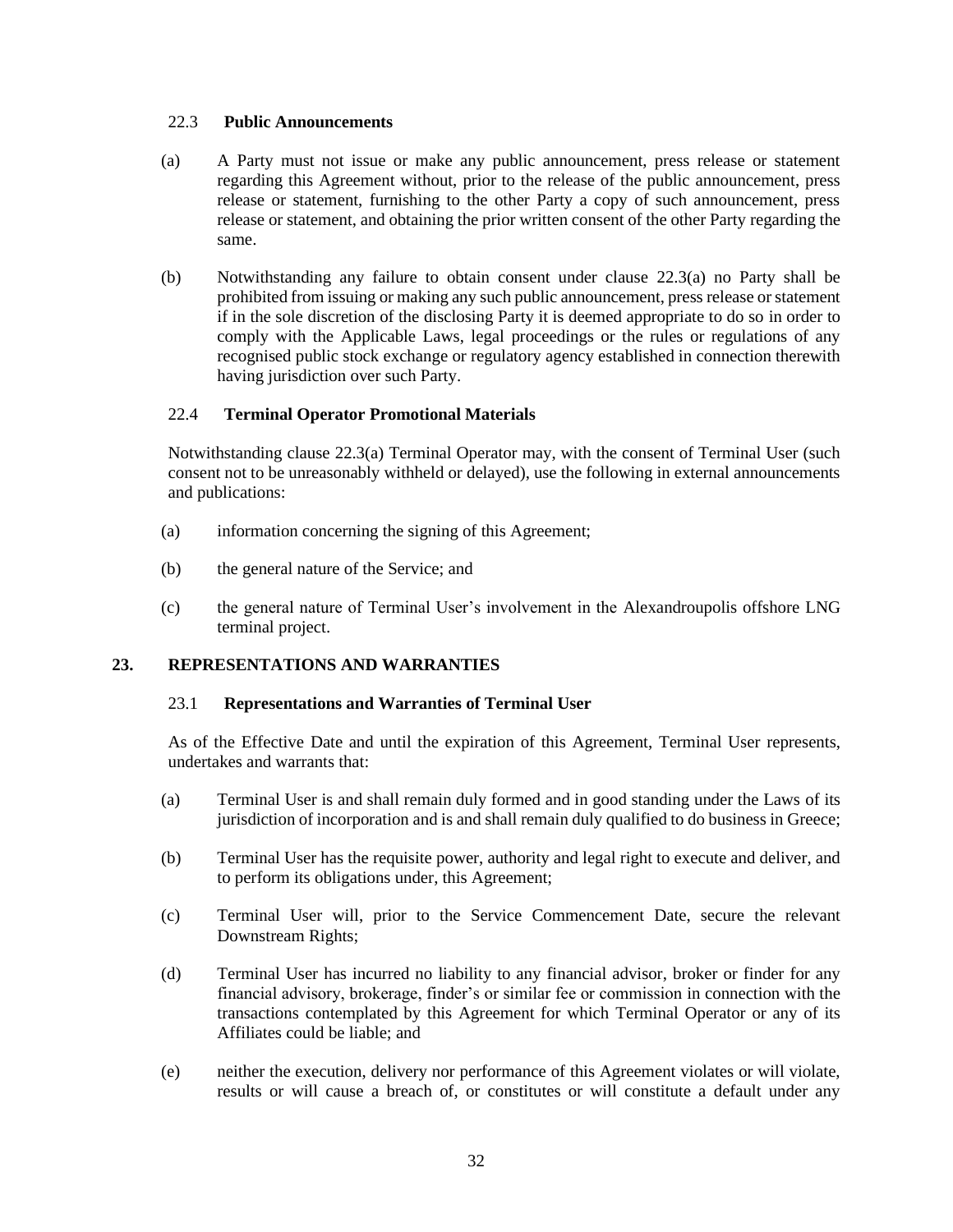provision of Terminal User's organisational documents, any law, judgment, order, decree, rule or regulation of any court, administrative agency or other instrumentality of any Governmental Authority and/or RAE having authority over Terminal User or of any other material agreement or instrument to which Terminal User is a party.

#### <span id="page-33-0"></span>23.2 **Representations and Warranties of Terminal Operator**

As of the Effective Date and until the expiration of this Agreement, Terminal Operator represents, undertakes and warrants that:

- (a) Terminal Operator is and shall remain duly formed and in good standing under the Laws of Greece and is and shall remain duly qualified to do business in Greece;
- (b) Terminal Operator has the requisite power, authority and legal right to execute and deliver and to perform its obligations under this Agreement;
- (c) Terminal Operator has incurred no liability to any financial advisor, broker or finder for any financial advisory, brokerage, finder's or similar fee or commission in connection with the transactions contemplated by this Agreement for which the User or any of its Affiliates could be liable;
- (d) neither the execution, delivery nor performance of this Agreement violates or will violate, results or will cause a breach of, or constitutes or will constitute a default under any provision of Terminal Operator's memorandum and articles of association, any law, judgment, order, decree, rule or regulation of any court, administrative agency or other instrumentality of any Governmental Authority and/or RAE or of any other material agreement or instrument to which Terminal Operator is a party; and
- (e) Terminal Operator is the owner of the Terminal.

#### <span id="page-33-2"></span><span id="page-33-1"></span>**24. NOTICES**

#### 24.1 **Notices**

- (a) Notice from one Party to the other Party, shall be addressed to such other Party at the address details set out in the table below, or at such other address as such Party may from time-totime designate by notice.
	- (i) In the case of Terminal Operator:

| Address:   | <b>GASTRADE S.A.</b><br>197, Kifissias Ave. & 40-42 Anavryton Str.<br>Maroussi, PC 151 24, Athens, Greece                          |
|------------|------------------------------------------------------------------------------------------------------------------------------------|
| Attention: | $  \bullet  $                                                                                                                      |
| Email:     | $  \bullet  $                                                                                                                      |
|            | $\mathbf{r}_1$ and $\mathbf{r}_2$ are $\mathbf{r}_3$ . If $\mathbf{r}_1$ is the sum of $\mathbf{r}_2$ is the sum of $\mathbf{r}_1$ |

- (ii) In the case of Terminal User:
	- Address: **[●]**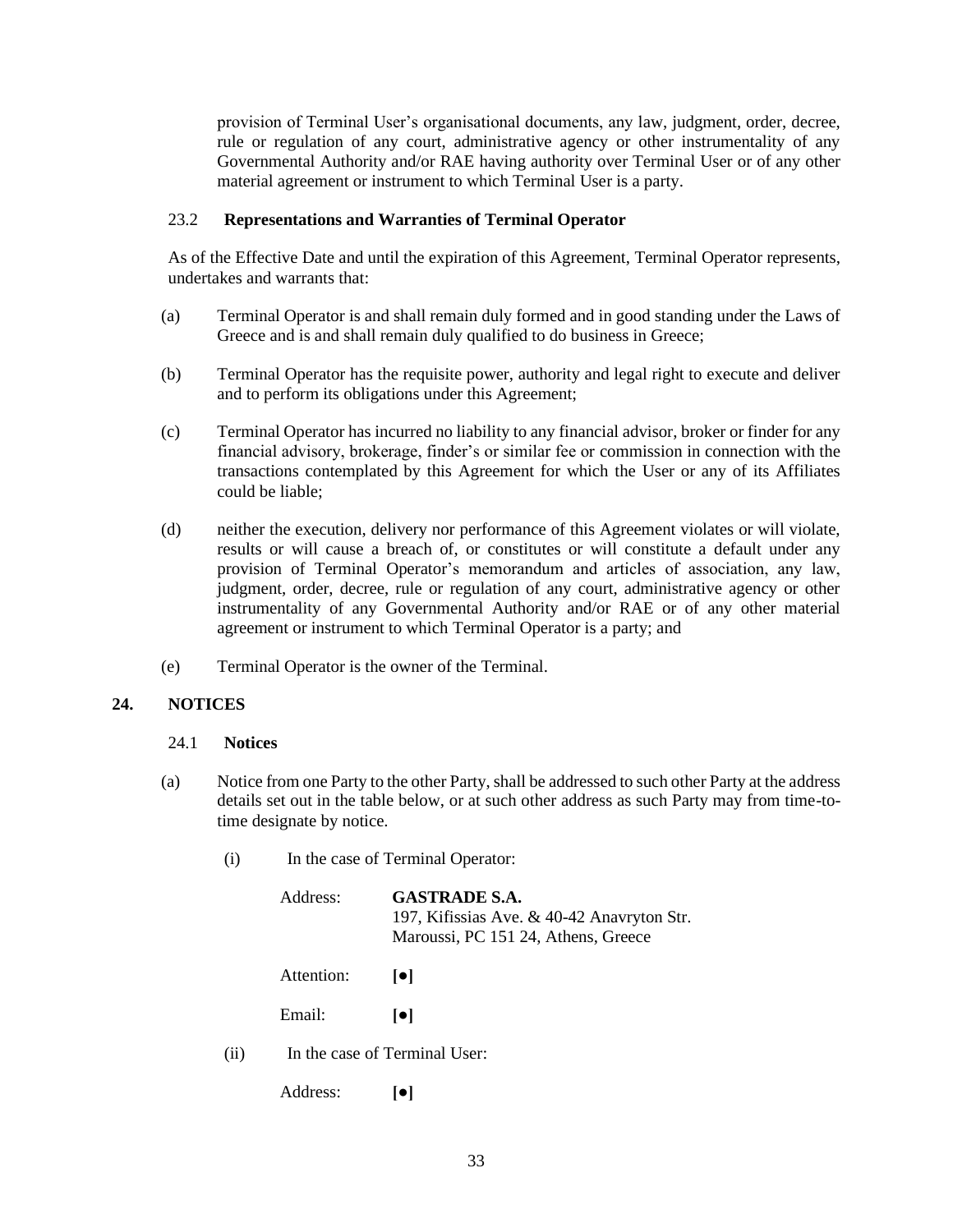| Attention: | $\lceil \bullet \rceil$ |
|------------|-------------------------|
| Email:     | $\lceil \bullet \rceil$ |

#### <span id="page-34-0"></span>24.2 **Requirements for notice**

The provisions of clause 13.7 of the Terminal Access Code shall apply to this Agreement mutatis mutandis.

# <span id="page-34-2"></span><span id="page-34-1"></span>**25. MISCELLANEOUS**

#### 25.1 **Amendments**

- (a) This Agreement may not be amended, modified, varied or supplemented except by an instrument in writing signed by each of Terminal Operator, and Terminal User.
- (b) In the event that the terms of this Agreement are amended due to a change in the applicable legislative and/or regulatory framework, the Parties acknowledge that this new framework will govern the Agreement and must amend it by updating the contractual text in accordance with the terms in force from time to time within a period of two (2) months or within the period provided for in the new provisions, if any.

### <span id="page-34-3"></span>25.2 **Authorisations**

Each Party shall use reasonable endeavours to maintain in force all Authorisations necessary for its performance under this Agreement. Without modifying or limiting a Party's obligations regarding obtaining and maintaining its respective necessary Authorisations, Terminal User and Terminal Operator shall reasonably cooperate with each other upon request wherever necessary for this purpose.

#### <span id="page-34-4"></span>25.3 **Successors and Assigns**

This Agreement shall inure to the benefit of and be binding upon the respective successors and permitted assigns of the Parties.

# <span id="page-34-5"></span>25.4 **Waiver**

Except as set forth herein, the failure of any Party to timely exercise any right or remedy under this Agreement shall not operate as a waiver of any such right or remedy, nor shall any single or partial exercise of any right or remedy prevent any further or other exercise of any right or remedy. Waiver by any Party of any breach of a provision hereof shall not constitute the waiver of any subsequent breach of such provision.

# <span id="page-34-6"></span>25.5 **No Third-party Beneficiaries**

No Person not a Party shall have any right to enforce any provision of this Agreement. Nothing in this Agreement shall otherwise be construed to create any duty to, or standard of care with reference to, or any liability to, any Person other than a Party.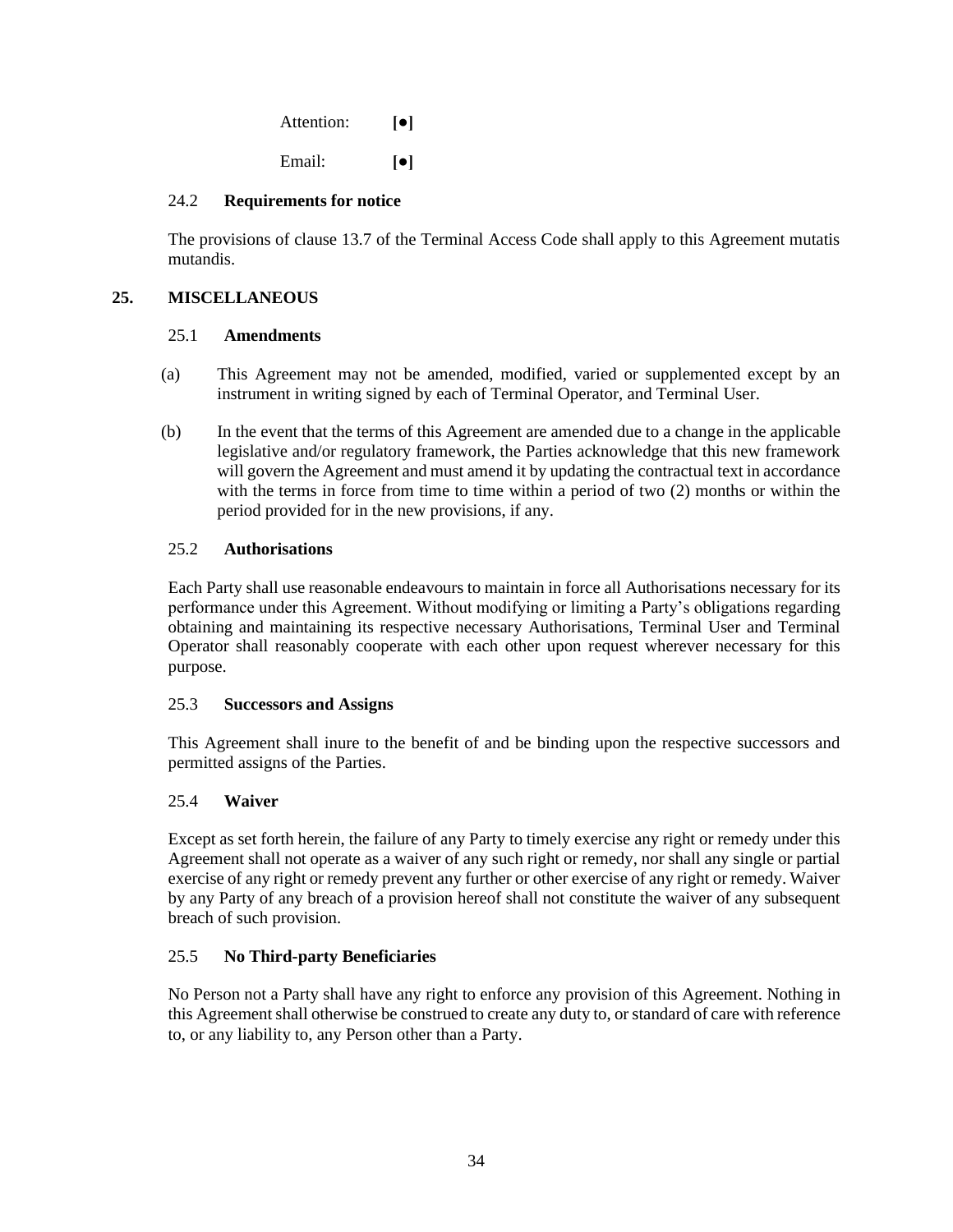#### <span id="page-35-0"></span>25.6 **Survival of Rights**

- (a) Any termination or expiration of this Agreement shall be without prejudice to any rights, remedies, obligations and liabilities which may have accrued to a Party under this Agreement or otherwise under Applicable Law. All rights or remedies which may have accrued to the benefit of either Party (or any of this Agreement's provisions necessary to exercise such accrued rights or remedies) before the termination or expiration of this Agreement shall survive such termination or expiration.
- (b) The provisions of clauses [1,](#page-4-0) [2,](#page-8-1) [6,](#page-10-3) [11,](#page-17-4) [12,](#page-19-1) [13,](#page-20-1) [14,](#page-21-0) [18,](#page-26-0) [19.3\(b\),](#page-29-4) [19.4,](#page-29-1) [20,](#page-30-0) [21,](#page-30-1) [22,](#page-30-2) [24](#page-33-1) and [25](#page-34-1) shall survive the termination or expiration of this Agreement.

### <span id="page-35-1"></span>25.7 **Rights and Remedies**

Unlessthis Agreement expressly provides to the contrary, the rights and remedies in this Agreement are cumulative and not exclusive of any rights and remedies provided by law.

### <span id="page-35-2"></span>25.8 **Disclaimer of Agency**

The Parties agree that the relationship existing among them is contractual, and nothing contained herein is intended to create, or shall be deemed or construed to create, any legal entity, partnership, joint venture, other association or a trust between the Parties. Except as specifically provided in this Agreement, no Party shall have the authority to hold itself out as having the authority or right to assume, create or undertake any obligation of any kind, express or implied, on behalf or in the name of the other Party. Except as specifically provided in this Agreement, this Agreement shall not be deemed or construed to authorise any Party to act as an agent, servant or employee for the other Party for any purpose.

#### <span id="page-35-3"></span>25.9 **Severance of Invalid Provisions**

If any provision in this Agreement shall for any reason be determined by any court or tribunal to be illegal, invalid or unenforceable, then the remaining provisions shall not be affected, impaired or invalidated and shall remain in full force and effect and shall continue to be binding upon the Parties.

#### <span id="page-35-4"></span>25.10 **Compliance with Laws**

- (a) The Parties shall in the discharge of their obligations under this Agreement comply with all Applicable Laws, statutes, rules, regulations, permits, licences, approvals, judgments, decrees, injunctions, writs and orders, and all interpretations thereof, of all Governmental Authorities and/or RAE.
- (b) Each Party shall defend, indemnify and hold the other Party harmless from and against any and all claims, damages, losses, penalties, costs and expenses arising from, or related to, any breach by such first Party of this clause [25.10.](#page-35-4) Such indemnity obligation shall survive the termination or expiration of this Agreement.
- (c) Each Party agrees (i) to maintain internal controls; (ii) to keep books, accounts and records that properly, fairly and accurately record and report all transactions; (iii) not to maintain any off-the book accounts or record any non existent expenditures; (iv) not to enter liabilities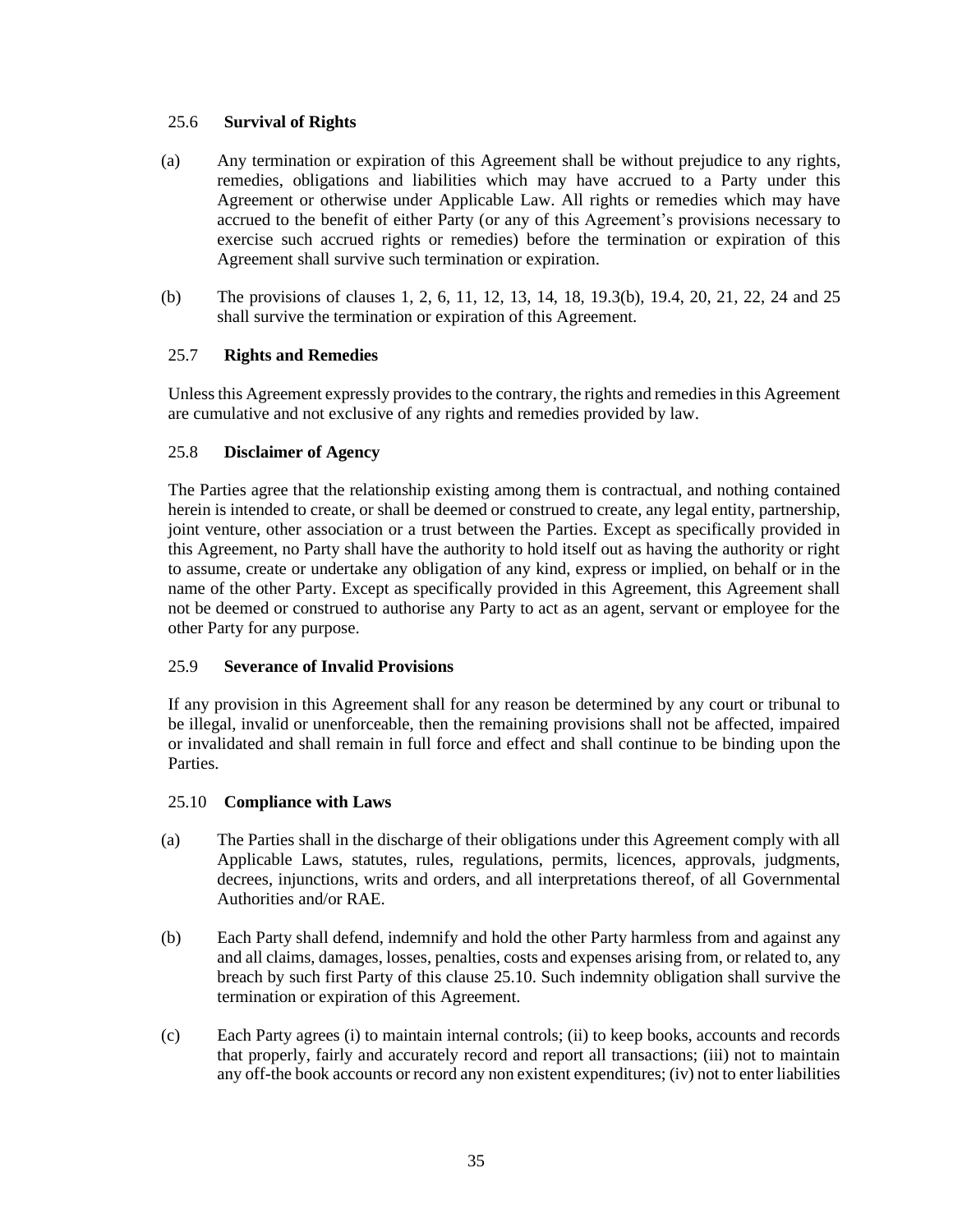with incorrect identification of their object or to use false documents; and (v) to comply with Applicable Law in relation to such requirements.

- (d) Each Party shall be entitled to have reasonable access to, inspect and audit all invoices and accompanying documents issued by, and the financial books and records of, the other Party to verify compliance with this clause [25.10.](#page-35-4)
- (e) Without prejudice to any other express remedies referred to elsewhere in this Agreement or any remedies available at law or in equity, in the event of a breach of this clause [25.10,](#page-35-4) the non-breaching Party reserves the right to take whatever action it deems appropriate to ensure that it complies with Applicable Law.

#### <span id="page-36-0"></span>25.11 **Expenses**

Each Party shall be responsible for and bear all of its own costs and expenses incurred in connection with the preparation and negotiation of this Agreement.

### <span id="page-36-1"></span>25.12 **Scope; Entire Agreement**

This Agreement, the Terminal Access Code, and the Inter-User Agreement constitute the entire agreement between the Parties relating to the subject matter hereof and supersede and replace any provisions on the same subject contained in any other agreement between the Parties, whether written or oral, before the Effective Date.

#### <span id="page-36-2"></span>25.13 **Good Faith**

The Parties undertake to act in good faith when performing their obligations arising from this Agreement.

# <span id="page-36-3"></span>25.14 **Counterpart Execution**

This Agreement may be executed in any number of counterparts, all of which taken together shall constitute one and the same instrument. Either Party may enter into this Agreement by executing any such counterpart.

#### <span id="page-36-4"></span>25.15 **Sovereign Immunity**

Each of the Parties waives any and all immunity from jurisdiction, investigation or enforcement that it may enjoy, and waives any objection to arbitral proceedings being brought under this Agreement. If any Party has the power to claim the defences of "*sovereign immunity*" or "*act of State*", or if a court grants such immunity to that Party, such Party irrevocably waives such immunity.

#### <span id="page-36-5"></span>25.16 **Compliance with Anti-Bribery Laws**

(a) The Parties mutually agree that, in connection with this Agreement and the activities contemplated herein, they shall not, and shall use best endeavours to procure that their respective employees, servants, agents, representatives (and any other person acting for or on behalf of the Party in relation to this Agreement) (referred to collectively as **"Associated Persons"**) will not, directly or indirectly, breach any provisions of, or cause the other Party to violate, any anti-bribery laws related to the other Party's business practices, including the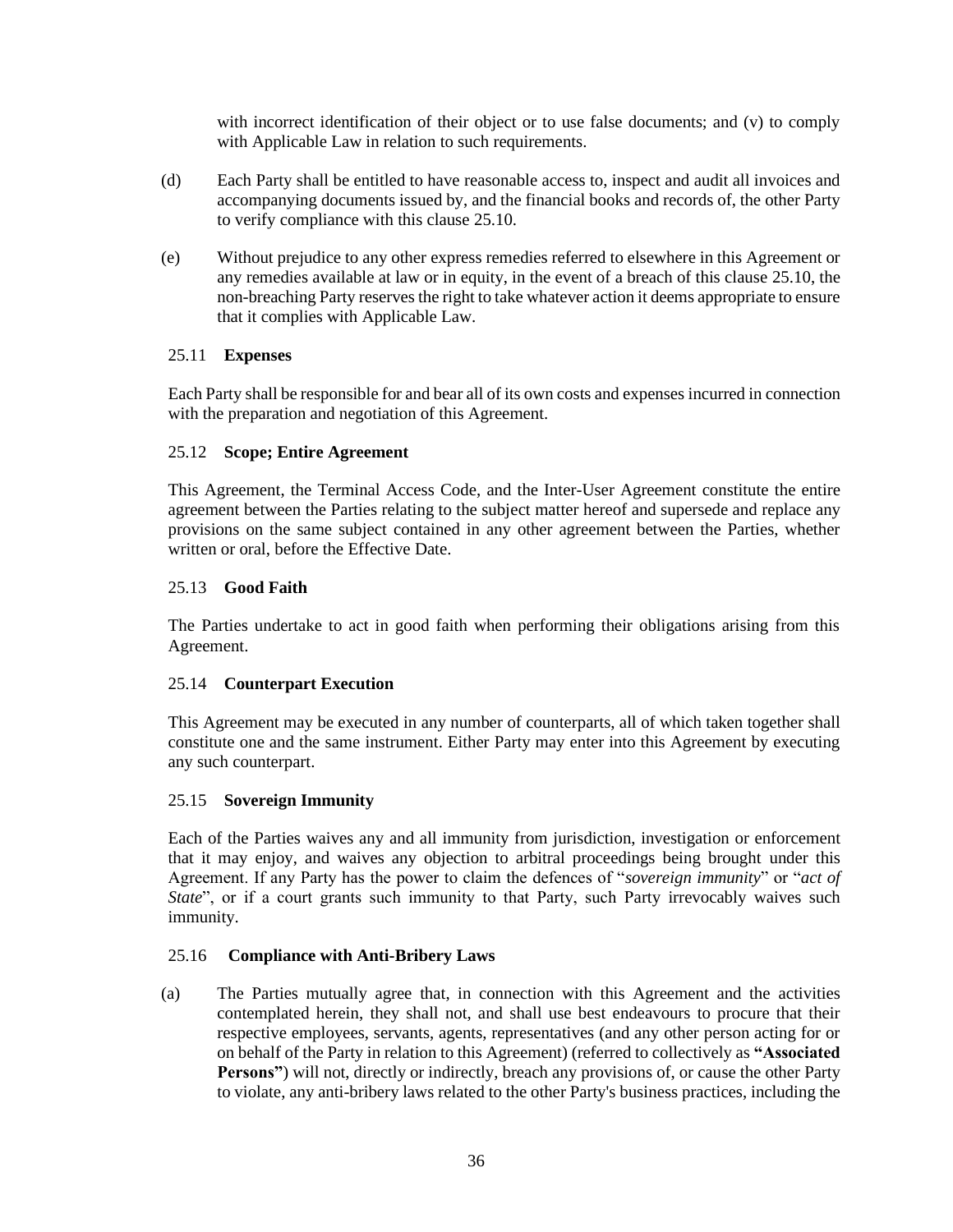US Foreign Corrupt Practices Act; the UK Bribery Act 2010; the OECD Convention on Combating Bribery of Foreign Public Officials in International Business Transactions; the United Nations Convention Against Corruption (Law 3666/2008); the Council of Europe Criminal Law Convention on Corruption and Additional Protocol (Law 3560/2007); the EU Convention on the Protection of the European Communities' Financial Interests (Law 2803/2000); the EU Convention Against Corruption Involving Officials of the European Communities or Officials of Member States of the European Union (Law 2802/2000); the Organisation for Economic Cooperation and Development Convention on Combating Bribery of Foreign Public Officials in International Business Transactions (Law 2656/1998) and the relevant provisions of the Greek Criminal Code, or any similar laws or decisions of any Governmental Authority and/or RAE (the **"Anti-Bribery Laws"**).

- (b) Neither Party shall pay any fee, commission, rebate or anything of value to or for the benefit of any employee of the other Party, nor will either Party do business with any company knowing the results might directly or indirectly benefit an employee of the other Party, in contravention of the Anti-Bribery Laws.
- (c) Notwithstanding the generality of the foregoing, each Party represents and warrants to the other Party has not made, offered, or authorised and that it shall not, and shall procure that its Associated Persons will not, directly or indirectly:
	- (i) give, promise, offer or authorise; or
	- (ii) accept, request, receive or agree to receive, any payment, gift, reward, rebate, contribution, commission, incentive, inducement or advantage to or from any person, including:
		- (A) any person undertaking any activity connected to a business, or any activity performed in the course of their employment or any activity performed by or on behalf of a body of persons;
		- (B) any official or employee of any Governmental Authority and/or RAE;
		- (C) any person holding a legislative, administrative or judicial position of any kind, or who exercises any other function of a public nature, or who is an official or agent of a public international organisation; or
		- (D) any other person or entity, in contravention of the Anti-Bribery Laws,

regarding the matters which are the subject of this Agreement or in connection with this Agreement and any matters resulting therefrom.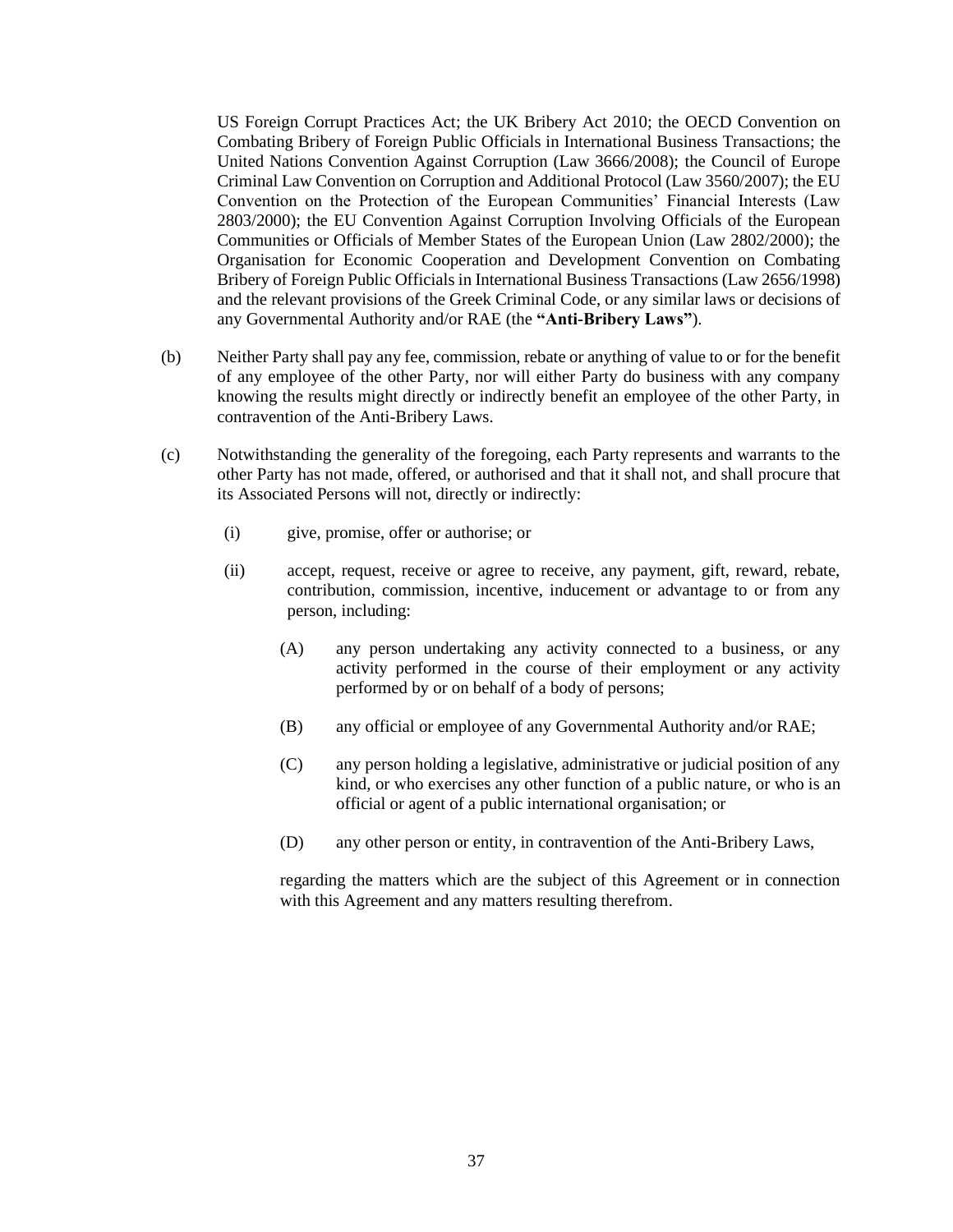**IN WITNESS** whereof this Agreement has been executed on the date first above written.

GASTRADE S.A.

By:

Name:

Title:

# [TERMINAL USER]

By:

Name:

Title: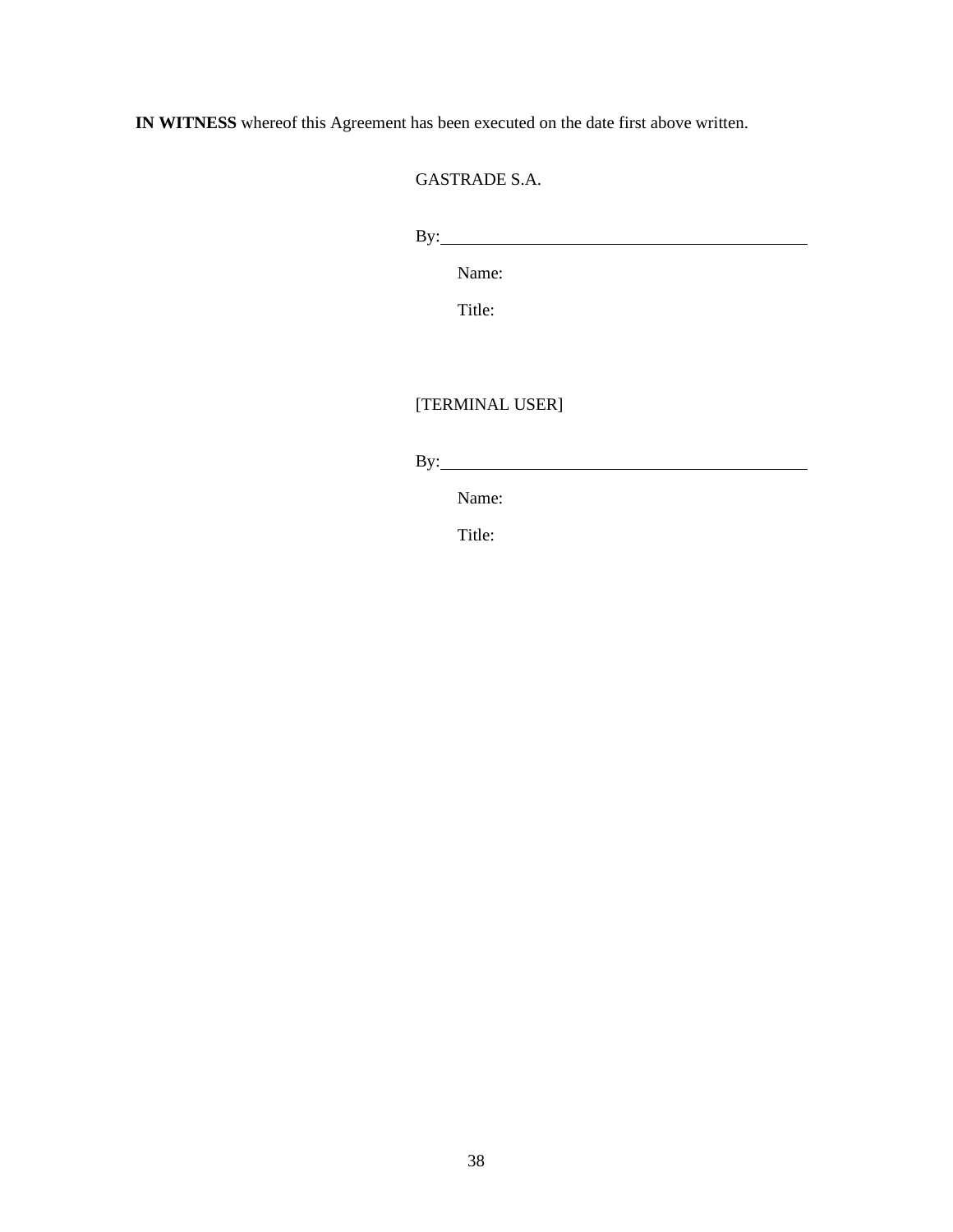# **SCHEDULE 1**

# **TUA RESERVED CAPACITY**

<span id="page-39-0"></span>

| <b>Contract Year</b>      | <b>Dates of Contract Year</b>                                                   | <b>TUA Reserved Capacity/Day</b><br>(kWh/day/year) |
|---------------------------|---------------------------------------------------------------------------------|----------------------------------------------------|
| 1.                        | Service Commencement Date to<br>30 September xxx                                |                                                    |
| 2.                        | 1 October xxx to 30 September<br><b>XXX</b>                                     |                                                    |
| 3.                        | 1 October xxx to 30 September<br><b>XXX</b>                                     |                                                    |
| 4.                        | 1 October xxx to 30 September<br><b>XXX</b>                                     |                                                    |
| 5.                        | 1 October xxx to 30 September<br><b>XXX</b>                                     |                                                    |
| 6.                        | 1 October xxx to 30 September<br><b>XXX</b>                                     |                                                    |
|                           |                                                                                 |                                                    |
| $\lbrack \bullet \rbrack$ | 1 October xxx to<br>Service Commencement Date +<br>$\left[\bullet\right]$ years |                                                    |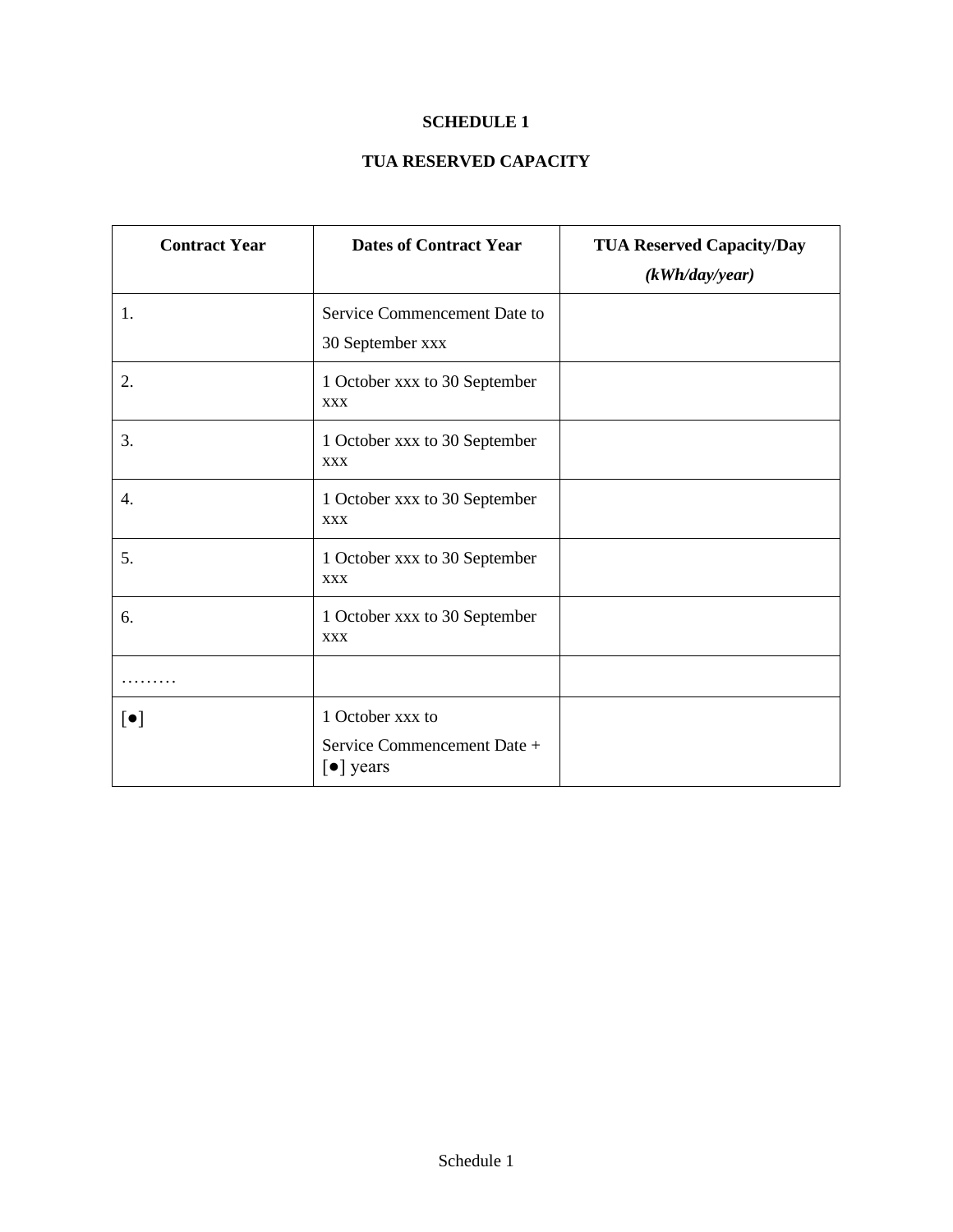# **SCHEDULE 2**

# **ay ADJUSTMENT COEFFICIENT**

The Adjustment Coefficient "ay" is the number in the table below that is shown for the applicable Term in this TUA.

| Term           | $a_{y}$ |
|----------------|---------|
|                |         |
| $\mathbf{1}$   | 1.000   |
| $\overline{c}$ | 1.000   |
| 3              | 1.000   |
| $\overline{4}$ | 1.000   |
| 5              | 1.000   |
| 6              | 0.996   |
| 7              | 0.992   |
| 8              | 0.988   |
| 9              | 0.984   |
| 10             | 0.980   |
| 11             | 0.976   |
| 12             | 0.972   |
| 13             | 0.968   |
| 14             | 0.964   |
| 15             | 0.960   |
| 16             | 0.956   |
| 17             | 0.952   |
| 18             | 0.948   |
| 19             | 0.944   |
| 20             | 0.940   |
| 21             | 0.936   |
| 22             | 0.932   |
| 23             | 0.928   |
| 24             | 0.924   |
| 25             | 0.920   |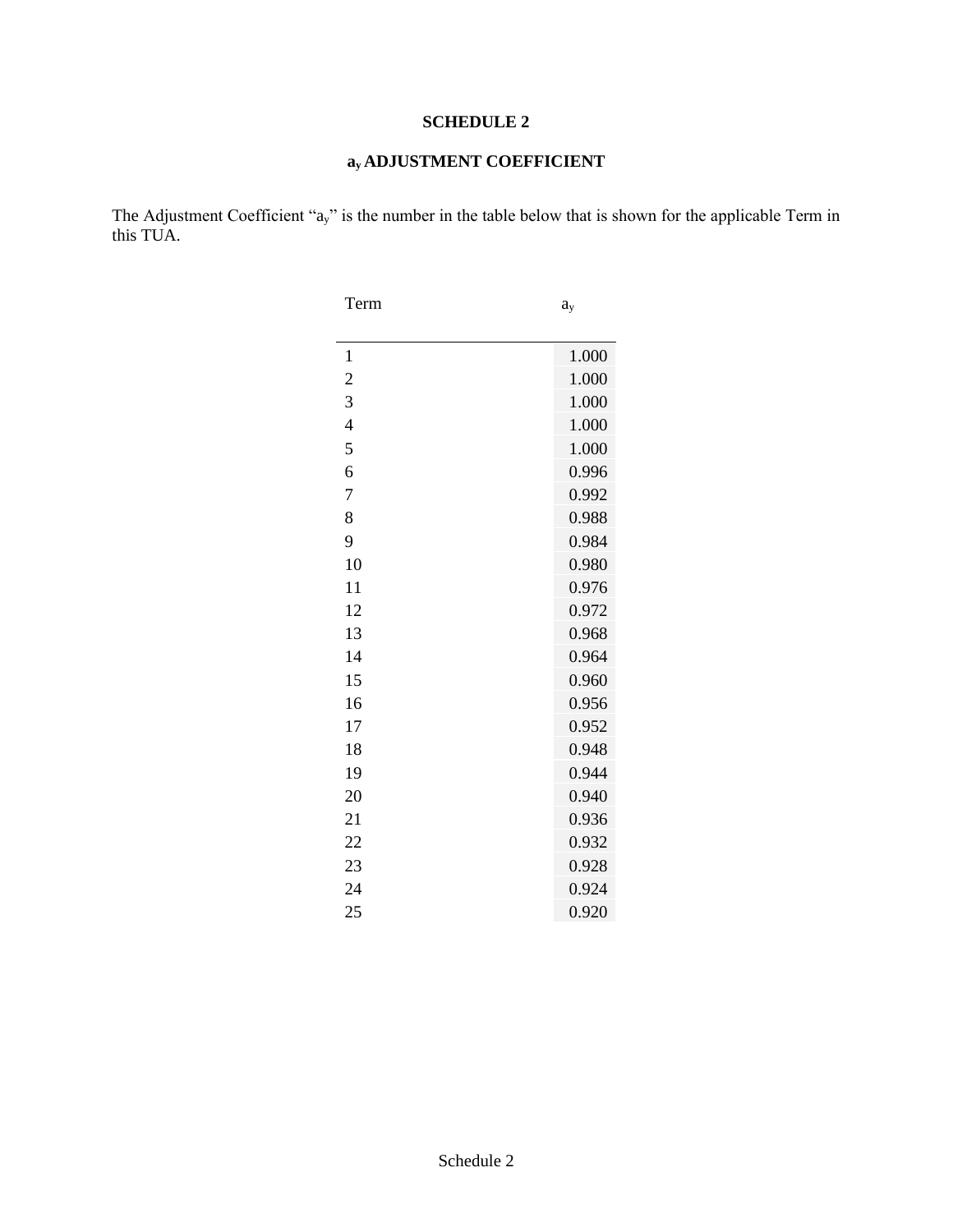#### **SCHEDULE 3**

### **CREDIT SUPPORT**

#### **FORM OF ON DEMAND BANK GUARANTEE**

### To: **GASTRADE S.A.** (the **Beneficiary**)

Number:

Issuance Date: [*date*] (**Issuance Date**)

#### WHEREAS:

Reference is made to the Terminal Use Agreement (**TUA**) dated [●] by and between Beneficiary, a company incorporated under the laws of Greece with its principal office at 197, Kifissias Ave. & 40-42 Anavryton Str., Maroussi, PC 151 24, Athens, Greece and [*Name of Terminal User*] a company incorporated under the laws of **[●]**, with its principal office at **[●]** (the **Terminal User**).

We, [*name of Issuing Bank*] (**Bank**) have agreed to issue this on-demand guarantee (the Guarantee) to secure certain undertakings, obligations and liabilities of the Terminal User in respect of the TUA.

At the request of the Terminal User, we hereby irrevocably undertake to pay you any sum(s) not exceeding **[●]** million Euros (€**[●]** million) <sup>6</sup> upon receipt by us of your first and/or any subsequent written demands to the Bank (each a **Demand**) declaring the Terminal User to be in default under the TUA, without proof or conditions, or any need to prove or show grounds or reasons for the Demand or the sum specified therein.

The Bank further agrees as follows:

- 1. The Demand(s) shall be conclusive evidence of the Bank's liability and of the amount of the sum or sums which it is liable to pay to the Beneficiary, notwithstanding any objection made by the Terminal User or any other person, including any objection as to the basis for the making of such Demand. The obligations of the Bank in terms hereof shall not be in any way affected or suspended by reason of any dispute having been raised by the Terminal User (whether or not pending before any arbitrator, officer, tribunal or court) or any denial of liability by the Terminal User or any other order of communication whatsoever by the Terminal User stopping or preventing or purporting to stop or prevent any payment by the Bank to you in terms hereof.
- 2. The Bank's obligation to make payment under this Guarantee shall be a primary, independent, irrevocable, unconditional, and absolute obligation and it shall not be entitled to delay or withhold payment for any reason. The Bank is waving all rights of objection, division and defense, including the defenses of discussion and distraint and any rights, defenses and benefits arising from the provisions of Articles 850, 852, 853-856, 862-864 and 866-869 of the Greek Civil Code and regardless of any objection and/or any kind of arguments of the Terminal User and without you having to resort to a court of law or arbitration.

 $6$  Insert amount determined pursuant to clause  $18.1(c)$  of the Agreement.